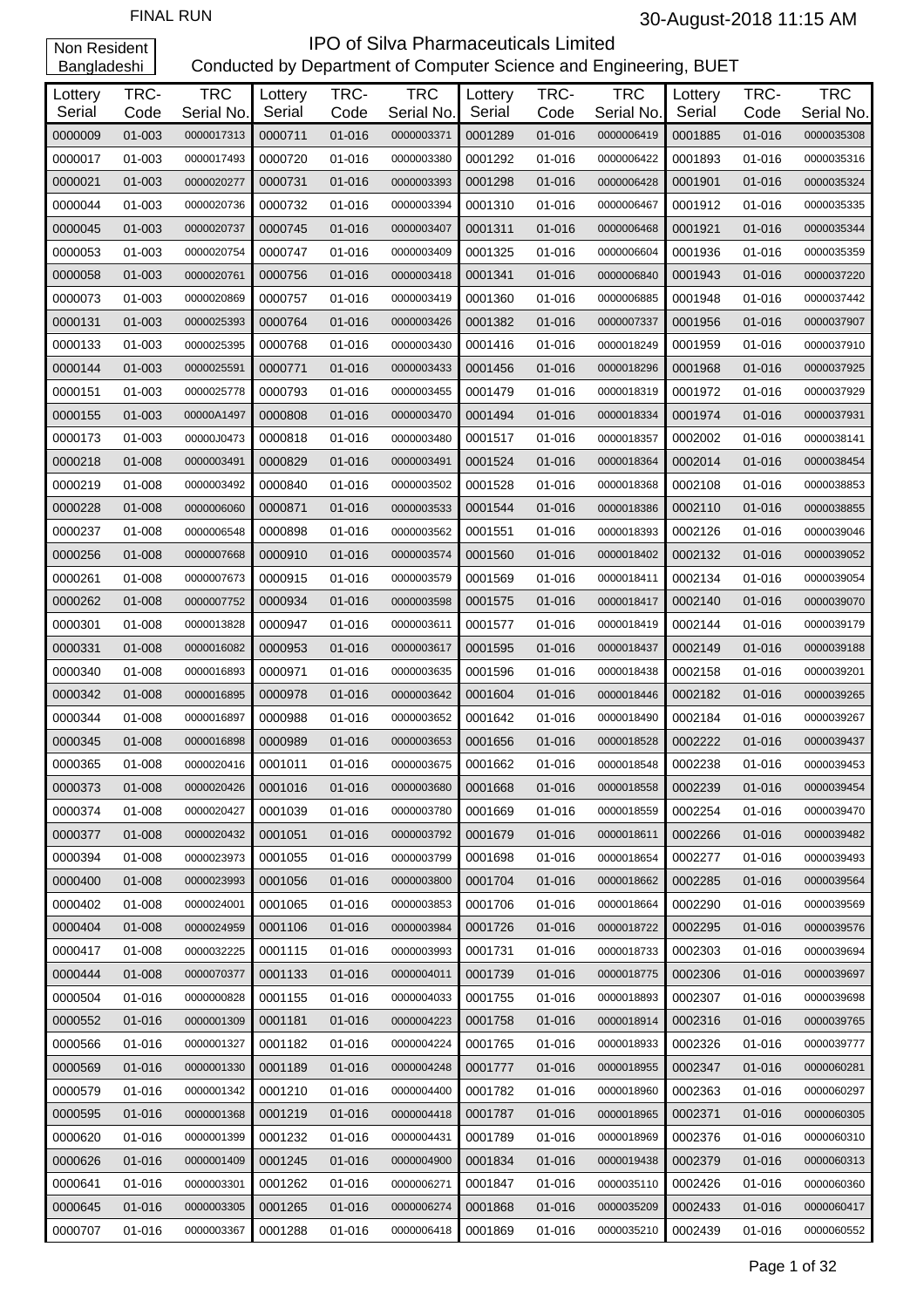| Lottery<br>Serial | TRC-<br>Code | <b>TRC</b><br>Serial No. | Lottery<br>Serial | TRC-<br>Code | <b>TRC</b><br>Serial No. | Lottery<br>Serial | TRC-<br>Code | <b>TRC</b><br>Serial No. | Lottery<br>Serial | TRC-<br>Code | <b>TRC</b><br>Serial No. |
|-------------------|--------------|--------------------------|-------------------|--------------|--------------------------|-------------------|--------------|--------------------------|-------------------|--------------|--------------------------|
| 0002445           | 01-016       | 0000060607               | 0003114           | $01 - 021$   | 0000MJ6236               | 0003665           | $01 - 022$   | 0000003107               | 0004332           | 01-048       | 0000011384               |
| 0002473           | 01-016       | 0000060724               | 0003124           | 01-021       | 0000MJ6257               | 0003666           | 01-022       | 0000003108               | 0004337           | 01-048       | 0000011420               |
| 0002494           | 01-016       | 0000060745               | 0003137           | 01-021       | 0000MJ6363               | 0003687           | $01 - 022$   | 0000003139               | 0004356           | 01-048       | 0000011455               |
| 0002497           | 01-016       | 0000060748               | 0003157           | 01-021       | 0000MJ6383               | 0003691           | 01-022       | 0000003156               | 0004360           | 01-048       | 0000011494               |
| 0002541           | 01-016       | 0000060792               | 0003160           | 01-021       | 0000MJ6386               | 0003698           | $01 - 022$   | 0000003517               | 0004363           | 01-048       | 0000011563               |
| 0002543           | 01-016       | 0000060794               | 0003161           | 01-021       | 0000MJ6387               | 0003703           | 01-022       | 0000003561               | 0004382           | 01-048       | 0000012191               |
| 0002551           | 01-016       | 0000060802               | 0003170           | 01-021       | 0000MJ6409               | 0003723           | $01 - 023$   | 0000003769               | 0004408           | 01-048       | 0000013647               |
| 0002554           | 01-016       | 0000060805               | 0003193           | 01-021       | 0000MJ6432               | 0003765           | 01-026       | 0000035199               | 0004423           | 01-048       | 0000014252               |
| 0002587           | 01-016       | 0000060839               | 0003203           | 01-021       | 0000MJ6443               | 0003780           | 01-026       | 0000035301               | 0004435           | 01-048       | 0000014357               |
| 0002591           | 01-016       | 0000060843               | 0003215           | 01-021       | 0000MJ6460               | 0003795           | 01-026       | 0000035857               | 0004437           | 01-048       | 0000014359               |
| 0002605           |              |                          |                   |              |                          | 0003800           | 01-026       |                          | 0004452           |              |                          |
|                   | 01-016       | 0000060857               | 0003225           | 01-021       | 0000MJ6470               |                   |              | 0000035882               | 0004455           | 01-048       | 0000014572               |
| 0002606           | 01-016       | 0000060858               | 0003234           | 01-021       | 0000MJ6527               | 0003807           | 01-026       | 0000036131               |                   | 01-048       | 0000014584               |
| 0002607           | 01-016       | 0000060859               | 0003251           | 01-021       | 0000MJ6544               | 0003820           | 01-026       | 0000036611               | 0004467           | 01-048       | 0000030193               |
| 0002618           | 01-016       | 0000060870               | 0003259           | 01-021       | 0000MJ6552               | 0003876           | 01-026       | 0000037278               | 0004482           | $01 - 048$   | 0000030655               |
| 0002622           | 01-016       | 0000060874               | 0003266           | 01-021       | 0000MJ6559               | 0003879           | 01-026       | 0000037290               | 0004497           | 01-048       | 0000031768               |
| 0002626           | 01-016       | 0000060878               | 0003268           | 01-021       | 0000MJ6561               | 0003885           | 01-026       | 0000037320               | 0004517           | 01-048       | 0000032187               |
| 0002629           | 01-016       | 0000060881               | 0003269           | 01-021       | 0000MJ6562               | 0003893           | 01-026       | 0000037457               | 0004521           | 01-048       | 0000032317               |
| 0002630           | 01-016       | 0000060882               | 0003270           | 01-021       | 0000MJ6563               | 0003903           | 01-026       | 0000037467               | 0004523           | 01-048       | 0000032320               |
| 0002660           | 01-016       | 0000060914               | 0003289           | 01-021       | 0000MJ6633               | 0003918           | 01-026       | 0000037527               | 0004535           | 01-048       | 0000032555               |
| 0002701           | $01 - 021$   | 0000MJ3619               | 0003291           | 01-021       | 0000MJ6635               | 0003920           | 01-026       | 0000037529               | 0004572           | 01-048       | 0000033223               |
| 0002716           | $01 - 021$   | 0000MJ3803               | 0003293           | 01-021       | 0000MJ6637               | 0003974           | 01-026       | 0000037955               | 0004597           | 01-048       | 0000033365               |
| 0002728           | $01 - 021$   | 0000MJ3861               | 0003322           | 01-021       | 0000MJ6666               | 0003983           | 01-026       | 0000040576               | 0004635           | 01-048       | 0000033556               |
| 0002729           | $01 - 021$   | 0000MJ3862               | 0003328           | 01-021       | 0000MJ6674               | 0003988           | 01-026       | 0000040581               | 0004638           | 01-048       | 0000033561               |
| 0002752           | $01 - 021$   | 0000MJ4219               | 0003329           | 01-021       | 0000MJ6675               | 0004001           | 01-026       | 0000040813               | 0004654           | 01-048       | 0000033626               |
| 0002761           | $01 - 021$   | 0000MJ4625               | 0003376           | 01-021       | 0000MJ6760               | 0004020           | 01-026       | 0000040844               | 0004663           | 01-048       | 0000033657               |
| 0002775           | $01 - 021$   | 0000MJ4639               | 0003411           | 01-021       | 0000MJ7005               | 0004029           | 01-026       | 0000040971               | 0004666           | 01-048       | 0000033660               |
| 0002783           | $01 - 021$   | 0000MJ4647               | 0003412           | 01-021       | 0000MJ7006               | 0004040           | 01-026       | 0000041001               | 0004667           | 01-048       | 0000033661               |
| 0002810           | $01 - 021$   | 0000MJ4790               | 0003426           | 01-021       | 0000MJ7020               | 0004051           | 01-026       | 0000041017               | 0004674           | 01-048       | 0000033691               |
| 0002869           | $01 - 021$   | 0000MJ5277               | 0003448           | $01 - 021$   | 0000MJ7077               | 0004068           | 01-026       | 0000041044               | 0004684           | 01-048       | 0000033709               |
| 0002873           | 01-021       | 0000MJ5281               | 0003464           | 01-021       | 0000MJ7093               | 0004071           | 01-026       | 0000041047               | 0004698           | 01-048       | 0000033725               |
| 0002882           | $01 - 021$   | 0000MJ5290               | 0003485           | $01 - 021$   | 0000MJ7145               | 0004078           | 01-026       | 0000041540               | 0004705           | 01-048       | 0000033734               |
| 0002885           | 01-021       | 0000MJ5404               | 0003486           | 01-021       | 0000MJ7146               | 0004091           | 01-026       | 0000041601               | 0004710           | 01-048       | 0000034351               |
| 0002896           | $01 - 021$   | 0000MJ5415               | 0003507           | 01-021       | 0000MJ7169               | 0004092           | 01-026       | 0000041602               | 0004715           | 01-048       | 0000034356               |
| 0002899           | 01-021       | 0000MJ5418               | 0003513           | 01-021       | 0000MJ7192               | 0004124           | 01-026       | 0000041854               | 0004728           | 01-048       | 0000034445               |
| 0002908           | $01 - 021$   | 0000MJ5427               | 0003528           | 01-021       | 0000MJ7220               | 0004141           | 01-033       | 0000029325               | 0004729           | 01-048       | 0000034446               |
| 0002919           | $01 - 021$   | 0000MJ5438               | 0003548           | 01-021       | 0000MJ7386               | 0004151           | 01-041       | 0000051294               | 0004746           | 01-048       | 0000034477               |
| 0002943           | $01 - 021$   | 0000MJ5462               | 0003565           | 01-021       | 0000MJ7403               | 0004192           | $01 - 041$   | 0000051366               | 0004786           | 01-048       | 0000035291               |
| 0002948           | 01-021       | 0000MJ5467               | 0003568           | 01-021       | 0000MJ7406               | 0004212           | 01-042       | 0000023541               | 0004792           | 01-048       | 0000035297               |
| 0002967           | $01 - 021$   | 0000MJ5562               | 0003569           | 01-021       | 0000MJ7407               | 0004221           | 01-042       | 00000U6015               | 0004799           | 01-048       | 0000035304               |
| 0002968           | 01-021       | 0000MJ5563               | 0003576           | 01-021       | 0000MJ7414               | 0004249           | 01-048       | 0000005185               | 0004818           | 01-048       | 0000035476               |
| 0002969           | $01 - 021$   | 0000MJ5564               | 0003584           | 01-021       | 0000MJ7422               | 0004252           | 01-048       | 0000007090               | 0004842           | 01-048       | 0000035754               |
| 0002976           | 01-021       | 0000MJ5571               | 0003589           | 01-021       | 0000MJ7429               | 0004253           | 01-048       | 0000007389               | 0004853           | 01-048       | 0000035765               |
| 0002977           | $01 - 021$   | 0000MJ5572               | 0003601           | 01-021       | 0000MJ7443               | 0004266           | 01-048       | 0000007694               | 0004862           | 01-048       | 0000035798               |
| 0003006           | $01 - 021$   | 0000MJ5850               | 0003633           | 01-021       | 0000MJ7476               | 0004279           | 01-048       | 0000007889               | 0004889           | 01-048       | 0000036185               |
| 0003034           | $01 - 021$   | 0000MJ5891               | 0003634           | 01-021       | 0000MJ7477               | 0004280           | 01-048       | 0000007890               | 0004929           | 01-048       | 0000036246               |
| 0003062           | 01-021       | 0000MJ5951               | 0003640           | 01-021       | 0000MJ7483               | 0004297           | 01-048       | 0000010547               | 0004933           | 01-048       | 0000036250               |
| 0003076           | $01 - 021$   | 0000MJ6104               | 0003661           | 01-022       | 0000002813               | 0004299           | 01-048       | 0000010661               | 0004957           | 01-048       | 0000036478               |
| 0003109           | $01 - 021$   | 0000MJ6231               | 0003662           | 01-022       | 0000003026               | 0004305           | 01-048       | 0000011066               | 0004961           | 01-048       | 0000036484               |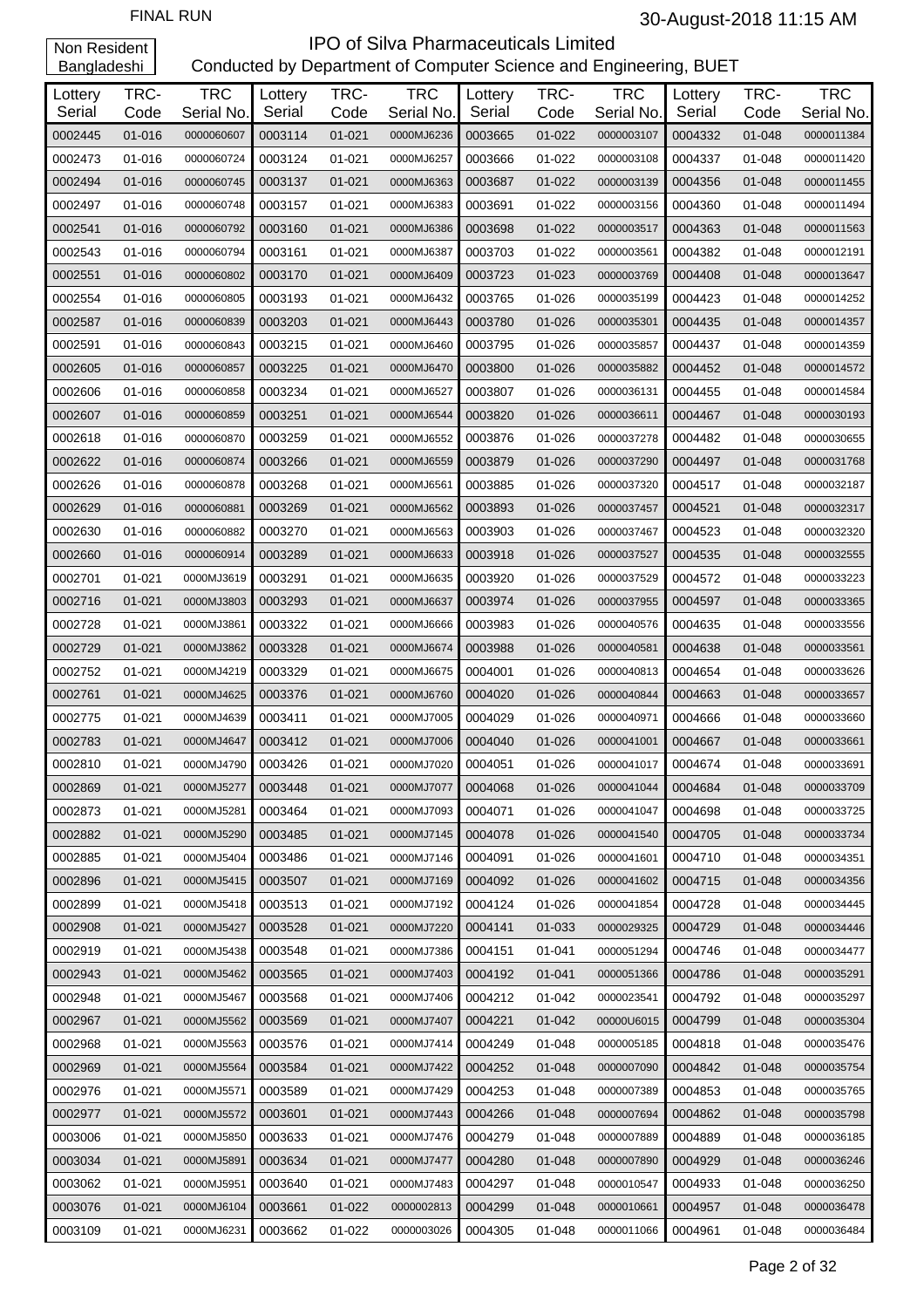| Lottery | TRC-   | <b>TRC</b> | Lottery | TRC-   | <b>TRC</b> | Lottery | TRC-       | <b>TRC</b> | Lottery | TRC-   | <b>TRC</b> |
|---------|--------|------------|---------|--------|------------|---------|------------|------------|---------|--------|------------|
| Serial  | Code   | Serial No. | Serial  | Code   | Serial No. | Serial  | Code       | Serial No. | Serial  | Code   | Serial No. |
| 0004968 | 01-048 | 0000036493 | 0005515 | 01-048 | 0000121299 | 0006061 | 01-049     | 0000094215 | 0006779 | 01-067 | 0000125313 |
| 0004973 | 01-048 | 0000036498 | 0005521 | 01-048 | 0000121305 | 0006104 | 01-049     | 0000094258 | 0006784 | 01-067 | 0000125318 |
| 0005008 | 01-048 | 0000036641 | 0005528 | 01-049 | 0000022354 | 0006123 | 01-049     | 0000094277 | 0006785 | 01-067 | 0000125319 |
| 0005014 | 01-048 | 0000036648 | 0005548 | 01-049 | 0000022395 | 0006124 | 01-049     | 0000094278 | 0006794 | 01-067 | 0000125331 |
| 0005018 | 01-048 | 0000036652 | 0005603 | 01-049 | 0000074102 | 0006140 | 01-049     | 0000094296 | 0006797 | 01-067 | 0000125591 |
| 0005022 | 01-048 | 0000036656 | 0005623 | 01-049 | 0000075469 | 0006155 | 01-049     | 0000094311 | 0006803 | 01-067 | 0000125597 |
| 0005026 | 01-048 | 0000036660 | 0005625 | 01-049 | 0000075471 | 0006164 | 01-049     | 0000094320 | 0006806 | 01-067 | 0000125600 |
| 0005030 | 01-048 | 0000036676 | 0005637 | 01-049 | 0000076115 | 0006171 | 01-049     | 0000094327 | 0006819 | 01-067 | 0000125613 |
| 0005033 | 01-048 | 0000036680 | 0005653 | 01-049 | 0000076288 | 0006180 | 01-049     | 0000094336 | 0006826 | 01-067 | 0000125625 |
| 0005035 | 01-048 | 0000036682 | 0005665 | 01-049 | 0000076404 | 0006184 | 01-049     | 0000094340 | 0006858 | 01-067 | 0000126356 |
| 0005040 | 01-048 | 0000036687 | 0005666 | 01-049 | 0000076405 | 0006188 | 01-049     | 0000094344 | 0006875 | 01-067 | 0000126373 |
| 0005056 | 01-048 | 0000036708 | 0005669 | 01-049 | 0000076803 | 0006199 | 01-049     | 0000120227 | 0006876 | 01-067 | 0000126374 |
| 0005062 | 01-048 | 0000036722 | 0005680 | 01-049 | 0000077816 | 0006202 | 01-049     | 0000125013 | 0006895 | 01-067 | 0000126837 |
| 0005064 | 01-048 | 0000036724 | 0005685 | 01-049 | 0000077821 | 0006208 | 01-049     | 0000125060 | 0006918 | 01-067 | 0000126862 |
| 0005067 | 01-048 | 0000036729 | 0005710 | 01-049 | 0000078071 | 0006213 | 01-049     | 0000128052 | 0006940 | 01-067 | 0000127323 |
| 0005072 | 01-048 | 0000036738 | 0005720 | 01-049 | 0000078081 | 0006214 | 01-049     | 0000128053 | 0006949 | 01-067 | 0000127332 |
| 0005095 | 01-048 | 0000036777 | 0005721 | 01-049 | 0000078098 | 0006265 | 01-049     | 0000130266 | 0006971 | 01-067 | 0000127388 |
| 0005118 | 01-048 | 0000036846 | 0005724 | 01-049 | 0000078136 | 0006267 | 01-049     | 0000130268 | 0006998 | 01-067 | 0000127464 |
| 0005119 | 01-048 | 0000036847 | 0005731 | 01-049 | 0000078308 | 0006275 | 01-049     | 0000130276 | 0007030 | 01-067 | 0000127862 |
| 0005120 | 01-048 | 0000036848 | 0005736 | 01-049 | 0000078313 | 0006317 | 01-049     | 0000130413 | 0007044 | 01-067 | 0000127876 |
| 0005136 | 01-048 | 0000036866 | 0005744 | 01-049 | 0000078358 | 0006324 | 01-049     | 0000130420 | 0007065 | 01-067 | 0000128501 |
| 0005159 | 01-048 | 0000037290 | 0005754 | 01-049 | 0000078458 | 0006334 | 01-049     | 0000130458 | 0007067 | 01-067 | 0000128503 |
| 0005170 | 01-048 | 0000037405 | 0005769 | 01-049 | 0000078473 | 0006337 | 01-049     | 0000130461 | 0007080 | 01-067 | 0000128516 |
| 0005171 | 01-048 | 0000037406 | 0005779 | 01-049 | 0000078483 | 0006352 | 01-049     | 0000130482 | 0007084 | 01-067 | 0000128520 |
| 0005185 | 01-048 | 0000037568 | 0005781 | 01-049 | 0000078485 | 0006362 | 01-049     | 0000130492 | 0007086 | 01-067 | 0000128522 |
| 0005190 | 01-048 | 0000037573 | 0005783 | 01-049 | 0000078487 | 0006376 | 01-049     | 0000130590 | 0007102 | 01-067 | 0000128538 |
| 0005201 | 01-048 | 0000037584 | 0005789 | 01-049 | 0000078511 | 0006389 | 01-049     | 0000130783 | 0007107 | 01-067 | 0000128543 |
| 0005204 | 01-048 | 0000037587 | 0005790 | 01-049 | 0000078512 | 0006394 | 01-049     | 0000130788 | 0007109 | 01-067 | 0000128545 |
| 0005206 | 01-048 | 0000037629 | 0005809 | 01-049 | 0000078716 | 0006440 | 01-049     | 0000130902 | 0007137 | 01-067 | 0000128909 |
| 0005207 | 01-048 | 0000037630 | 0005821 | 01-049 | 0000079178 | 0006468 | 01-049     | 0000130942 | 0007147 | 01-067 | 0000128919 |
| 0005223 | 01-048 | 0000037821 | 0005825 | 01-049 | 0000079182 | 0006482 | 01-049     | 0000130956 | 0007153 | 01-067 | 0000128925 |
| 0005248 | 01-048 | 0000037899 | 0005855 | 01-049 | 0000079415 | 0006495 | 01-051     | 0000000727 | 0007162 | 01-067 | 0000128934 |
| 0005255 | 01-048 | 0000037912 | 0005860 | 01-049 | 0000079420 | 0006506 | $01 - 051$ | 0000002231 | 0007171 | 01-067 | 0000128943 |
| 0005261 | 01-048 | 0000037923 | 0005861 | 01-049 | 0000079421 | 0006544 | 01-063     | 0000032413 | 0007172 | 01-067 | 0000128944 |
| 0005278 | 01-048 | 0000037953 | 0005865 | 01-049 | 0000079425 | 0006551 | 01-063     | 0000032422 | 0007180 | 01-067 | 0000128952 |
| 0005301 | 01-048 | 0000038013 | 0005870 | 01-049 | 0000079430 | 0006562 | 01-065     | 000000A554 | 0007184 | 01-067 | 0000128956 |
| 0005316 | 01-048 | 0000038200 | 0005871 | 01-049 | 0000079431 | 0006649 | 01-067     | 0000123989 | 0007189 | 01-067 | 0000128961 |
| 0005324 | 01-048 | 0000038469 | 0005873 | 01-049 | 0000079433 | 0006653 | 01-067     | 0000123993 | 0007192 | 01-067 | 0000128964 |
| 0005326 | 01-048 | 0000038471 | 0005922 | 01-049 | 0000079512 | 0006663 | 01-067     | 0000124003 | 0007193 | 01-067 | 0000128965 |
| 0005335 | 01-048 | 0000038480 | 0005929 | 01-049 | 0000079520 | 0006665 | 01-067     | 0000124007 | 0007196 | 01-067 | 0000128968 |
| 0005342 | 01-048 | 0000038488 | 0005942 | 01-049 | 0000079699 | 0006692 | 01-067     | 0000124198 | 0007219 | 01-067 | 0000129030 |
| 0005344 | 01-048 | 0000038514 | 0005946 | 01-049 | 0000079781 | 0006696 | 01-067     | 0000124202 | 0007228 | 01-067 | 0000129039 |
| 0005384 | 01-048 | 0000091306 | 0005966 | 01-049 | 0000079858 | 0006710 | 01-067     | 0000124216 | 0007239 | 01-067 | 0000129050 |
| 0005417 | 01-048 | 0000091339 | 0005988 | 01-049 | 0000079908 | 0006728 | 01-067     | 0000124234 | 0007240 | 01-067 | 0000129051 |
| 0005442 | 01-048 | 0000091368 | 0006019 | 01-049 | 0000079939 | 0006747 | 01-067     | 0000124254 | 0007252 | 01-067 | 0000129063 |
| 0005454 | 01-048 | 0000091398 | 0006024 | 01-049 | 0000079944 | 0006756 | 01-067     | 0000124328 | 0007285 | 01-067 | 0000129131 |
| 0005510 | 01-048 | 0000121205 | 0006039 | 01-049 | 0000081043 | 0006760 | 01-067     | 0000124332 | 0007286 | 01-067 | 0000129132 |
| 0005511 | 01-048 | 0000121206 | 0006048 | 01-049 | 0000094202 | 0006778 | 01-067     | 0000125312 | 0007290 | 01-067 | 0000129136 |
|         |        |            |         |        |            |         |            |            |         |        |            |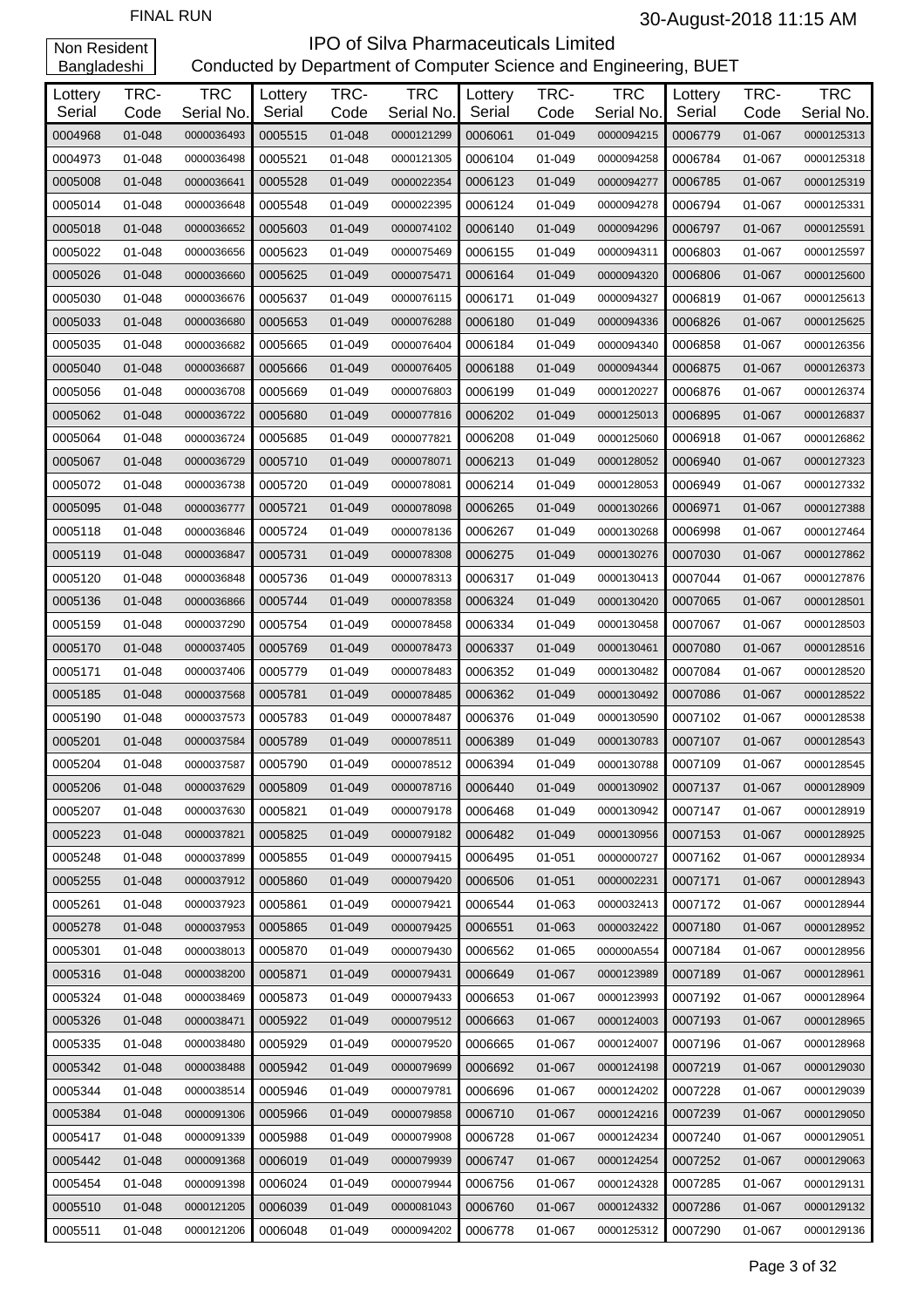| Lottery<br>Serial | TRC-<br>Code | <b>TRC</b><br>Serial No. | Lottery<br>Serial | TRC-<br>Code | <b>TRC</b><br>Serial No. | Lottery<br>Serial | TRC-<br>Code | <b>TRC</b><br>Serial No. | Lottery<br>Serial | TRC-<br>Code | <b>TRC</b><br>Serial No. |
|-------------------|--------------|--------------------------|-------------------|--------------|--------------------------|-------------------|--------------|--------------------------|-------------------|--------------|--------------------------|
| 0007303           | 01-067       | 0000129150               | 0007888           | 01-067       | 0000129822               | 0008535           | 01-074       | 0000065383               | 0009047           | 01-074       | 0000085363               |
| 0007346           | 01-067       | 0000129193               | 0007898           | 01-067       | 0000145179               | 0008549           | 01-074       | 0000065461               | 0009050           | 01-074       | 0000085366               |
| 0007355           | 01-067       | 0000129202               | 0007900           | 01-067       | 0000145181               | 0008563           | 01-074       | 0000065488               | 0009081           | 01-074       | 0000086131               |
| 0007373           | 01-067       | 0000129222               | 0007904           | 01-067       | 0000145185               | 0008569           | 01-074       | 0000065494               | 0009082           | 01-074       | 0000086132               |
| 0007386           | 01-067       | 0000129235               | 0007911           | 01-067       | 0000200042               | 0008586           | 01-074       | 0000065698               | 0009095           | 01-074       | 0000086166               |
| 0007399           | 01-067       | 0000129253               | 0007915           | 01-067       | 0000200046               | 0008622           | 01-074       | 0000067086               | 0009116           | 01-074       | 0000088220               |
| 0007418           | 01-067       | 0000129272               | 0007919           | 01-067       | 0000200050               | 0008631           | 01-074       | 0000067154               | 0009150           | 01-074       | 0000089053               |
| 0007425           | 01-067       | 0000129279               | 0007932           | 01-067       | 0000200120               | 0008643           | 01-074       | 0000067179               | 0009169           | 01-074       | 0000089721               |
| 0007426           | 01-067       | 0000129280               | 0007977           | 01-067       | 0000200327               | 0008650           | 01-074       | 0000067190               | 0009171           | 01-074       | 0000089723               |
| 0007432           | 01-067       | 0000129286               | 0007988           | 01-067       | 0000200478               | 0008675           | 01-074       | 0000067221               | 0009174           | 01-074       | 0000089730               |
| 0007461           | 01-067       | 0000129317               | 0007994           | 01-067       | 0000200505               | 0008681           | 01-074       | 0000067227               | 0009175           | 01-074       | 0000089731               |
| 0007492           | 01-067       | 0000129358               | 0008001           | 01-067       | 0000200512               | 0008690           | 01-074       | 0000067236               | 0009183           | 01-074       | 0000090220               |
| 0007504           | 01-067       | 0000129370               | 0008007           | 01-067       | 0000200518               | 0008716           | 01-074       | 0000067287               | 0009194           | 01-074       | 0000090725               |
| 0007511           | 01-067       | 0000129377               | 0008008           | 01-067       | 0000200526               | 0008731           | 01-074       | 0000067302               | 0009197           | 01-074       | 0000090793               |
| 0007516           | 01-067       | 0000129382               | 0008019           | 01-067       | 0000200543               | 0008733           | 01-074       | 0000067304               | 0009207           | 01-074       | 0000090812               |
| 0007520           | 01-067       | 0000129390               | 0008022           | 01-067       | 0000200546               | 0008738           | 01-074       | 0000067311               | 0009216           | 01-074       | 0000090883               |
| 0007521           | 01-067       | 0000129391               | 0008032           | 01-074       | 0000020911               | 0008756           | 01-074       | 0000067353               | 0009233           | 01-074       | 0000090966               |
| 0007527           | 01-067       | 0000129403               | 0008049           | 01-074       | 0000023566               | 0008761           | 01-074       | 0000067358               | 0009237           | 01-074       | 0000090974               |
| 0007535           | 01-067       | 0000129413               | 0008051           | 01-074       | 0000023568               | 0008789           | 01-074       | 0000067390               | 0009241           | 01-074       | 0000090998               |
| 0007542           | 01-067       | 0000129420               | 0008059           | 01-074       | 0000023578               | 0008808           | 01-074       | 0000067422               | 0009255           | 01-074       | 0000091079               |
| 0007557           | 01-067       | 0000129435               | 0008074           | 01-074       | 0000025865               | 0008816           | 01-074       | 0000067432               | 0009289           | 01-074       | 0000091147               |
| 0007560           | 01-067       | 0000129438               | 0008080           | 01-074       | 0000026204               | 0008817           | 01-074       | 0000067433               | 0009295           | 01-074       | 0000091226               |
| 0007572           | 01-067       | 0000129450               | 0008130           | 01-074       | 0000052621               | 0008831           | 01-074       | 0000067452               | 0009296           | 01-074       | 0000091227               |
| 0007599           | 01-067       | 0000129477               | 0008136           | 01-074       | 0000052669               | 0008856           | 01-074       | 0000067559               | 0009306           | 01-074       | 0000091257               |
| 0007604           | 01-067       | 0000129482               | 0008151           | 01-074       | 0000052834               | 0008859           | 01-074       | 0000067562               | 0009315           | 01-074       | 0000091307               |
| 0007608           | 01-067       | 0000129486               | 0008156           | 01-074       | 0000052848               | 0008871           | 01-074       | 0000067623               | 0009338           | 01-074       | 0000091332               |
| 0007618           | 01-067       | 0000129496               | 0008190           | 01-074       | 0000054491               | 0008874           | 01-074       | 0000067628               | 0009339           | 01-074       | 0000091333               |
| 0007632           | 01-067       | 0000129512               | 0008195           | 01-074       | 0000054550               | 0008875           | 01-074       | 0000067629               | 0009348           | 01-074       | 0000091358               |
| 0007640           | 01-067       | 0000129520               | 0008199           | 01-074       | 0000054779               | 0008880           | 01-074       | 0000067636               | 0009369           | 01-074       | 0000091599               |
| 0007655           | 01-067       | 0000129542               | 0008221           | 01-074       | 0000054801               | 0008886           | 01-074       | 0000067643               | 0009373           | 01-074       | 0000091609               |
| 0007660           | 01-067       | 0000129547               | 0008240           | 01-074       | 0000054879               | 0008891           | 01-074       | 0000067669               | 0009406           | 01-074       | 0000091816               |
| 0007674           | 01-067       | 0000129561               | 0008255           | 01-074       | 0000056062               | 0008901           | 01-074       | 0000067683               | 0009413           | 01-074       | 0000091836               |
| 0007678           | 01-067       | 0000129565               | 0008267           | 01-074       | 0000056074               | 0008915           | 01-074       | 0000067698               | 0009416           | 01-074       | 0000091841               |
| 0007707           | 01-067       | 0000129604               | 0008297           | 01-074       | 0000056283               | 0008928           | 01-074       | 0000067711               | 0009421           | 01-074       | 0000091850               |
| 0007711           | 01-067       | 0000129608               | 0008313           | 01-074       | 0000056416               | 0008930           | 01-074       | 0000067713               | 0009427           | 01-074       | 0000091866               |
| 0007719           | 01-067       | 0000129627               | 0008314           | 01-074       | 0000056417               | 0008957           | 01-074       | 0000082417               | 0009453           | 01-074       | 0000092093               |
| 0007723           | 01-067       | 0000129631               | 0008331           | 01-074       | 0000056483               | 0008960           | 01-074       | 0000082422               | 0009454           | 01-074       | 0000092124               |
| 0007725           | 01-067       | 0000129633               | 0008374           | 01-074       | 0000056734               | 0008965           | 01-074       | 0000082427               | 0009461           | 01-074       | 0000092212               |
| 0007732           | 01-067       | 0000129640               | 0008375           | 01-074       | 0000056735               | 0008968           | 01-074       | 0000082430               | 0009500           | 01-074       | 0000092333               |
| 0007736           | 01-067       | 0000129644               | 0008385           | 01-074       | 0000056786               | 0008980           | 01-074       | 0000082618               | 0009501           | 01-074       | 0000092334               |
| 0007752           | 01-067       | 0000129660               | 0008387           | 01-074       | 0000056788               | 0008984           | 01-074       | 0000082623               | 0009523           | 01-074       | 0000092358               |
| 0007807           | 01-067       | 0000129741               | 0008421           | 01-074       | 0000058544               | 0009006           | 01-074       | 0000085003               | 0009527           | 01-074       | 0000092362               |
| 0007808           | 01-067       | 0000129742               | 0008433           | 01-074       | 0000059397               | 0009013           | 01-074       | 0000085013               | 0009534           | 01-074       | 0000092402               |
| 0007816           | 01-067       | 0000129750               | 0008441           | 01-074       | 0000059452               | 0009016           | 01-074       | 0000085016               | 0009551           | 01-074       | 0000092625               |
| 0007817           | 01-067       | 0000129751               | 0008442           | 01-074       | 0000059454               | 0009025           | 01-074       | 0000085025               | 0009552           | 01-074       | 0000092628               |
| 0007837           | 01-067       | 0000129771               | 0008462           | 01-074       | 0000060576               | 0009028           | 01-074       | 0000085028               | 0009555           | 01-074       | 0000092631               |
| 0007842           | 01-067       | 0000129776               | 0008465           | 01-074       | 0000061821               | 0009041           | 01-074       | 0000085207               | 0009556           | 01-074       | 0000092634               |
| 0007881           | 01-067       | 0000129815               | 0008502           | 01-074       | 0000065189               | 0009043           | 01-074       | 0000085209               | 0009569           | 01-074       | 0000092719               |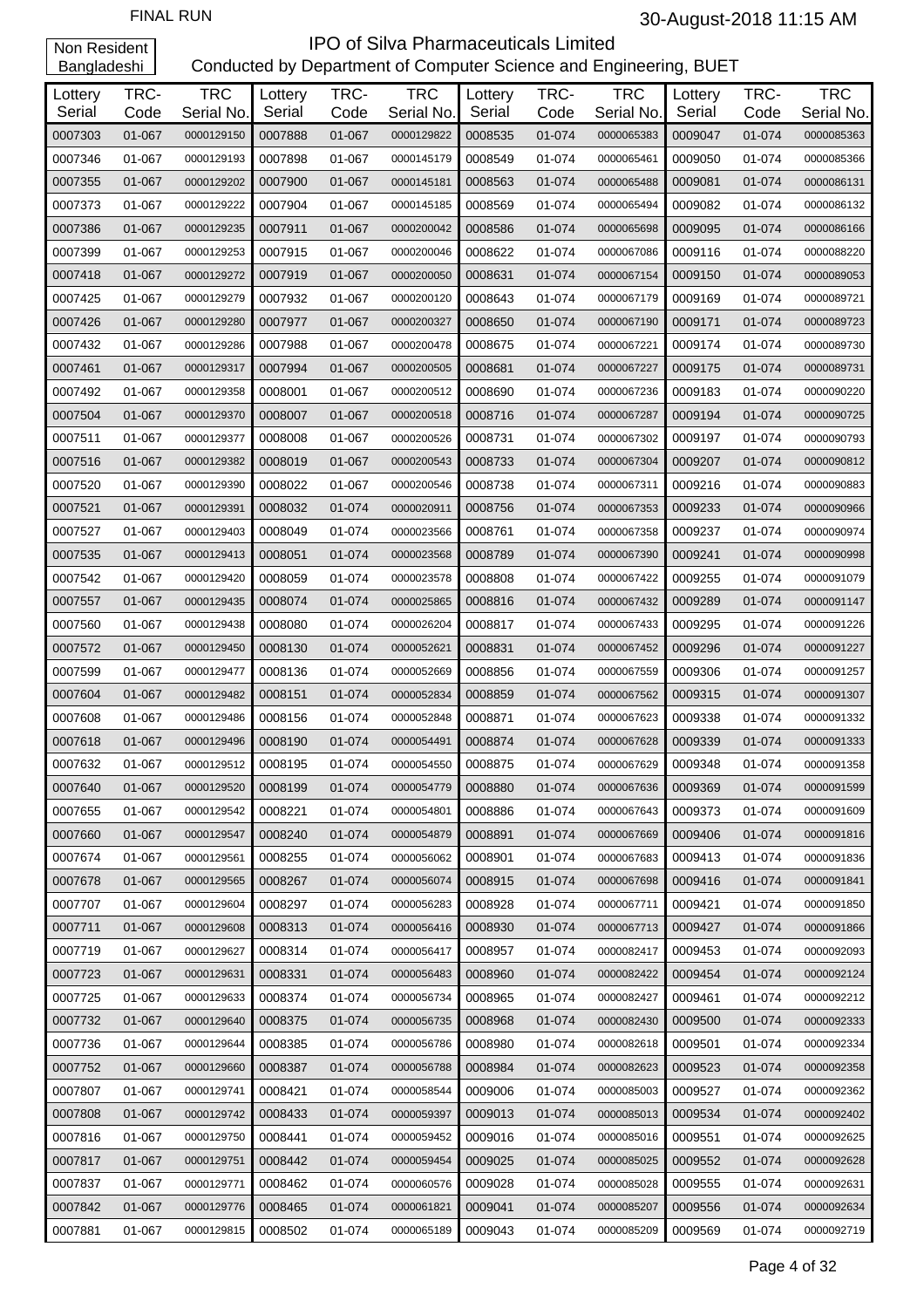| Lottery<br>Serial | TRC-<br>Code | <b>TRC</b><br>Serial No. | Lottery<br>Serial | TRC-<br>Code | <b>TRC</b><br>Serial No. | Lottery<br>Serial | TRC-<br>Code | <b>TRC</b><br>Serial No. | Lottery<br>Serial | TRC-<br>Code | <b>TRC</b><br>Serial No. |
|-------------------|--------------|--------------------------|-------------------|--------------|--------------------------|-------------------|--------------|--------------------------|-------------------|--------------|--------------------------|
| 0009575           | 01-074       | 0000092725               | 0010109           | 01-074       | 0000108434               | 0010782           | 01-074       | 0000120915               | 0011267           | 01-074       | 0000148431               |
| 0009590           | 01-074       | 0000092911               | 0010117           | 01-074       | 0000108454               | 0010796           | 01-074       | 0000120948               | 0011278           | 01-074       | 0000148442               |
| 0009596           | 01-074       | 0000092917               | 0010124           | 01-074       | 0000108830               | 0010798           | 01-074       | 0000120950               | 0011279           | 01-074       | 0000148443               |
| 0009604           | 01-074       | 0000092929               | 0010142           | 01-074       | 0000109125               | 0010804           | 01-074       | 0000120956               | 0011311           | 01-074       | 0000148475               |
| 0009607           | 01-074       | 0000092934               | 0010158           | 01-074       | 0000109313               | 0010807           | 01-074       | 0000120959               | 0011338           | 01-074       | 0000148516               |
| 0009611           | 01-074       | 0000092938               | 0010178           | 01-074       | 0000109829               | 0010808           | 01-074       | 0000120960               | 0011357           | 01-074       | 0000148535               |
| 0009637           | 01-074       | 0000093043               | 0010189           | 01-074       | 0000109958               | 0010815           | 01-074       | 0000120967               | 0011358           | 01-074       | 0000148536               |
| 0009638           | 01-074       | 0000093044               | 0010195           | 01-074       | 0000110582               | 0010824           | 01-074       | 0000120982               | 0011388           | 01-074       | 0000148566               |
| 0009653           | 01-074       | 0000093059               | 0010197           | 01-074       | 0000110584               | 0010829           | 01-074       | 0000120987               | 0011397           | 01-074       | 0000148588               |
| 0009655           | 01-074       | 0000093063               | 0010200           | 01-074       | 0000110777               | 0010837           | 01-074       | 0000121002               | 0011411           | 01-074       | 0000148619               |
| 0009669           | 01-074       | 0000093969               | 0010206           | 01-074       | 0000111749               | 0010838           | 01-074       | 0000121003               | 0011416           | 01-074       | 0000148624               |
| 0009686           | 01-074       | 0000094807               | 0010215           | 01-074       | 0000113056               | 0010839           | 01-074       | 0000121004               | 0011444           | 01-074       | 0000148652               |
| 0009711           | 01-074       | 0000105014               | 0010223           | 01-074       | 0000113298               | 0010850           | 01-074       | 0000121015               | 0011473           | 01-074       | 0000148695               |
| 0009726           | 01-074       | 0000105562               | 0010227           | 01-074       | 0000113302               | 0010871           | 01-074       | 0000121036               | 0011483           | 01-074       | 0000148705               |
| 0009729           | 01-074       | 0000105565               | 0010237           | 01-074       | 0000113406               | 0010874           | 01-074       | 0000121039               | 0011509           | 01-074       | 0000148731               |
| 0009732           | 01-074       | 0000105568               | 0010248           | 01-074       | 0000114369               | 0010875           | 01-074       | 0000121040               | 0011517           | 01-074       | 0000148739               |
| 0009734           | 01-074       | 0000105570               | 0010250           | 01-074       | 0000114371               | 0010878           | 01-074       | 0000121046               | 0011540           | 01-074       | 0000148762               |
| 0009750           | 01-074       | 0000105677               | 0010257           | 01-074       | 0000114605               | 0010882           | 01-074       | 0000148003               | 0011543           | 01-074       | 0000148765               |
| 0009751           | 01-074       | 0000105678               | 0010266           | 01-074       | 0000114693               | 0010885           | 01-074       | 0000148006               | 0011558           | 01-074       | 0000148780               |
| 0009754           | 01-074       | 0000105681               | 0010302           | 01-074       | 0000117197               | 0010906           | 01-074       | 0000148027               | 0011559           | 01-074       | 0000148781               |
| 0009769           | 01-074       | 0000105696               | 0010305           | 01-074       | 0000117227               | 0010932           | 01-074       | 0000148053               | 0011578           | 01-074       | 0000148802               |
| 0009773           | 01-074       | 0000105710               | 0010312           | 01-074       | 0000117633               | 0010947           | 01-074       | 0000148068               | 0011589           | 01-074       | 0000148815               |
| 0009787           | 01-074       | 0000105766               | 0010315           | 01-074       | 0000117636               | 0010954           | 01-074       | 0000148075               | 0011624           | 01-074       | 0000148850               |
| 0009810           | 01-074       | 0000106046               | 0010328           | 01-074       | 0000117665               | 0010955           | 01-074       | 0000148076               | 0011626           | 01-074       | 0000148852               |
| 0009841           | 01-074       | 0000106687               | 0010335           | 01-074       | 0000118053               | 0010975           | 01-074       | 0000148096               | 0011632           | 01-074       | 0000148858               |
| 0009863           | 01-074       | 0000106729               | 0010338           | 01-074       | 0000118056               | 0010978           | 01-074       | 0000148099               | 0011637           | 01-074       | 0000148863               |
| 0009883           | 01-074       | 0000106749               | 0010343           | 01-074       | 0000118061               | 0010980           | 01-074       | 0000148101               | 0011644           | 01-074       | 0000148870               |
| 0009885           | 01-074       | 0000106751               | 0010346           | 01-074       | 0000118119               | 0010992           | 01-074       | 0000148113               | 0011673           | 01-074       | 0000148899               |
| 0009889           | 01-074       | 0000106755               | 0010356           | 01-074       | 0000118172               | 0011022           | 01-074       | 0000148173               | 0011690           | 01-074       | 0000148916               |
| 0009890           | 01-074       | 0000106756               | 0010369           | 01-074       | 0000118321               | 0011061           | 01-074       | 0000148212               | 0011700           | 01-074       | 0000148926               |
| 0009901           | 01-074       | 0000106767               | 0010378           | 01-074       | 0000118700               | 0011068           | 01-074       | 0000148219               | 0011704           | 01-074       | 0000148930               |
| 0009922           | 01-074       | 0000106811               | 0010412           | 01-074       | 0000119173               | 0011074           | 01-074       | 0000148225               | 0011705           | 01-074       | 0000148931               |
| 0009976           | 01-074       | 0000107795               | 0010418           | 01-074       | 0000119351               | 0011097           | 01-074       | 0000148248               | 0011714           | 01-074       | 0000148950               |
| 0009984           | 01-074       | 0000107803               | 0010429           | 01-074       | 0000119382               | 0011104           | 01-074       | 0000148255               | 0011726           | 01-074       | 0000148973               |
| 0009988           | 01-074       | 0000108027               | 0010441           | 01-074       | 0000119437               | 0011115           | 01-074       | 0000148266               | 0011748           | 01-074       | 0000148995               |
| 0010013           | 01-074       | 0000108151               | 0010454           | 01-074       | 0000119450               | 0011125           | 01-074       | 0000148276               | 0011749           | 01-074       | 0000148996               |
| 0010024           | 01-074       | 0000108162               | 0010518           | 01-074       | 0000119603               | 0011146           | 01-074       | 0000148297               | 0011753           | 01-074       | 0000149000               |
| 0010029           | 01-074       | 0000108167               | 0010521           | 01-074       | 0000119658               | 0011151           | 01-074       | 0000148302               | 0011760           | 01-074       | 0000149007               |
| 0010035           | 01-074       | 0000108174               | 0010529           | 01-074       | 0000119667               | 0011155           | 01-074       | 0000148306               | 0011764           | 01-074       | 0000149011               |
| 0010037           | 01-074       | 0000108182               | 0010539           | 01-074       | 0000119677               | 0011184           | 01-074       | 0000148335               | 0011766           | 01-074       | 0000149013               |
| 0010041           | 01-074       | 0000108189               | 0010542           | 01-074       | 0000119749               | 0011196           | 01-074       | 0000148347               | 0011783           | 01-074       | 0000149107               |
| 0010042           | 01-074       | 0000108194               | 0010588           | 01-074       | 0000120189               | 0011208           | 01-074       | 0000148359               | 0011800           | 01-074       | 0000149369               |
| 0010044           | 01-074       | 0000108196               | 0010605           | 01-074       | 0000120206               | 0011214           | 01-074       | 0000148365               | 0011830           | 01-074       | 0000150592               |
| 0010049           | 01-074       | 0000108256               | 0010617           | 01-074       | 0000120219               | 0011232           | 01-074       | 0000148384               | 0011855           | 01-074       | 0000151623               |
| 0010051           | 01-074       | 0000108258               | 0010646           | 01-074       | 0000120352               | 0011234           | 01-074       | 0000148386               | 0011871           | 01-074       | 0000152790               |
| 0010077           | 01-074       | 0000108353               | 0010671           | 01-074       | 0000120391               | 0011250           | 01-074       | 0000148406               | 0011874           | 01-074       | 0000153141               |
| 0010078           | 01-074       | 0000108354               | 0010703           | 01-074       | 0000120697               | 0011251           | 01-074       | 0000148411               | 0011893           | 01-074       | 0000153971               |
| 0010083           | 01-074       | 0000108360               | 0010771           | 01-074       | 0000120904               | 0011255           | 01-074       | 0000148415               | 0011908           | 01-074       | 0000154300               |
|                   |              |                          |                   |              |                          |                   |              |                          |                   |              |                          |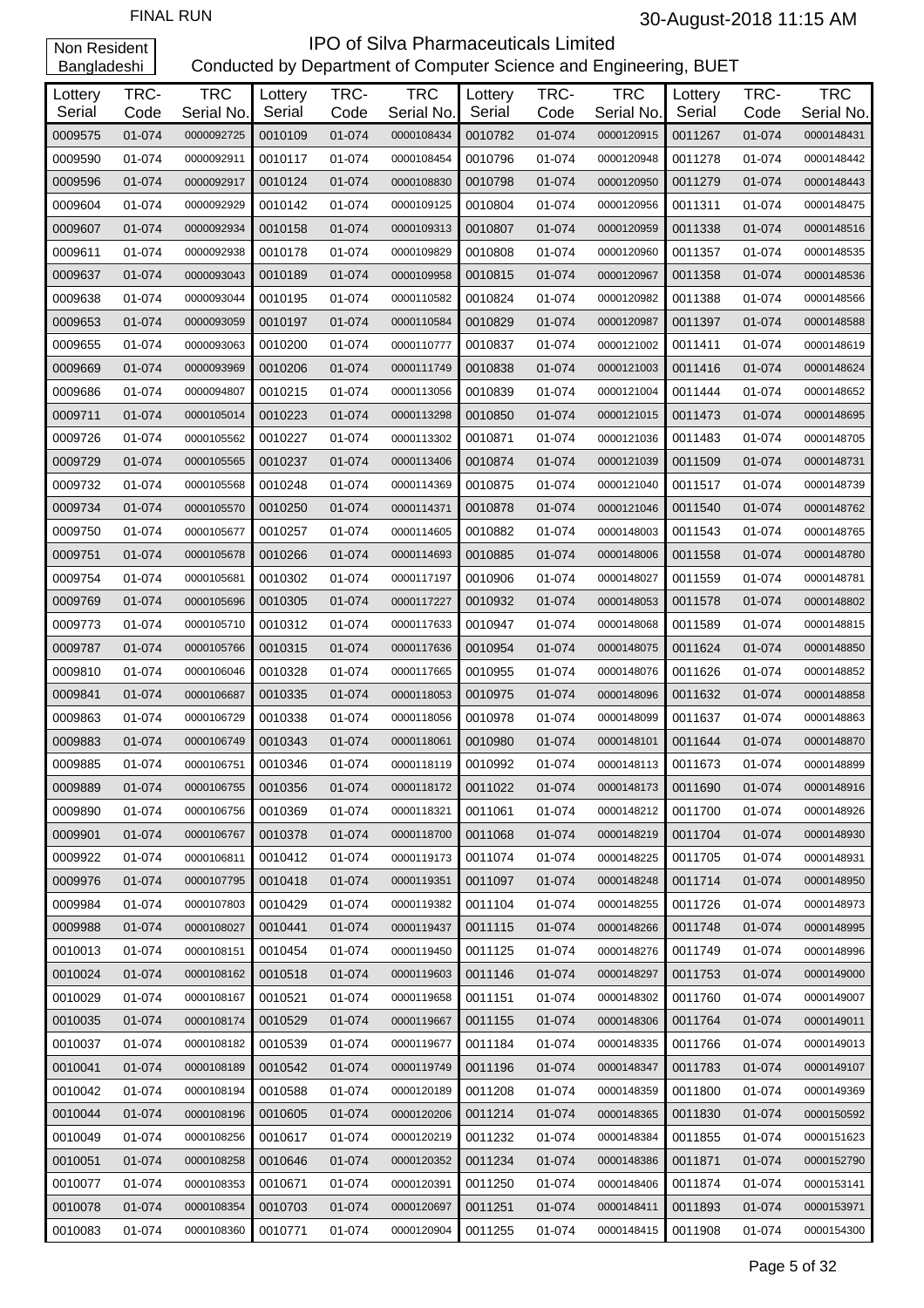|                   |              |                          |                   |              |                          |                   |              | <b>TRC</b> |                   |              |                          |
|-------------------|--------------|--------------------------|-------------------|--------------|--------------------------|-------------------|--------------|------------|-------------------|--------------|--------------------------|
| Lottery<br>Serial | TRC-<br>Code | <b>TRC</b><br>Serial No. | Lottery<br>Serial | TRC-<br>Code | <b>TRC</b><br>Serial No. | Lottery<br>Serial | TRC-<br>Code | Serial No. | Lottery<br>Serial | TRC-<br>Code | <b>TRC</b><br>Serial No. |
| 0011918           | 01-074       | 0000154450               | 0012429           | 01-075       | 0000045953               | 0013119           | 01-091       | 0000009701 | 0013703           | 01-091       | 0000019467               |
| 0011926           | 01-074       | 0000154458               | 0012435           | 01-075       | 0000046020               | 0013120           | 01-091       | 0000009702 | 0013709           | 01-091       | 0000019473               |
| 0011936           | 01-074       | 0000154704               | 0012468           | 01-075       | 0000050914               | 0013145           | 01-091       | 0000009737 | 0013730           | 01-091       | 0000019712               |
| 0011951           | 01-075       | 0000018144               | 0012478           | 01-075       | 0000050924               | 0013147           | 01-091       | 0000010153 | 0013733           | 01-091       | 0000019715               |
| 0011960           | 01-075       | 0000018311               | 0012492           | 01-075       | 0000052568               | 0013186           | 01-091       | 0000010422 | 0013738           | 01-091       | 0000019720               |
| 0011961           | 01-075       | 0000018312               | 0012493           | 01-075       | 0000052569               | 0013192           | 01-091       | 0000011915 | 0013740           | 01-091       | 0000019722               |
| 0011971           | 01-075       | 0000018531               | 0012515           | 01-090       | 0000012909               | 0013208           | 01-091       | 0000012842 | 0013754           | 01-091       | 0000019736               |
| 0011973           | 01-075       | 0000020291               | 0012531           | 01-090       | 0000017299               | 0013209           | 01-091       | 0000012843 | 0013771           | 01-091       | 0000019753               |
| 0011993           | 01-075       | 0000029402               | 0012535           | 01-090       | 0000017481               | 0013223           | 01-091       | 0000014612 | 0013791           | 01-091       | 0000019774               |
| 0011997           | 01-075       | 0000029493               | 0012538           | 01-090       | 0000018107               | 0013251           | 01-091       | 0000014640 | 0013792           | 01-091       | 0000019775               |
| 0012005           | 01-075       | 0000030789               | 0012560           | 01-090       | 0000046817               | 0013253           | 01-091       | 0000014642 | 0013801           | 01-091       | 0000019786               |
| 0012007           | 01-075       | 0000030791               | 0012573           | 01-090       | 0000046831               | 0013254           | 01-091       | 0000014643 | 0013804           | 01-091       | 0000019799               |
| 0012010           | 01-075       | 0000030804               | 0012580           | 01-090       | 0000046838               | 0013292           | 01-091       | 0000015149 | 0013817           | 01-091       | 0000019814               |
| 0012051           | 01-075       | 0000031323               | 0012596           | 01-090       | 0000046856               | 0013294           | 01-091       | 0000015151 | 0013819           | 01-091       | 0000019816               |
| 0012059           | 01-075       | 0000031335               | 0012600           | 01-090       | 0000046860               | 0013352           | 01-091       | 0000016031 | 0013821           | 01-091       | 0000019821               |
| 0012072           | 01-075       | 0000032087               | 0012613           | 01-090       | 0000046875               | 0013357           | 01-091       | 0000016040 | 0013846           | 01-091       | 0000019879               |
| 0012110           | 01-075       | 0000037276               | 0012616           | 01-090       | 0000046878               | 0013361           | 01-091       | 0000016044 | 0013864           | 01-091       | 0000019897               |
| 0012120           | 01-075       | 0000037810               | 0012675           | 01-090       | 0000046939               | 0013365           | 01-091       | 0000016211 | 0013871           | 01-091       | 0000019904               |
| 0012138           | 01-075       | 0000039171               | 0012692           | 01-090       | 0000046957               | 0013381           | 01-091       | 0000016380 | 0013877           | 01-091       | 0000019910               |
| 0012143           | 01-075       | 0000039176               | 0012706           | 01-090       | 0000046971               | 0013390           | 01-091       | 0000016460 | 0013901           | 01-091       | 0000019934               |
| 0012146           | 01-075       | 0000039179               | 0012735           | 01-090       | 0000047000               | 0013392           | 01-091       | 0000016462 | 0013917           | 01-091       | 0000020036               |
| 0012147           | 01-075       | 0000041293               | 0012736           | 01-090       | 0000047034               | 0013399           | 01-091       | 0000016469 | 0013924           | 01-091       | 0000020043               |
| 0012153           | 01-075       | 0000041314               | 0012751           | 01-090       | 0000047050               | 0013404           | 01-091       | 0000016474 | 0013951           | 01-091       | 00000T0577               |
| 0012154           | 01-075       | 0000041315               | 0012777           | 01-090       | 0000047220               | 0013412           | 01-091       | 0000016779 | 0013979           | 01-098       | 00000A1443               |
| 0012163           | 01-075       | 0000043016               | 0012822           | 01-090       | 0000047267               | 0013413           | 01-091       | 0000016780 | 0013991           | 01-098       | 00000D0127               |
| 0012195           | 01-075       | 0000043086               | 0012826           | 01-090       | 0000047271               | 0013423           | 01-091       | 0000016894 | 0014017           | 01-098       | 00000M1342               |
| 0012206           | 01-075       | 0000044471               | 0012860           | 01-090       | 0000047316               | 0013433           | 01-091       | 0000017352 | 0014019           | 01-098       | 00000N0414               |
| 0012212           | 01-075       | 0000044720               | 0012865           | 01-090       | 0000047321               | 0013457           | 01-091       | 0000018487 | 0014029           | 01-098       | 00000S1365               |
| 0012232           | 01-075       | 0000044740               | 0012883           | 01-090       | 0000047352               | 0013462           | 01-091       | 0000018533 | 0014032           | 01-098       | 00000S1394               |
| 0012240           | 01-075       | 0000044750               | 0012890           | 01-090       | 0000047364               | 0013481           | 01-091       | 0000018796 | 0014060           | 01-100       | 0000011487               |
| 0012248           | 01-075       | 0000044758               | 0012895           | 01-090       | 0000047369               | 0013497           | 01-091       | 0000018857 | 0014070           | 01-100       | 0000013014               |
| 0012251           | 01-075       | 0000044761               | 0012911           | 01-090       | 0000047611               | 0013513           | 01-091       | 0000018944 | 0014087           | 01-106       | 0000011760               |
| 0012262           | 01-075       | 0000044776               | 0012930           | 01-090       | 0000047630               | 0013514           | 01-091       | 0000018945 | 0014089           | 01-106       | 0000023710               |
| 0012287           | 01-075       | 0000044802               | 0012933           | 01-090       | 0000047633               | 0013530           | 01-091       | 0000018992 | 0014092           | 01-106       | 0000088073               |
| 0012288           | 01-075       | 0000044803               | 0012934           | 01-090       | 0000047634               | 0013569           | 01-091       | 0000019151 | 0014128           | 01-113       | 0000008614               |
| 0012290           | 01-075       | 0000044805               | 0012954           | 01-090       | 0000047808               | 0013570           | 01-091       | 0000019154 | 0014160           | 01-117       | 000000E340               |
| 0012295           | 01-075       | 0000044811               | 0012958           | 01-090       | 0000047812               | 0013588           | 01-091       | 0000019275 | 0014179           | 01-118       | 000000C323               |
| 0012298           | 01-075       | 0000044814               | 0012963           | 01-090       | 0000047817               | 0013614           | 01-091       | 0000019301 | 0014181           | 01-118       | 000000C325               |
| 0012313           | 01-075       | 0000044829               | 0012965           | 01-090       | 0000047819               | 0013624           | 01-091       | 0000019311 | 0014182           | 01-118       | 000000C326               |
| 0012337           | 01-075       | 0000044855               | 0012968           | 01-090       | 0000047824               | 0013629           | 01-091       | 0000019340 | 0014199           | 01-118       | 000000C382               |
| 0012356           | 01-075       | 0000044877               | 0012969           | 01-090       | 0000047825               | 0013635           | 01-091       | 0000019346 | 0014200           | 01-118       | 000000C383               |
| 0012359           | 01-075       | 0000044880               | 0012984           | 01-090       | 0000210518               | 0013641           | 01-091       | 0000019352 | 0014216           | 01-118       | 000000C439               |
| 0012370           | 01-075       | 0000045595               | 0013024           | 01-091       | 0000007932               | 0013642           | 01-091       | 0000019353 | 0014218           | 01-118       | 000000C443               |
| 0012373           | 01-075       | 0000045598               | 0013025           | 01-091       | 0000007938               | 0013649           | 01-091       | 0000019360 | 0014222           | 01-118       | 000000C447               |
| 0012374           | 01-075       | 0000045599               | 0013030           | 01-091       | 0000008105               | 0013651           | 01-091       | 0000019362 | 0014246           | 01-118       | 000000C473               |
| 0012391           | 01-075       | 0000045816               | 0013034           | 01-091       | 0000008245               | 0013656           | 01-091       | 0000019367 | 0014251           | 01-118       | 000000C478               |
| 0012392           | 01-075       | 0000045817               | 0013050           | 01-091       | 0000008544               | 0013657           | 01-091       | 0000019368 | 0014283           | 01-118       | 000000C584               |
| 0012404           | 01-075       | 0000045829               | 0013062           | 01-091       | 0000008562               | 0013676           | 01-091       | 0000019426 | 0014316           | 01-118       | 000000D341               |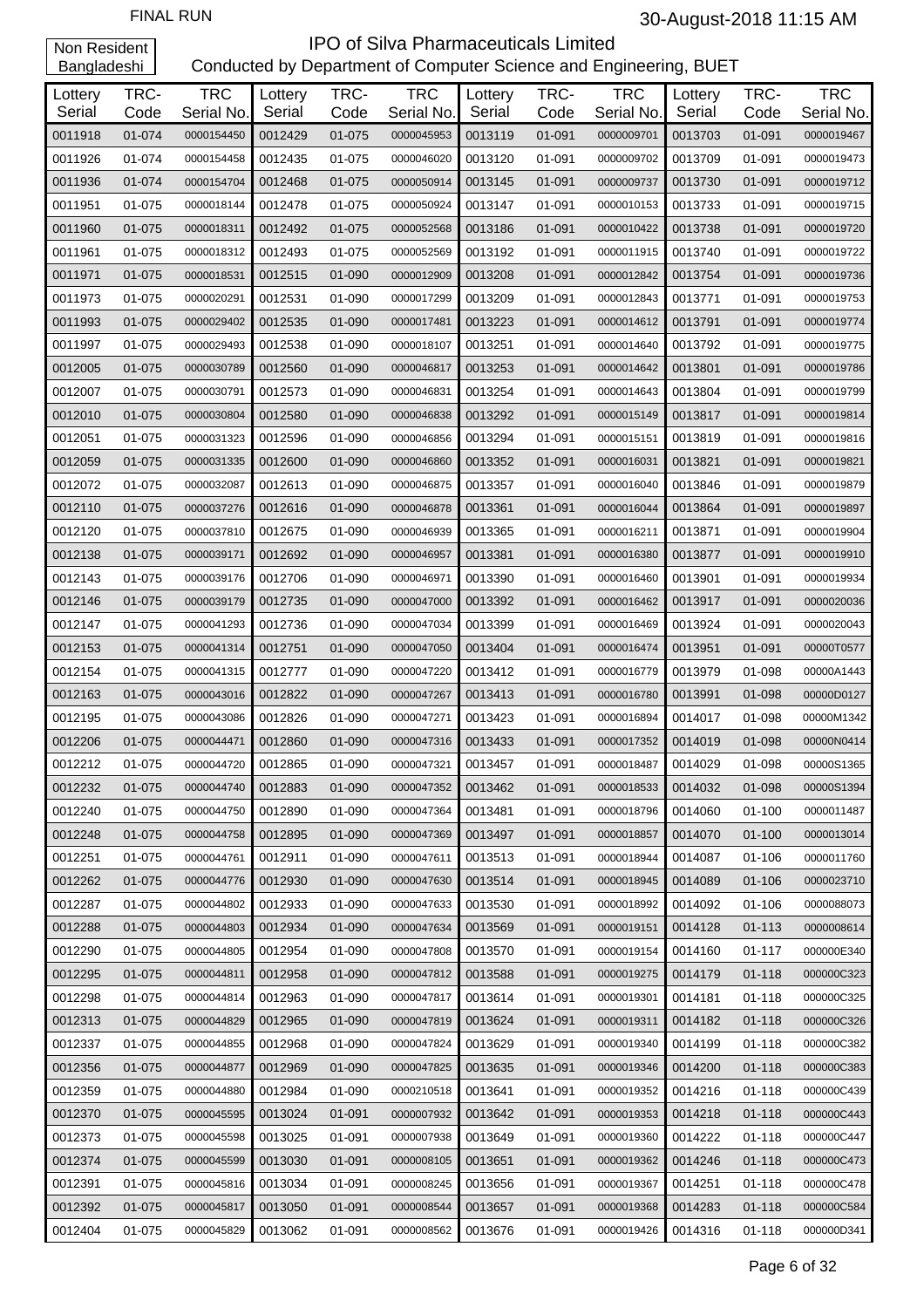| Lottery<br>Serial | TRC-<br>Code | <b>TRC</b><br>Serial No. | Lottery<br>Serial | TRC-<br>Code | <b>TRC</b><br>Serial No. | Lottery<br>Serial | TRC-<br>Code | <b>TRC</b><br>Serial No. | Lottery<br>Serial | TRC-<br>Code | <b>TRC</b><br>Serial No. |
|-------------------|--------------|--------------------------|-------------------|--------------|--------------------------|-------------------|--------------|--------------------------|-------------------|--------------|--------------------------|
| 0014320           | 01-118       | 000000E207               | 0014860           | $01 - 118$   | 0000031816               | 0015442           | $01 - 118$   | 0000051434               | 0016019           | 01-118       | 0000054665               |
| 0014321           | 01-118       | 000000E210               | 0014875           | 01-118       | 0000032223               | 0015453           | 01-118       | 0000051447               | 0016031           | $01 - 118$   | 0000054677               |
| 0014360           | $01 - 118$   | 000000E799               | 0014893           | $01 - 118$   | 0000032522               | 0015473           | 01-118       | 0000051469               | 0016035           | 01-118       | 0000054681               |
| 0014366           | 01-118       | 000000E805               | 0014906           | 01-118       | 0000032745               | 0015479           | 01-118       | 0000051478               | 0016076           | 01-118       | 0000054875               |
| 0014399           | 01-118       | 000000H312               | 0014919           | $01 - 118$   | 0000033357               | 0015483           | 01-118       | 0000051482               | 0016078           | 01-118       | 0000054878               |
| 0014402           | 01-118       | 000000H315               | 0014936           | $01 - 118$   | 0000033696               | 0015513           | 01-118       | 0000051567               | 0016084           | 01-118       | 0000054886               |
| 0014411           | 01-118       | 000000H559               | 0014942           | $01 - 118$   | 0000033716               | 0015516           | 01-118       | 0000051572               | 0016095           | 01-118       | 0000054915               |
| 0014420           | 01-118       | 000000H592               | 0014948           | 01-118       | 0000033723               | 0015535           | 01-118       | 0000051673               | 0016125           | 01-118       | 0000054968               |
| 0014425           | 01-118       | 000000K503               | 0014961           | $01 - 118$   | 0000033917               | 0015583           | 01-118       | 0000051722               | 0016130           | 01-118       | 0000054973               |
| 0014450           | 01-118       | 000000X716               | 0014982           | 01-118       | 0000034274               | 0015590           | 01-118       | 0000051730               | 0016159           | $01 - 118$   | 00000B1743               |
| 0014456           | 01-118       | 000000X722               | 0015007           | $01 - 118$   | 0000034628               | 0015591           | 01-118       | 0000051731               | 0016170           | 01-118       | 00000C2007               |
| 0014475           | 01-118       | 000000X742               | 0015026           | 01-118       | 0000034893               | 0015594           | 01-118       | 0000051734               | 0016178           | 01-118       | 00000C2017               |
|                   | $01 - 118$   | 000000X747               | 0015033           | $01 - 118$   | 0000034986               | 0015598           | $01 - 118$   | 0000051756               | 0016186           |              | 00000E1114               |
| 0014480           | 01-118       | 000000X748               | 0015036           | 01-118       | 0000045064               | 0015610           | 01-118       | 0000052006               | 0016199           | 01-118       | 00000E1449               |
| 0014481           | $01 - 118$   |                          | 0015039           | $01 - 118$   |                          | 0015613           |              |                          | 0016215           | 01-118       |                          |
| 0014491           |              | 000000X758               | 0015050           |              | 0000045366               |                   | 01-118       | 0000052009               |                   | 01-118       | 00000E1491               |
| 0014504           | 01-118       | 000000X789               |                   | 01-118       | 0000045885               | 0015625           | 01-118       | 0000052027               | 0016219           | 01-118       | 00000E1495               |
| 0014505           | $01 - 118$   | 000000X790               | 0015067           | $01 - 118$   | 0000045906               | 0015651           | 01-118       | 0000052074               | 0016224           | 01-118       | 00000H1030               |
| 0014518           | 01-118       | 000000X803               | 0015071           | 01-118       | 0000045910               | 0015653           | 01-118       | 0000052076               | 0016249           | 01-118       | 00000H1121               |
| 0014525           | 01-118       | 000000X839               | 0015104           | $01 - 118$   | 0000046858               | 0015668           | 01-118       | 0000052094               | 0016252           | 01-118       | 00000H1126               |
| 0014527           | 01-118       | 000000X841               | 0015111           | 01-118       | 0000046865               | 0015672           | 01-118       | 0000052098               | 0016257           | 01-118       | 00000H1131               |
| 0014528           | 01-118       | 000000X842               | 0015122           | $01 - 118$   | 0000047323               | 0015677           | 01-118       | 0000052106               | 0016273           | 01-118       | 00000H1155               |
| 0014543           | 01-118       | 0000012301               | 0015143           | 01-118       | 0000047887               | 0015681           | 01-118       | 0000052129               | 0016312           | 01-118       | 00000K2559               |
| 0014554           | 01-118       | 0000022596               | 0015146           | $01 - 118$   | 0000047890               | 0015684           | 01-118       | 0000052134               | 0016334           | 01-118       | 00000L1486               |
| 0014564           | 01-118       | 0000022738               | 0015180           | 01-118       | 0000048172               | 0015686           | 01-118       | 0000052136               | 0016335           | 01-118       | 00000L1487               |
| 0014586           | $01 - 118$   | 0000023646               | 0015181           | $01 - 118$   | 0000048173               | 0015688           | 01-118       | 0000052138               | 0016343           | 01-118       | 00000L1495               |
| 0014605           | $01 - 118$   | 0000024033               | 0015208           | 01-118       | 0000048618               | 0015693           | 01-118       | 0000052235               | 0016353           | 01-118       | 00000L1505               |
| 0014612           | $01 - 118$   | 0000024089               | 0015209           | $01 - 118$   | 0000048619               | 0015719           | $01 - 118$   | 0000052531               | 0016356           | 01-118       | 00000L1508               |
| 0014616           | 01-118       | 0000024103               | 0015238           | 01-118       | 0000049017               | 0015723           | 01-118       | 0000052553               | 0016358           | $01 - 118$   | 00000L1513               |
| 0014637           | 01-118       | 0000027302               | 0015253           | 01-118       | 0000049167               | 0015738           | 01-118       | 0000052665               | 0016370           | 01-118       | 00000L1527               |
| 0014649           | 01-118       | 0000027363               | 0015264           | 01-118       | 0000049235               | 0015740           | $01 - 118$   | 0000052667               | 0016391           | 01-118       | 00000L1559               |
| 0014663           | 01-118       | 0000027567               | 0015282           | 01-118       | 0000049387               | 0015756           | 01-118       | 0000052818               | 0016393           | 01-118       | 00000L1561               |
| 0014670           | 01-118       | 0000027722               | 0015285           | 01-118       | 0000049390               | 0015757           | 01-118       | 0000052819               | 0016445           | 01-118       | 00000L1697               |
| 0014684           | 01-118       | 0000028060               | 0015300           | 01-118       | 0000049407               | 0015767           | $01 - 118$   | 0000052831               | 0016448           | 01-118       | 00000L1705               |
| 0014694           | 01-118       | 0000028404               | 0015302           | $01 - 118$   | 0000049409               | 0015792           | 01-118       | 0000052944               | 0016454           | 01-118       | 00000L1730               |
| 0014700           | 01-118       | 0000028454               | 0015304           | 01-118       | 0000049532               | 0015810           | $01 - 118$   | 0000053054               | 0016463           | 01-118       | 00000L1768               |
| 0014703           | 01-118       | 0000028510               | 0015305           | 01-118       | 0000049533               | 0015818           | 01-118       | 0000053498               | 0016468           | 01-118       | 00000L1782               |
| 0014739           | 01-118       | 0000028986               | 0015313           | 01-118       | 0000049541               | 0015833           | $01 - 118$   | 0000053513               | 0016473           | 01-118       | 00000L1810               |
| 0014748           | 01-118       | 0000029032               | 0015324           | 01-118       | 0000049598               | 0015850           | 01-118       | 0000053812               | 0016478           | 01-118       | 00000L1835               |
| 0014763           | 01-118       | 0000029382               | 0015336           | 01-118       | 0000049721               | 0015859           | $01 - 118$   | 0000053826               | 0016492           | 01-118       | 00000L1865               |
| 0014769           | 01-118       | 0000029491               | 0015340           | 01-118       | 0000049742               | 0015870           | 01-118       | 0000053837               | 0016520           | 01-120       | 0000040703               |
| 0014771           | 01-118       | 0000029495               | 0015354           | 01-118       | 0000050019               | 0015873           | $01 - 118$   | 0000053840               | 0016524           | 01-120       | 0000042122               |
| 0014785           | 01-118       | 0000029933               | 0015369           | 01-118       | 0000050108               | 0015878           | 01-118       | 0000054176               | 0016529           | 01-120       | 0000049090               |
| 0014790           | 01-118       | 0000029938               | 0015380           | 01-118       | 0000050277               | 0015963           | $01 - 118$   | 0000054549               | 0016537           | 01-120       | 00000s2294               |
| 0014798           | 01-118       | 0000030230               | 0015383           | 01-118       | 0000050280               | 0015967           | 01-118       | 0000054553               | 0016546           | 01-122       | 0000014389               |
| 0014816           | 01-118       | 0000030893               | 0015402           | 01-118       | 0000050498               | 0015971           | $01 - 118$   | 0000054557               | 0016550           | 01-122       | 0000016146               |
| 0014825           | 01-118       | 0000030985               | 0015405           | 01-118       | 0000050501               | 0015984           | 01-118       | 0000054622               | 0016559           | 01-122       | 0000024126               |
| 0014845           | 01-118       | 0000031663               | 0015416           | 01-118       | 0000050643               | 0015992           | 01-118       | 0000054630               | 0016567           | $01 - 122$   | 0000024146               |
| 0014858           | 01-118       | 0000031814               | 0015436           | $01 - 118$   | 0000051277               | 0016010           | $01 - 118$   | 0000054654               | 0016569           | 01-122       | 0000024148               |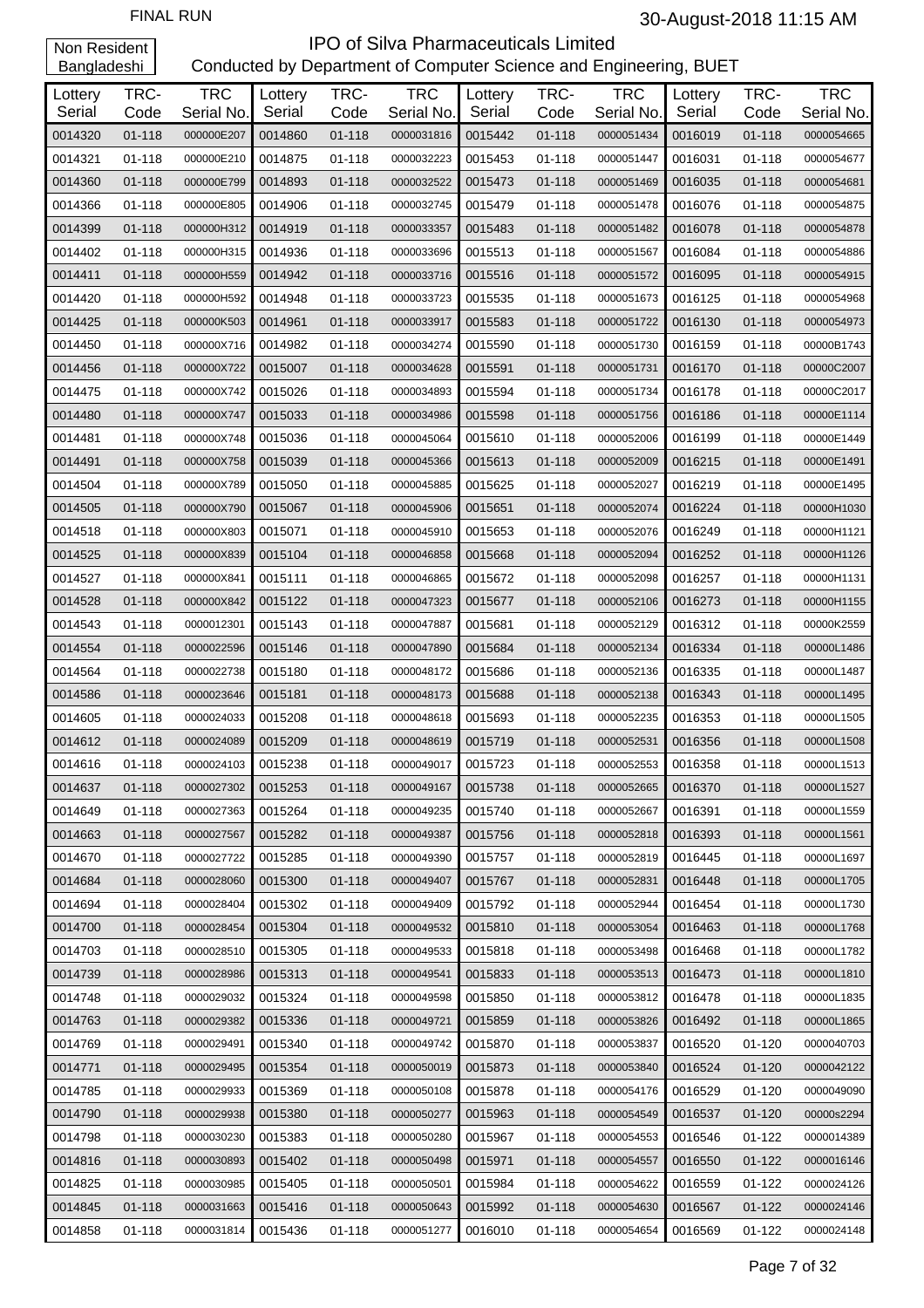| Lottery<br>Serial | TRC-<br>Code | <b>TRC</b><br>Serial No. | Lottery<br>Serial | TRC-<br>Code | <b>TRC</b><br>Serial No. | Lottery<br>Serial | TRC-<br>Code | <b>TRC</b><br>Serial No. | Lottery<br>Serial | TRC-<br>Code | <b>TRC</b><br>Serial No. |
|-------------------|--------------|--------------------------|-------------------|--------------|--------------------------|-------------------|--------------|--------------------------|-------------------|--------------|--------------------------|
| 0016581           | $01 - 122$   | 0000024646               | 0017257           | $01 - 122$   | 0000030287               | 0017756           | 01-132       | 00000E6959               | 0018371           | $01 - 135$   | 0000015564               |
| 0016590           | $01 - 122$   | 0000025681               | 0017264           | $01 - 122$   | 0000030456               | 0017773           | 01-132       | 0000A14776               | 0018377           | 01-135       | 0000015570               |
| 0016592           | $01 - 122$   | 0000025758               | 0017269           | $01 - 122$   | 0000030463               | 0017779           | 01-132       | 0000A14954               | 0018380           | $01 - 135$   | 0000015573               |
| 0016598           | $01 - 122$   | 0000025764               | 0017284           | 01-122       | 0000030560               | 0017784           | 01-132       | 0000A14959               | 0018383           | 01-135       | 0000015576               |
| 0016610           | $01 - 122$   | 0000026573               | 0017305           | $01 - 122$   | 0000030603               | 0017785           | 01-132       | 0000A14960               | 0018389           | $01 - 135$   | 0000015594               |
| 0016613           | $01 - 122$   | 0000026576               | 0017320           | 01-125       | 0000005551               | 0017812           | 01-132       | 0000A16903               | 0018391           | 01-135       | 0000015596               |
| 0016637           | $01 - 122$   | 0000026600               | 0017322           | $01 - 125$   | 0000007539               | 0017820           | 01-132       | 0000A16911               | 0018394           | $01 - 135$   | 0000015599               |
| 0016661           | 01-122       | 0000026683               | 0017328           | $01 - 125$   | 0000010150               | 0017837           | 01-132       | 0000A18184               | 0018398           | 01-135       | 0000015603               |
| 0016709           | 01-122       | 0000026774               | 0017329           | $01 - 125$   | 0000010151               | 0017838           | 01-132       | 0000A18185               | 0018449           | $01 - 135$   | 0000015654               |
| 0016733           | 01-122       | 0000026802               | 0017333           | 01-125       | 0000010159               | 0017895           | 01-135       | 0000007173               | 0018470           | 01-135       | 0000017392               |
| 0016736           | $01 - 122$   | 0000026805               | 0017349           | $01 - 125$   | 0000010907               | 0017896           | 01-135       | 0000007174               | 0018490           | $01 - 135$   | 0000017412               |
| 0016737           | $01 - 122$   | 0000026806               | 0017356           | $01 - 125$   | 0000010929               | 0017902           | 01-135       | 0000007180               | 0018500           | 01-135       | 0000017422               |
| 0016740           | $01 - 122$   | 0000026809               | 0017360           | $01 - 125$   | 0000010995               | 0017906           | 01-135       | 0000007184               | 0018503           | $01 - 135$   | 0000017425               |
| 0016749           | $01 - 122$   | 0000026820               | 0017365           | 01-125       | 0000011006               | 0017907           | 01-135       | 0000007185               | 0018515           | 01-135       | 0000017437               |
| 0016752           | $01 - 122$   | 0000026844               | 0017369           | $01 - 125$   | 0000011132               | 0017914           | $01 - 135$   | 0000007192               | 0018516           | $01 - 135$   | 0000017438               |
| 0016753           | 01-122       | 0000026845               | 0017374           | $01 - 125$   | 0000011178               | 0017928           | 01-135       | 0000007206               | 0018529           | 01-135       | 0000017451               |
| 0016761           | 01-122       | 0000026885               | 0017401           | 01-126       | 0000008245               | 0017933           | 01-135       | 0000007345               | 0018535           | $01 - 135$   | 0000017459               |
| 0016762           | $01 - 122$   | 0000026886               | 0017408           | 01-126       | 0000014364               | 0017942           | 01-135       | 0000007358               | 0018556           | 01-135       | 0000017480               |
| 0016765           | $01 - 122$   | 0000026889               | 0017431           | 01-126       | 0000022803               | 0017985           | 01-135       | 0000008683               | 0018560           | $01 - 135$   | 0000017485               |
| 0016769           | 01-122       | 0000027143               | 0017441           | 01-126       | 0000022832               | 0018004           | 01-135       | 0000008715               | 0018568           | 01-135       | 0000017493               |
| 0016775           | 01-122       | 0000027149               | 0017452           | $01 - 126$   | 0000022887               | 0018022           | 01-135       | 0000008754               | 0018593           | $01 - 135$   | 0000017518               |
| 0016786           | $01 - 122$   | 0000028168               | 0017460           | 01-126       | 0000023649               | 0018041           | 01-135       | 0000008779               | 0018602           | 01-135       | 0000017527               |
| 0016811           | $01 - 122$   | 0000028360               | 0017465           | $01 - 126$   | 0000023660               | 0018047           | $01 - 135$   | 0000008798               | 0018616           | $01 - 135$   | 0000017541               |
| 0016817           | $01 - 122$   | 0000028366               | 0017489           | 01-126       | 0000026430               | 0018066           | 01-135       | 0000008817               | 0018623           | 01-135       | 0000017548               |
| 0016818           | $01 - 122$   | 0000028367               | 0017493           | 01-126       | 0000027459               | 0018072           | 01-135       | 0000008823               | 0018640           | $01 - 135$   | 0000017565               |
| 0016835           | $01 - 122$   | 0000028394               | 0017494           | $01 - 126$   | 0000027460               | 0018077           | 01-135       | 0000008828               | 0018646           | 01-135       | 0000017571               |
| 0016842           | 01-122       | 0000028425               | 0017507           | 01-126       | 0000027473               | 0018080           | $01 - 135$   | 0000008831               | 0018654           | $01 - 135$   | 0000017710               |
| 0016844           | $01 - 122$   | 0000028427               | 0017517           | 01-126       | 0000027483               | 0018092           | 01-135       | 0000008853               | 0018665           | 01-135       | 0000017721               |
| 0016889           | 01-122       | 0000028544               | 0017553           | $01 - 126$   | 0000027735               | 0018093           | 01-135       | 0000008948               | 0018670           | 01-135       | 0000017726               |
| 0016897           | 01-122       | 0000028552               | 0017559           | $01 - 126$   | 0000027743               | 0018111           | 01-135       | 0000009116               | 0018680           | 01-135       | 0000017736               |
| 0016923           | 01-122       | 0000028743               | 0017560           | $01 - 126$   | 0000027744               | 0018120           | 01-135       | 0000009129               | 0018699           | 01-135       | 0000017755               |
| 0016930           | 01-122       | 0000028750               | 0017572           | 01-126       | 0000027762               | 0018124           | 01-135       | 0000009179               | 0018700           | 01-135       | 0000017756               |
| 0017001           | 01-122       | 0000029286               | 0017573           | $01 - 126$   | 0000027763               | 0018143           | 01-135       | 0000009481               | 0018732           | 01-135       | 0000017788               |
| 0017021           | 01-122       | 0000029308               | 0017576           | 01-126       | 0000027796               | 0018160           | 01-135       | 0000009499               | 0018736           | 01-135       | 0000017792               |
| 0017035           | 01-122       | 0000029322               | 0017583           | $01 - 126$   | 0000027803               | 0018164           | 01-135       | 0000009549               | 0018753           | 01-135       | 0000017809               |
| 0017039           | 01-122       | 0000029326               | 0017590           | 01-126       | 0000027812               | 0018174           | 01-135       | 0000009658               | 0018757           | 01-135       | 0000017813               |
| 0017046           | 01-122       | 0000029333               | 0017602           | $01 - 126$   | 0000027941               | 0018209           | 01-135       | 0000009708               | 0018759           | 01-135       | 0000017815               |
| 0017047           | 01-122       | 0000029334               | 0017604           | 01-126       | 0000027943               | 0018216           | 01-135       | 0000009717               | 0018782           | 01-135       | 0000017838               |
| 0017095           | 01-122       | 0000029797               | 0017610           | $01 - 126$   | 0000028107               | 0018231           | 01-135       | 0000009734               | 0018797           | 01-135       | 0000017853               |
| 0017106           | 01-122       | 0000029810               | 0017623           | 01-126       | 0000028122               | 0018239           | 01-135       | 0000009859               | 0018813           | 01-135       | 0000017871               |
| 0017113           | 01-122       | 0000029846               | 0017657           | 01-132       | 00000A0797               | 0018243           | 01-135       | 0000009896               | 0018816           | 01-135       | 0000017874               |
| 0017144           | 01-122       | 0000029908               | 0017659           | 01-132       | 00000A1010               | 0018259           | 01-135       | 0000015403               | 0018827           | 01-135       | 0000017885               |
| 0017146           | 01-122       | 0000029910               | 0017671           | 01-132       | 00000A1163               | 0018274           | 01-135       | 0000015418               | 0018844           | 01-135       | 0000017902               |
| 0017186           | 01-122       | 0000029954               | 0017679           | 01-132       | 00000D9293               | 0018283           | 01-135       | 0000015473               | 0018885           | 01-135       | 0000017943               |
| 0017198           | 01-122       | 0000029969               | 0017697           | 01-132       | 00000D9502               | 0018318           | 01-135       | 0000015510               | 0018888           | 01-135       | 0000017946               |
| 0017203           | 01-122       | 0000029978               | 0017708           | 01-132       | 00000D9626               | 0018321           | 01-135       | 0000015514               | 0018889           | 01-135       | 0000017947               |
| 0017217           | 01-122       | 0000029992               | 0017725           | 01-132       | 00000D9821               | 0018324           | 01-135       | 0000015517               | 0018910           | 01-135       | 0000017968               |
| 0017223           | 01-122       | 0000030016               | 0017740           | 01-132       | 00000E6442               | 0018353           | 01-135       | 0000015546               | 0018912           | 01-135       | 0000017970               |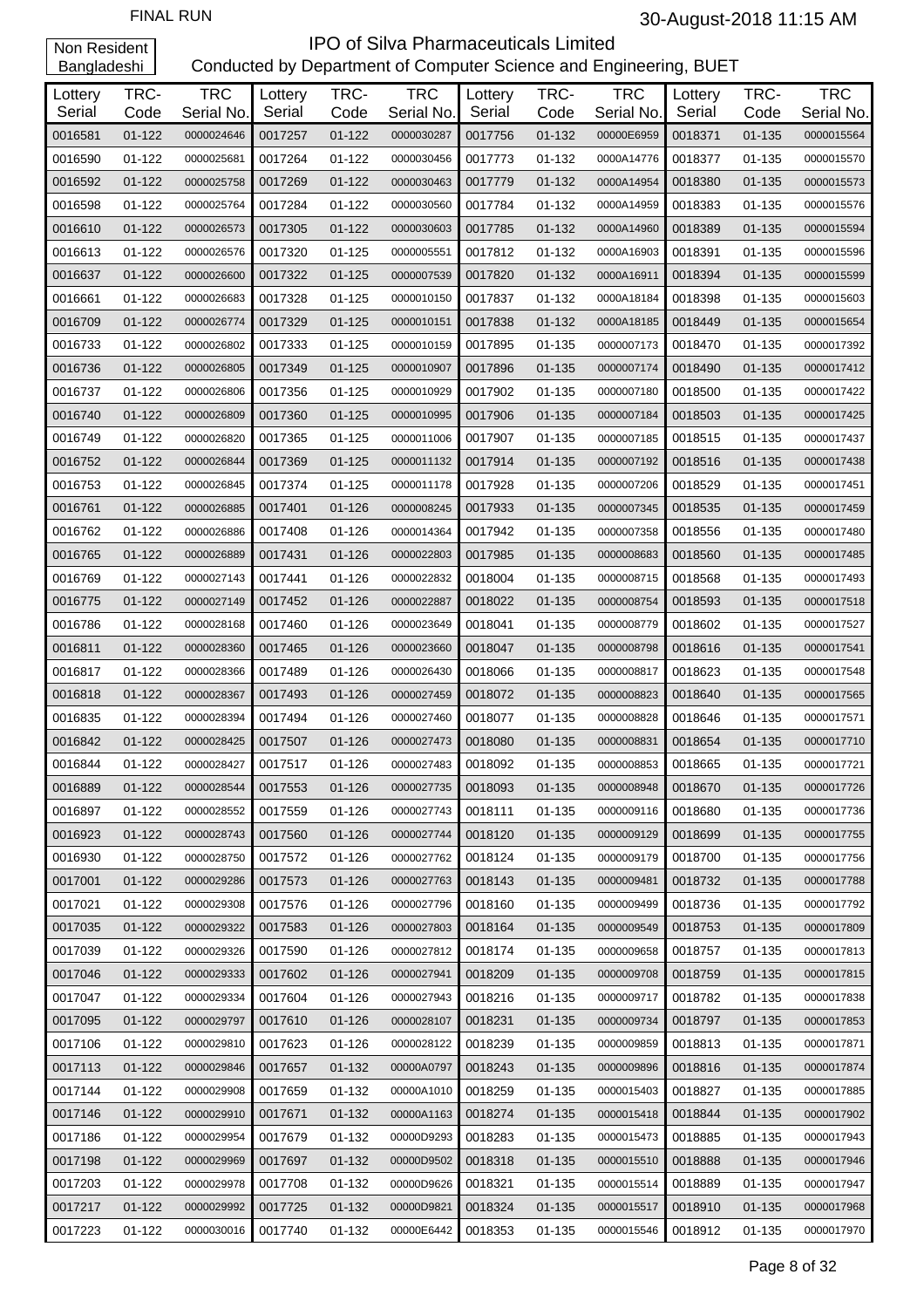| Lottery | TRC-       | <b>TRC</b> | Lottery | TRC-       | <b>TRC</b> | Lottery | TRC-       | <b>TRC</b> | Lottery | TRC-       | <b>TRC</b> |
|---------|------------|------------|---------|------------|------------|---------|------------|------------|---------|------------|------------|
| Serial  | Code       | Serial No. | Serial  | Code       | Serial No. | Serial  | Code       | Serial No. | Serial  | Code       | Serial No. |
| 0018923 | $01 - 135$ | 0000017981 | 0019516 | 01-139     | 0000021882 | 0020148 | 01-148     | 0000063228 | 0020787 | $01 - 148$ | 0000070830 |
| 0018929 | 01-135     | 0000017987 | 0019524 | 01-139     | 0000021890 | 0020158 | 01-148     | 0000063239 | 0020790 | 01-148     | 0000070833 |
| 0018943 | 01-135     | 0000018001 | 0019526 | 01-139     | 0000021892 | 0020202 | 01-148     | 0000063285 | 0020793 | 01-148     | 0000070836 |
| 0018950 | 01-135     | 0000018114 | 0019543 | 01-139     | 0000021909 | 0020207 | 01-148     | 0000063292 | 0020797 | 01-148     | 0000070840 |
| 0018952 | 01-135     | 0000018116 | 0019556 | 01-139     | 0000021922 | 0020211 | 01-148     | 0000063296 | 0020810 | 01-148     | 0000071024 |
| 0018955 | 01-135     | 0000018119 | 0019563 | 01-139     | 0000021942 | 0020218 | 01-148     | 0000063305 | 0020814 | 01-148     | 0000071830 |
| 0018967 | 01-135     | 0000018133 | 0019579 | 01-139     | 0000022116 | 0020223 | 01-148     | 0000063310 | 0020830 | 01-148     | 0000071872 |
| 0018970 | 01-135     | 0000018140 | 0019628 | 01-139     | 0000022165 | 0020241 | 01-148     | 0000064168 | 0020831 | 01-148     | 0000071873 |
| 0018989 | 01-135     | 0000018159 | 0019649 | 01-139     | 0000022227 | 0020248 | 01-148     | 0000064175 | 0020833 | 01-148     | 0000071918 |
| 0019009 | 01-135     | 0000033877 | 0019656 | 01-139     | 0000022374 | 0020254 | 01-148     | 0000064181 | 0020853 | 01-148     | 0000072015 |
| 0019013 | 01-135     | 0000033896 | 0019669 | $01 - 142$ | 00000G3039 | 0020258 | 01-148     | 0000064186 | 0020854 | 01-148     | 0000072016 |
| 0019023 | 01-138     | 0000006118 | 0019681 | $01 - 148$ | 0000011290 | 0020267 | 01-148     | 0000064195 | 0020878 | 01-148     | 0000073054 |
| 0019033 | 01-139     | 0000008664 | 0019690 | $01 - 148$ | 0000011374 | 0020281 | $01 - 148$ | 0000064216 | 0020888 | 01-148     | 0000073239 |
| 0019037 | 01-139     | 0000009510 | 0019701 | 01-148     | 0000011946 | 0020286 | 01-148     | 0000064242 | 0020897 | 01-148     | 0000073259 |
| 0019040 | 01-139     | 0000009513 | 0019702 | $01 - 148$ | 0000011947 | 0020306 | 01-148     | 0000064427 | 0020904 | 01-148     | 0000073266 |
| 0019042 | 01-139     | 0000009592 | 0019727 | 01-148     | 0000013197 | 0020310 | 01-148     | 0000064431 | 0020957 | $01 - 148$ | 0000073672 |
| 0019047 | 01-139     | 0000010282 | 0019730 | $01 - 148$ | 0000013200 | 0020321 | 01-148     | 0000064758 | 0020968 | 01-148     | 0000073767 |
| 0019049 | 01-139     | 0000010288 | 0019755 | 01-148     | 0000013819 | 0020330 | 01-148     | 0000065028 | 0020985 | 01-148     | 0000073790 |
| 0019059 | 01-139     | 0000011729 | 0019786 | $01 - 148$ | 0000014739 | 0020343 | 01-148     | 0000065181 | 0021001 | 01-148     | 0000073806 |
| 0019105 | 01-139     | 0000015202 | 0019824 | 01-148     | 0000015979 | 0020356 | 01-148     | 0000065447 | 0021002 | 01-148     | 0000073807 |
| 0019110 | 01-139     | 0000015224 | 0019837 | 01-148     | 0000015992 | 0020379 | 01-148     | 0000065588 | 0021007 | 01-148     |            |
|         |            |            |         |            |            |         |            |            |         |            | 0000073812 |
| 0019112 | 01-139     | 0000015380 | 0019848 | 01-148     | 0000060003 | 0020382 | 01-148     | 0000065591 | 0021011 | 01-148     | 0000073816 |
| 0019113 | 01-139     | 0000015381 | 0019849 | $01 - 148$ | 0000060004 | 0020388 | 01-148     | 0000065597 | 0021042 | 01-148     | 0000073847 |
| 0019123 | 01-139     | 0000015690 | 0019857 | 01-148     | 0000060134 | 0020398 | 01-148     | 0000065610 | 0021044 | 01-148     | 0000073849 |
| 0019125 | 01-139     | 0000015692 | 0019859 | $01 - 148$ | 0000060136 | 0020420 | 01-148     | 0000065658 | 0021059 | 01-148     | 0000073866 |
| 0019129 | 01-139     | 0000015817 | 0019862 | 01-148     | 0000060142 | 0020423 | 01-148     | 0000065661 | 0021076 | 01-148     | 0000073888 |
| 0019139 | 01-139     | 0000015874 | 0019864 | $01 - 148$ | 0000060144 | 0020431 | 01-148     | 0000065669 | 0021078 | 01-148     | 0000073890 |
| 0019148 | 01-139     | 0000016060 | 0019867 | 01-148     | 0000060147 | 0020441 | 01-148     | 0000066126 | 0021087 | 01-148     | 0000073899 |
| 0019151 | 01-139     | 0000016116 | 0019882 | 01-148     | 0000060211 | 0020455 | $01 - 148$ | 0000066143 | 0021091 | 01-148     | 0000073903 |
| 0019175 | 01-139     | 0000016383 | 0019899 | 01-148     | 0000060228 | 0020478 | 01-148     | 0000066168 | 0021093 | 01-148     | 0000073905 |
| 0019176 | 01-139     | 0000016384 | 0019920 | 01-148     | 0000060584 | 0020485 | 01-148     | 0000066175 | 0021112 | 01-148     | 0000073924 |
| 0019218 | 01-139     | 0000016950 | 0019933 | 01-148     | 0000060597 | 0020539 | $01 - 148$ | 0000067179 | 0021114 | 01-148     | 0000073926 |
| 0019225 | 01-139     | 0000018095 | 0019938 | 01-148     | 0000061383 | 0020559 | 01-148     | 0000067199 | 0021148 | 01-148     | 0000073966 |
| 0019232 | 01-139     | 0000018571 | 0019958 | 01-148     | 0000061780 | 0020567 | 01-148     | 0000067207 | 0021169 | 01-148     | 0000074042 |
| 0019239 | 01-139     | 0000019106 | 0019963 | 01-148     | 0000061790 | 0020574 | 01-148     | 0000067218 | 0021178 | 01-148     | 0000074057 |
| 0019242 | 01-139     | 0000019109 | 0019967 | 01-148     | 0000061794 | 0020594 | 01-148     | 0000067238 | 0021193 | 01-148     | 0000074160 |
| 0019246 | 01-139     | 0000019288 | 0019970 | 01-148     | 0000061797 | 0020595 | 01-148     | 0000067239 | 0021228 | 01-148     | 0000074268 |
| 0019271 | 01-139     | 0000019313 | 0019972 | 01-148     | 0000061799 | 0020634 | 01-148     | 0000068823 | 0021231 | 01-148     | 0000074271 |
| 0019293 | 01-139     | 0000019335 | 0020015 | 01-148     | 0000062274 | 0020654 | 01-148     | 0000069029 | 0021234 | 01-148     | 0000074274 |
| 0019384 | 01-139     | 0000021127 | 0020026 | 01-148     | 0000062289 | 0020655 | 01-148     | 0000069167 | 0021236 | 01-148     | 0000074276 |
| 0019390 | 01-139     | 0000021133 | 0020032 | 01-148     | 0000062431 | 0020671 | 01-148     | 0000069585 | 0021279 | 01-148     | 0000074524 |
| 0019402 | 01-139     | 0000021515 | 0020053 | 01-148     | 0000062454 | 0020678 | 01-148     | 0000069962 | 0021281 | 01-148     | 0000074548 |
| 0019408 | 01-139     | 0000021549 | 0020057 | 01-148     | 0000062706 | 0020687 | 01-148     | 0000070197 | 0021312 | 01-148     | 0000074601 |
| 0019428 | 01-139     | 0000021656 | 0020100 | 01-148     | 0000062831 | 0020693 | 01-148     | 0000070203 | 0021326 | 01-148     | 0000074615 |
| 0019443 | 01-139     | 0000021691 | 0020101 | 01-148     | 0000062832 | 0020728 | 01-148     | 0000070766 | 0021330 | 01-148     | 0000074619 |
| 0019483 | 01-139     | 0000021823 | 0020113 | 01-148     | 0000062907 | 0020732 | 01-148     | 0000070772 | 0021332 | 01-148     | 0000074623 |
| 0019503 | 01-139     | 0000021869 | 0020114 | 01-148     | 0000062908 | 0020736 | 01-148     | 0000070776 | 0021333 | 01-148     | 0000074624 |
| 0019507 | 01-139     | 0000021873 | 0020122 | 01-148     | 0000063118 | 0020751 | 01-148     | 0000070792 | 0021335 | 01-148     | 0000074626 |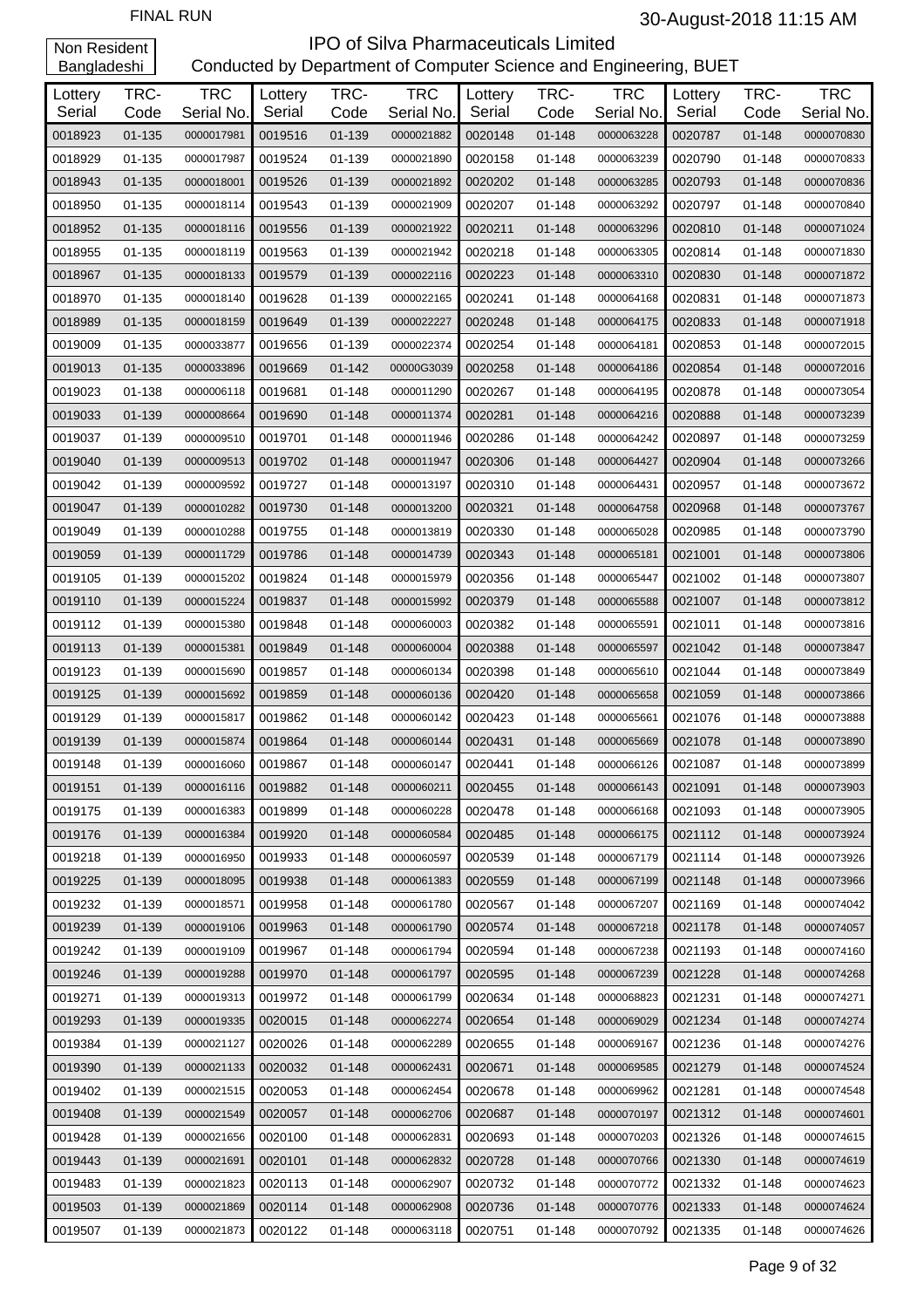| Lottery<br>Serial | TRC-<br>Code | <b>TRC</b><br>Serial No. | Lottery<br>Serial | TRC-<br>Code | <b>TRC</b><br>Serial No. | Lottery<br>Serial | TRC-<br>Code | <b>TRC</b><br>Serial No. | Lottery<br>Serial | TRC-<br>Code | <b>TRC</b><br>Serial No. |
|-------------------|--------------|--------------------------|-------------------|--------------|--------------------------|-------------------|--------------|--------------------------|-------------------|--------------|--------------------------|
| 0021342           | $01 - 148$   | 0000074643               | 0021907           | $01 - 148$   | 0000101172               | 0022411           | $01 - 148$   | 0000101906               | 0023020           | $01 - 148$   | 0000105532               |
| 0021345           | $01 - 148$   | 0000074646               | 0021927           | 01-148       | 0000101192               | 0022419           | $01 - 148$   | 0000101914               | 0023021           | 01-148       | 0000105533               |
| 0021354           | $01 - 148$   | 0000074655               | 0021945           | $01 - 148$   | 0000101216               | 0022429           | $01 - 148$   | 0000101924               | 0023039           | 01-148       | 0000105551               |
| 0021376           | 01-148       | 0000074905               | 0021955           | 01-148       | 0000101226               | 0022432           | 01-148       | 0000101927               | 0023040           | 01-148       | 0000105552               |
| 0021413           | 01-148       | 0000100094               | 0021959           | 01-148       | 0000101230               | 0022451           | 01-148       | 0000101957               | 0023043           | 01-148       | 0000105555               |
| 0021428           | 01-148       | 0000100159               | 0021964           | 01-148       | 0000101251               | 0022453           | 01-148       | 0000101959               | 0023047           | 01-148       | 0000105559               |
| 0021444           | 01-148       | 0000100175               | 0021980           | 01-148       | 0000101297               | 0022464           | $01 - 148$   | 0000101970               | 0023063           | 01-148       | 0000105575               |
| 0021461           | 01-148       | 0000100192               | 0021986           | 01-148       | 0000101305               | 0022477           | $01 - 148$   | 0000101985               | 0023082           | 01-148       | 0000105595               |
| 0021463           | 01-148       | 0000100194               | 0022000           | 01-148       | 0000101338               | 0022497           | 01-148       | 0000102007               | 0023096           | 01-148       | 0000105609               |
| 0021467           | 01-148       | 0000100199               | 0022007           | 01-148       | 0000101346               | 0022504           | 01-148       | 0000102014               | 0023114           | 01-148       | 0000105654               |
| 0021484           | 01-148       | 0000100216               | 0022012           | 01-148       | 0000101351               | 0022543           | 01-148       | 0000102061               | 0023116           | 01-148       | 0000105656               |
| 0021498           | 01-148       | 0000100230               | 0022017           | $01 - 148$   | 0000101356               | 0022545           | 01-148       | 0000102065               | 0023138           | 01-148       | 0000105678               |
| 0021499           | 01-148       | 0000100283               | 0022079           | 01-148       | 0000101436               | 0022561           | 01-148       | 0000102083               | 0023152           | 01-148       | 0000105692               |
| 0021506           | 01-148       | 0000100290               | 0022092           | 01-148       | 0000101449               | 0022577           | 01-148       | 0000102099               | 0023157           | 01-148       | 0000105697               |
| 0021516           | 01-148       | 0000100300               | 0022093           | 01-148       | 0000101450               | 0022604           | 01-148       | 0000102130               | 0023168           | 01-148       | 0000105708               |
| 0021519           | 01-148       | 0000100303               | 0022098           | $01 - 148$   | 0000101455               | 0022625           | $01 - 148$   | 0000102153               | 0023172           | $01 - 148$   | 0000105712               |
| 0021524           | 01-148       | 0000100308               | 0022100           | 01-148       | 0000101457               | 0022651           | 01-148       | 0000102200               | 0023191           | 01-148       | 0000105731               |
| 0021547           | 01-148       | 0000100361               | 0022107           | 01-148       | 0000101464               | 0022660           | 01-148       | 0000102232               | 0023201           | 01-148       | 0000105741               |
| 0021576           | 01-148       | 0000100390               | 0022111           | 01-148       | 0000101468               | 0022664           | 01-148       | 0000102236               | 0023207           | 01-148       | 0000105759               |
| 0021577           | 01-148       | 0000100391               | 0022115           | 01-148       | 0000101472               | 0022672           | 01-148       | 0000102256               | 0023230           | 01-148       | 0000105857               |
| 0021581           | 01-148       | 0000100395               | 0022129           | 01-148       | 0000101490               | 0022673           | 01-148       | 0000102257               | 0023235           | 01-148       | 0000105862               |
| 0021596           | 01-148       | 0000100410               | 0022131           | 01-148       | 0000101492               | 0022675           | 01-148       | 0000102259               | 0023240           | 01-148       | 0000105867               |
| 0021601           | 01-148       | 0000100415               | 0022132           | 01-148       | 0000101493               | 0022681           | 01-148       | 0000102342               | 0023245           | 01-148       | 0000105872               |
| 0021604           | 01-148       | 0000100418               | 0022147           | 01-148       | 0000101508               | 0022690           | 01-148       | 0000102351               | 0023249           | 01-148       | 0000105876               |
| 0021618           | 01-148       | 0000100432               | 0022168           | 01-148       | 0000101621               | 0022698           | 01-148       | 0000102359               | 0023271           | 01-148       | 0000105898               |
| 0021620           | 01-148       | 0000100434               | 0022182           | 01-148       | 0000101645               | 0022708           | 01-148       | 0000102369               | 0023272           | 01-149       | 0000017212               |
| 0021636           | 01-148       | 0000100479               | 0022187           | 01-148       | 0000101650               | 0022717           | 01-148       | 0000102378               | 0023293           | 01-149       | 0000036833               |
| 0021640           | $01 - 148$   | 0000100483               | 0022188           | 01-148       | 0000101659               | 0022740           | 01-148       | 0000102402               | 0023325           | 01-149       | 0000042894               |
| 0021644           | 01-148       | 0000100487               | 0022190           | 01-148       | 0000101661               | 0022750           | $01 - 148$   | 0000102414               | 0023352           | 01-149       | 0000043663               |
| 0021657           | 01-148       | 0000100500               | 0022197           | 01-148       | 0000101669               | 0022751           | 01-148       | 0000102415               | 0023362           | 01-149       | 0000043673               |
| 0021658           | 01-148       | 0000100501               | 0022203           | 01-148       | 0000101675               | 0022780           | $01 - 148$   | 0000102574               | 0023377           | 01-149       | 0000044377               |
| 0021680           | 01-148       | 0000100530               | 0022228           | 01-148       | 0000101700               | 0022783           | 01-148       | 0000102577               | 0023382           | 01-149       | 0000044382               |
| 0021689           | 01-148       | 0000100541               | 0022239           | 01-148       | 0000101711               | 0022800           | 01-148       | 0000102594               | 0023393           | 01-149       | 0000044395               |
| 0021703           | 01-148       | 0000100555               | 0022246           | 01-148       | 0000101718               | 0022822           | 01-148       | 0000105094               | 0023407           | 01-149       | 0000072549               |
| 0021731           | 01-148       | 0000100583               | 0022260           | 01-148       | 0000101732               | 0022835           | $01 - 148$   | 0000105107               | 0023417           | 01-149       | 0000077219               |
| 0021733           | 01-148       | 0000100585               | 0022264           | $01 - 148$   | 0000101736               | 0022901           | 01-148       | 0000105173               | 0023430           | 01-149       | 0000078743               |
| 0021735           | 01-148       | 0000100587               | 0022266           | $01 - 148$   | 0000101739               | 0022914           | 01-148       | 0000105242               | 0023431           | 01-149       | 0000081829               |
| 0021750           | 01-148       | 0000100602               | 0022290           | 01-148       | 0000101765               | 0022921           | 01-148       | 0000105249               | 0023453           | 01-149       | 0000083570               |
| 0021755           | 01-148       | 0000100614               | 0022302           | 01-148       | 0000101777               | 0022946           | 01-148       | 0000105274               | 0023455           | 01-149       | 0000083600               |
| 0021757           | 01-148       | 0000100616               | 0022336           | 01-148       | 0000101811               | 0022951           | 01-148       | 0000105279               | 0023463           | 01-149       | 0000092711               |
| 0021810           | 01-148       | 0000100709               | 0022340           | 01-148       | 0000101821               | 0022960           | 01-148       | 0000105288               | 0023471           | 01-149       | 0000095897               |
| 0021811           | 01-148       | 0000100865               | 0022366           | 01-148       | 0000101853               | 0022973           | 01-148       | 0000105425               | 0023473           | 01-149       | 0000096029               |
| 0021830           | 01-148       | 0000100890               | 0022370           | 01-148       | 0000101857               | 0022981           | 01-148       | 0000105433               | 0023482           | 01-149       | 0000096627               |
| 0021850           | 01-148       | 0000100948               | 0022378           | 01-148       | 0000101865               | 0022990           | 01-148       | 0000105442               | 0023487           | 01-149       | 0000098283               |
| 0021879           | 01-148       | 0000101137               | 0022379           | 01-148       | 0000101866               | 0022999           | 01-148       | 0000105451               | 0023503           | 01-149       | 0000103087               |
| 0021883           | 01-148       | 0000101143               | 0022390           | 01-148       | 0000101883               | 0023011           | 01-148       | 0000105523               | 0023509           | 01-149       | 0000104204               |
| 0021886           | 01-148       | 0000101146               | 0022394           | 01-148       | 0000101889               | 0023013           | 01-148       | 0000105525               | 0023510           | 01-149       | 0000104205               |
| 0021889           | 01-148       | 0000101149               | 0022402           | 01-148       | 0000101897               | 0023014           | 01-148       | 0000105526               | 0023512           | 01-149       | 0000104207               |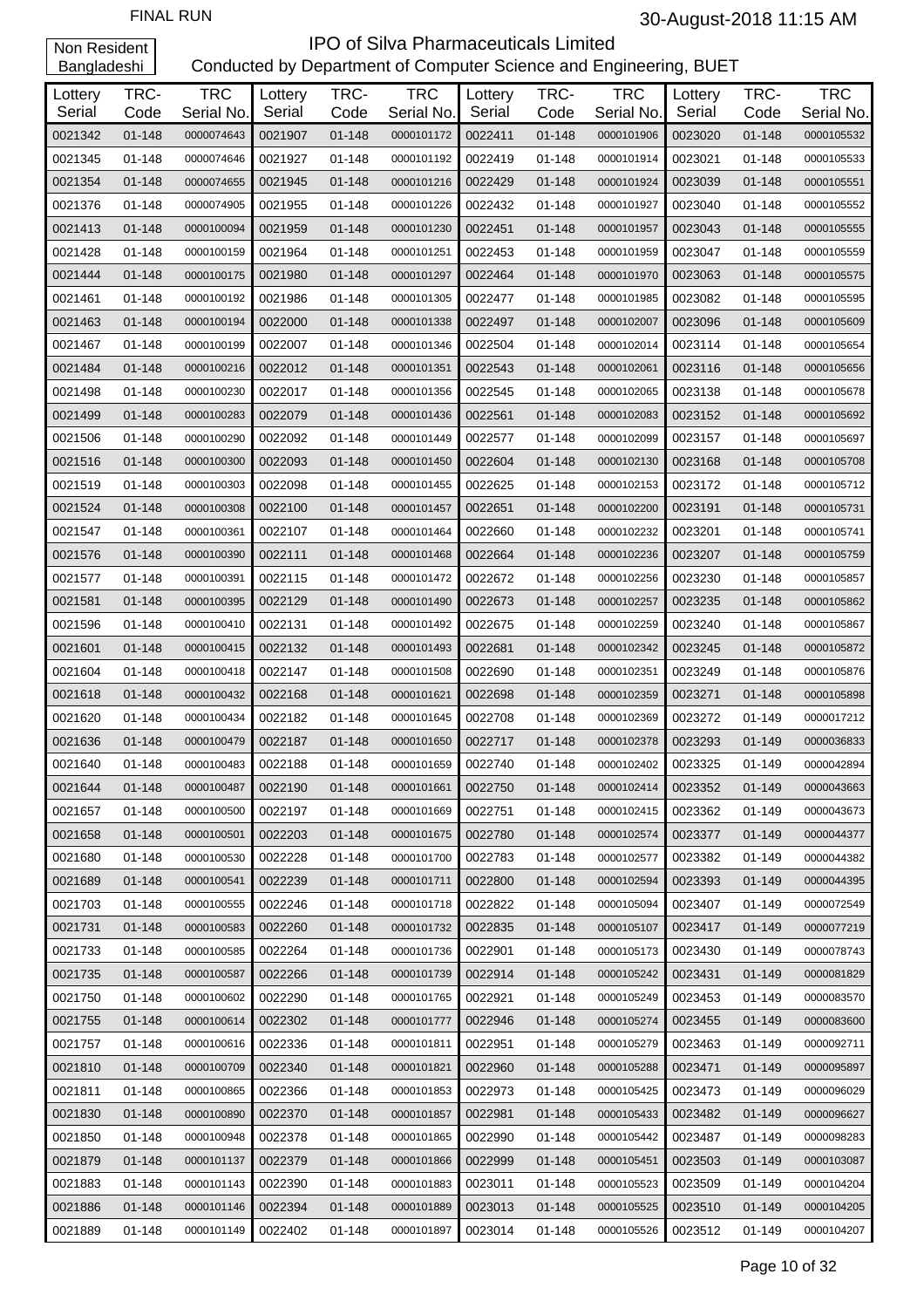| Lottery<br>Serial | TRC-<br>Code | <b>TRC</b><br>Serial No. | Lottery<br>Serial | TRC-<br>Code | <b>TRC</b><br>Serial No. | Lottery<br>Serial | TRC-<br>Code | <b>TRC</b><br>Serial No. | Lottery<br>Serial | TRC-<br>Code | <b>TRC</b><br>Serial No. |
|-------------------|--------------|--------------------------|-------------------|--------------|--------------------------|-------------------|--------------|--------------------------|-------------------|--------------|--------------------------|
| 0023515           | $01 - 149$   | 0000104210               | 0024088           | 01-149       | 0000109984               | 0024679           | $01 - 149$   | 0000111473               | 0025299           | $01 - 149$   | 0000112943               |
| 0023544           | 01-149       | 0000106231               | 0024096           | 01-149       | 0000109992               | 0024687           | 01-149       | 0000111481               | 0025309           | 01-149       | 0000112953               |
| 0023545           | $01 - 149$   | 0000106232               | 0024110           | 01-149       | 0000110006               | 0024704           | 01-149       | 0000111498               | 0025318           | 01-149       | 0000112962               |
| 0023551           | 01-149       | 0000106238               | 0024112           | 01-149       | 0000110008               | 0024728           | 01-149       | 0000111522               | 0025321           | 01-149       | 0000112965               |
| 0023567           | 01-149       | 0000108829               | 0024137           | 01-149       | 0000110033               | 0024729           | 01-149       | 0000111523               | 0025322           | 01-149       | 0000112966               |
| 0023596           | 01-149       | 0000109039               | 0024154           | 01-149       | 0000110102               | 0024730           | 01-149       | 0000111524               | 0025339           | 01-149       | 0000112983               |
| 0023609           | $01 - 149$   | 0000109152               | 0024166           | 01-149       | 0000110114               | 0024731           | $01 - 149$   | 0000111525               | 0025342           | 01-149       | 0000112986               |
| 0023615           | 01-149       | 0000109158               | 0024167           | 01-149       | 0000110115               | 0024734           | 01-149       | 0000111528               | 0025355           | 01-149       | 0000112999               |
| 0023635           | 01-149       | 0000109178               | 0024178           | 01-149       | 0000110126               | 0024743           | 01-149       | 0000111537               | 0025363           | 01-160       | 0000802503               |
| 0023651           | 01-149       | 0000109194               | 0024181           | 01-149       | 0000110129               | 0024753           | 01-149       | 0000111547               | 0025408           | 01-160       | 0000953243               |
| 0023661           | 01-149       | 0000109204               | 0024183           | 01-149       | 0000110131               | 0024756           | 01-149       | 0000111550               | 0025410           | 01-160       | 0000956052               |
| 0023693           | 01-149       | 0000109240               | 0024190           | 01-149       | 0000110138               | 0024778           | 01-149       | 0000111722               | 0025423           | 01-160       | 0000965423               |
| 0023707           | $01 - 149$   | 0000109503               | 0024197           | $01 - 149$   | 0000110145               | 0024805           | 01-149       | 0000111749               | 0025463           | 01-160       | 0000998190               |
| 0023716           | 01-149       | 0000109512               | 0024217           | 01-149       | 0000110165               | 0024840           | 01-149       | 0000111784               | 0025471           | 01-162       | 0000014005               |
| 0023726           | $01 - 149$   | 0000109522               | 0024221           | 01-149       | 0000110169               | 0024842           | 01-149       | 0000111786               | 0025492           | 01-162       | 0000025301               |
| 0023757           | 01-149       | 0000109553               | 0024224           | 01-149       | 0000110172               | 0024862           | $01 - 149$   | 0000111906               | 0025499           | 01-162       | 0000025338               |
| 0023769           | $01 - 149$   | 0000109565               | 0024230           | 01-149       | 0000110178               | 0024870           | 01-149       | 0000111914               | 0025502           | 01-162       | 0000025343               |
| 0023774           | 01-149       | 0000109570               | 0024245           | 01-149       | 0000110193               | 0024887           | 01-149       | 0000111931               | 0025504           | 01-162       | 0000025345               |
| 0023777           | 01-149       | 0000109573               | 0024310           | 01-149       | 0000110258               | 0024896           | 01-149       | 0000111940               | 0025540           | $01 - 162$   | 0000031200               |
| 0023786           | 01-149       | 0000109582               | 0024313           | 01-149       | 0000110261               | 0024899           | 01-149       | 0000111943               | 0025541           | 01-162       | 0000031201               |
| 0023787           | 01-149       | 0000109583               | 0024315           | 01-149       | 0000110263               | 0024905           | 01-149       | 0000111949               | 0025558           | 01-162       | 0000035018               |
| 0023790           | 01-149       | 0000109586               | 0024323           | 01-149       | 0000110271               | 0024906           | 01-149       | 0000111950               | 0025564           | 01-162       | 0000035025               |
| 0023794           | 01-149       | 0000109590               | 0024333           | 01-149       | 0000110281               | 0024934           | 01-149       | 0000111978               | 0025565           | $01 - 162$   | 0000035026               |
| 0023808           | 01-149       | 0000109604               | 0024340           | 01-149       | 0000110288               | 0024943           | 01-149       | 0000111987               | 0025582           | 01-162       | 0000035044               |
| 0023828           | $01 - 149$   | 0000109624               | 0024345           | $01 - 149$   | 0000110293               | 0024952           | 01-149       | 0000111996               | 0025626           | 01-162       | 0000035094               |
| 0023847           | 01-149       | 0000109643               | 0024347           | 01-149       | 0000110295               | 0024958           | 01-149       | 0000112452               | 0025636           | 01-162       | 0000035104               |
| 0023869           | 01-149       | 0000109665               | 0024359           | 01-149       | 0000111153               | 0024963           | 01-149       | 0000112457               | 0025645           | $01 - 162$   | 0000035114               |
| 0023881           | 01-149       | 0000109677               | 0024368           | 01-149       | 0000111162               | 0025027           | 01-149       | 0000112521               | 0025655           | 01-162       | 0000035125               |
| 0023895           | $01 - 149$   | 0000109691               | 0024376           | 01-149       | 0000111170               | 0025043           | 01-149       | 0000112537               | 0025658           | 01-162       | 0000035131               |
| 0023897           | 01-149       | 0000109693               | 0024377           | 01-149       | 0000111171               | 0025050           | $01 - 149$   | 0000112544               | 0025744           | 01-162       | 0000035705               |
| 0023905           | $01 - 149$   | 0000109801               | 0024411           | 01-149       | 0000111205               | 0025052           | $01 - 149$   | 0000112546               | 0025745           | $01 - 162$   | 0000035706               |
| 0023906           | 01-149       | 0000109802               | 0024423           | 01-149       | 0000111217               | 0025082           | 01-149       | 0000112576               | 0025752           | $01 - 162$   | 0000035724               |
| 0023912           | $01 - 149$   | 0000109808               | 0024450           | 01-149       | 0000111244               | 0025089           | $01 - 149$   | 0000112583               | 0025753           | $01 - 162$   | 0000035725               |
| 0023919           | $01 - 149$   | 0000109815               | 0024492           | 01-149       | 0000111286               | 0025097           | 01-149       | 0000112591               | 0025764           | 01-162       | 0000035746               |
| 0023925           | $01 - 149$   | 0000109821               | 0024496           | 01-149       | 0000111290               | 0025099           | 01-149       | 0000112593               | 0025768           | $01 - 162$   | 0000035752               |
| 0023927           | 01-149       | 0000109823               | 0024499           | 01-149       | 0000111293               | 0025108           | 01-149       | 0000112602               | 0025786           | 01-171       | 00DMD29275               |
| 0023942           | $01 - 149$   | 0000109838               | 0024505           | $01 - 149$   | 0000111299               | 0025112           | $01 - 149$   | 0000112606               | 0025792           | $01 - 171$   | 00DMD32919               |
| 0023943           | 01-149       | 0000109839               | 0024516           | 01-149       | 0000111310               | 0025118           | 01-149       | 0000112612               | 0025822           | 01-172       | 0000002865               |
| 0023948           | $01 - 149$   | 0000109844               | 0024538           | 01-149       | 0000111332               | 0025151           | 01-149       | 0000112645               | 0025827           | $01 - 172$   | 0000006500               |
| 0023957           | 01-149       | 0000109853               | 0024577           | 01-149       | 0000111371               | 0025165           | 01-149       | 0000112659               | 0025830           | 01-172       | 0000006619               |
| 0023959           | $01 - 149$   | 0000109855               | 0024596           | 01-149       | 0000111390               | 0025172           | 01-149       | 0000112666               | 0025856           | 01-173       | 0000005166               |
| 0023987           | 01-149       | 0000109883               | 0024600           | 01-149       | 0000111394               | 0025182           | 01-149       | 0000112676               | 0025871           | 01-173       | 0000009238               |
| 0023996           | $01 - 149$   | 0000109892               | 0024634           | 01-149       | 0000111428               | 0025194           | 01-149       | 0000112688               | 0025873           | 01-173       | 0000009240               |
| 0024004           | 01-149       | 0000109900               | 0024651           | 01-149       | 0000111445               | 0025201           | 01-149       | 0000112695               | 0025881           | 01-173       | 0000009438               |
| 0024034           | $01 - 149$   | 0000109930               | 0024652           | 01-149       | 0000111446               | 0025204           | 01-149       | 0000112698               | 0025889           | 01-173       | 0000009995               |
| 0024053           | 01-149       | 0000109949               | 0024669           | 01-149       | 0000111463               | 0025241           | 01-149       | 0000112735               | 0025890           | 01-173       | 000000B578               |
| 0024064           | $01 - 149$   | 0000109960               | 0024671           | 01-149       | 0000111465               | 0025294           | 01-149       | 0000112938               | 0025909           | 01-173       | 000000L254               |
| 0024074           | 01-149       | 0000109970               | 0024673           | 01-149       | 0000111467               | 0025296           | 01-149       | 0000112940               | 0025933           | 01-173       | 000000Q343               |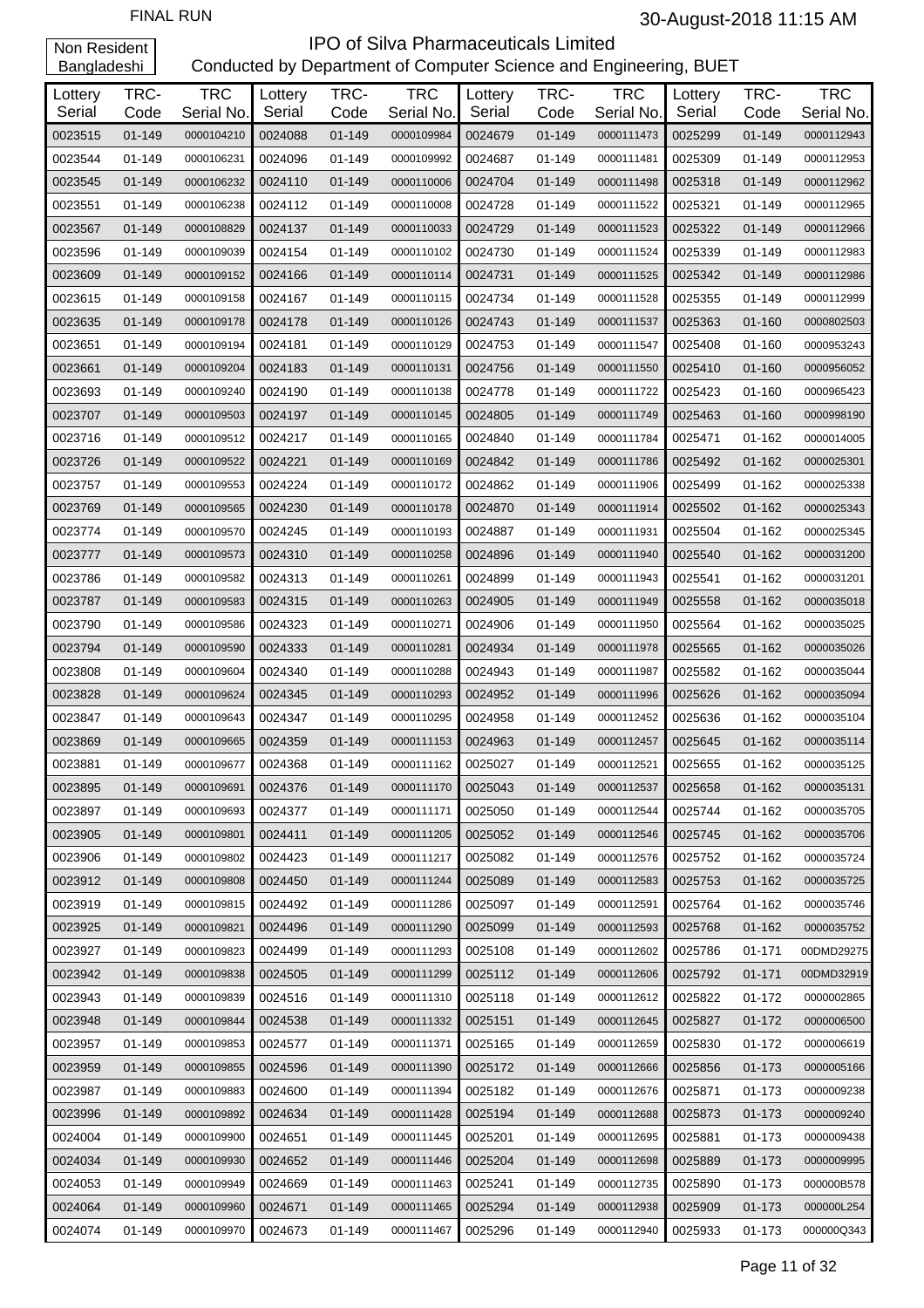### IPO of Silva Pharmaceuticals Limited Conducted by Department of Computer Science and Engineering, BUET

| Lottery | TRC-       | <b>TRC</b> | Lottery | TRC-   | <b>TRC</b> | Lottery | TRC-   | <b>TRC</b> | Lottery | TRC-       | <b>TRC</b> |
|---------|------------|------------|---------|--------|------------|---------|--------|------------|---------|------------|------------|
| Serial  | Code       | Serial No. | Serial  | Code   | Serial No. | Serial  | Code   | Serial No. | Serial  | Code       | Serial No. |
| 0025935 | 01-173     | 000000Q345 | 0026503 | 01-173 | 0000021031 | 0027101 | 01-173 | 0000041020 | 0027803 | 01-173     | 0000041787 |
| 0025952 | 01-173     | 000000V172 | 0026504 | 01-173 | 0000021225 | 0027121 | 01-173 | 0000041040 | 0027808 | 01-173     | 0000041792 |
| 0025953 | 01-173     | 000000V446 | 0026534 | 01-173 | 0000021990 | 0027130 | 01-173 | 0000041049 | 0027809 | 01-173     | 0000041793 |
| 0025975 | 01-173     | 000000V518 | 0026543 | 01-173 | 0000024092 | 0027152 | 01-173 | 0000041071 | 0027818 | 01-173     | 0000041802 |
| 0025983 | 01-173     | 000000V526 | 0026567 | 01-173 | 0000024598 | 0027200 | 01-173 | 0000041119 | 0027819 | 01-173     | 0000041803 |
| 0026007 | 01-173     | 000000V557 | 0026579 | 01-173 | 0000026043 | 0027204 | 01-173 | 0000041123 | 0027833 | 01-173     | 0000041817 |
| 0026010 | 01-173     | 000000V560 | 0026587 | 01-173 | 0000026073 | 0027206 | 01-173 | 0000041125 | 0027837 | 01-173     | 0000041821 |
| 0026018 | 01-173     | 000000V568 | 0026596 | 01-173 | 0000026082 | 0027230 | 01-173 | 0000041149 | 0027841 | 01-173     | 0000041825 |
| 0026022 | 01-173     | 000000V713 | 0026614 | 01-173 | 0000026283 | 0027243 | 01-173 | 0000041162 | 0027859 | 01-173     | 0000041843 |
| 0026023 | 01-173     | 000000V714 | 0026618 | 01-173 | 0000026287 | 0027245 | 01-173 | 0000041164 | 0027862 | 01-173     | 0000041846 |
| 0026041 | 01-173     | 000000V732 | 0026628 | 01-173 | 0000026297 | 0027258 | 01-173 | 0000041177 | 0027863 | 01-173     | 0000041847 |
| 0026062 | 01-173     | 000000V755 | 0026631 | 01-173 | 0000026300 | 0027263 | 01-173 | 0000041182 | 0027869 | 01-173     | 0000041853 |
| 0026063 | 01-173     | 000000V756 | 0026637 | 01-173 | 0000026308 | 0027264 | 01-173 | 0000041183 | 0027905 | 01-173     | 0000042096 |
| 0026066 | 01-173     | 000000V759 | 0026647 | 01-173 | 0000026318 | 0027279 | 01-173 | 0000041198 | 0027908 | 01-173     | 0000042113 |
| 0026079 | 01-173     | 000000V888 | 0026650 | 01-173 | 0000026321 | 0027294 | 01-173 | 0000041213 | 0027913 | 01-173     | 0000042118 |
| 0026090 | 01-173     | 000000V899 | 0026659 | 01-173 | 0000026330 | 0027298 | 01-173 | 0000041217 | 0027920 | 01-173     | 0000042125 |
| 0026134 | 01-173     | 000000V944 | 0026660 | 01-173 | 0000026331 | 0027331 | 01-173 | 0000041250 | 0027923 | 01-173     | 0000042128 |
| 0026151 | 01-173     | 000000Y314 | 0026666 | 01-173 | 0000026337 | 0027364 | 01-173 | 0000041283 | 0027934 | 01-173     | 0000042139 |
| 0026166 | 01-173     | 0000012724 | 0026675 | 01-173 | 0000026547 | 0027394 | 01-173 | 0000041313 | 0027960 | 01-173     | 0000042165 |
| 0026202 | 01-173     | 0000014167 | 0026702 | 01-173 | 0000026580 | 0027415 | 01-173 | 0000041334 | 0027965 | 01-173     | 0000042170 |
| 0026229 | 01-173     | 0000014265 | 0026729 | 01-173 | 0000026684 | 0027420 | 01-173 | 0000041339 | 0027982 | 01-173     | 0000042187 |
| 0026235 | 01-173     | 0000014286 | 0026748 | 01-173 | 0000026713 | 0027444 | 01-173 | 0000041363 | 0027990 | 01-173     | 0000042195 |
| 0026263 | 01-173     | 0000015150 | 0026767 | 01-173 | 0000026736 | 0027459 | 01-173 | 0000041378 | 0028022 | 01-173     | 0000042227 |
| 0026269 | 01-173     | 0000015172 | 0026768 | 01-173 | 0000026737 | 0027462 | 01-173 | 0000041381 | 0028038 | 01-173     | 0000042243 |
| 0026277 | 01-173     | 0000015187 | 0026793 | 01-173 | 0000026764 | 0027463 | 01-173 | 0000041382 | 0028039 | $01 - 173$ | 0000042244 |
| 0026281 | 01-173     | 0000015207 | 0026804 | 01-173 | 0000026797 | 0027465 | 01-173 | 0000041384 | 0028059 | 01-173     | 0000042264 |
| 0026287 | 01-173     | 0000015569 | 0026807 | 01-173 | 0000026807 | 0027478 | 01-173 | 0000041397 | 0028069 | 01-173     | 0000042274 |
| 0026288 | 01-173     | 0000015570 | 0026831 | 01-173 | 0000026850 | 0027491 | 01-173 | 0000041410 | 0028109 | 01-173     | 0000042314 |
| 0026293 | $01 - 173$ | 0000016169 | 0026847 | 01-173 | 0000026868 | 0027521 | 01-173 | 0000041494 | 0028117 | 01-173     | 0000042322 |
| 0026310 | 01-173     | 0000016200 | 0026850 | 01-173 | 0000026871 | 0027533 | 01-173 | 0000041506 | 0028121 | 01-173     | 0000042326 |
| 0026312 | 01-173     | 0000016202 | 0026859 | 01-173 | 0000026880 | 0027541 | 01-173 | 0000041514 | 0028136 | 01-173     | 0000042341 |
| 0026323 | 01-173     | 0000017061 | 0026863 | 01-173 | 0000026884 | 0027576 | 01-173 | 0000041551 | 0028141 | 01-173     | 0000042346 |
| 0026326 | 01-173     | 0000017064 | 0026872 | 01-173 | 0000026893 | 0027588 | 01-173 | 0000041565 | 0028157 | 01-173     | 0000042362 |
| 0026340 | 01-173     | 0000017596 | 0026886 | 01-173 | 0000026907 | 0027589 | 01-173 | 0000041566 | 0028181 | 01-173     | 0000042390 |
| 0026341 | 01-173     | 0000017597 | 0026888 | 01-173 | 0000026909 | 0027594 | 01-173 | 0000041571 | 0028183 | 01-173     | 0000042392 |
| 0026344 | 01-173     | 0000018060 | 0026893 | 01-173 | 0000026914 | 0027630 | 01-173 | 0000041607 | 0028194 | 01-173     | 0000042403 |
| 0026345 | 01-173     | 0000018061 | 0026910 | 01-173 | 0000026931 | 0027631 | 01-173 | 0000041608 | 0028207 | 01-173     | 0000042416 |
| 0026362 | 01-173     | 0000018133 | 0026911 | 01-173 | 0000026932 | 0027644 | 01-173 | 0000041621 | 0028214 | 01-173     | 0000042423 |
| 0026385 | 01-173     | 0000018176 | 0026923 | 01-173 | 0000026944 | 0027647 | 01-173 | 0000041624 | 0028230 | 01-173     | 0000042439 |
| 0026412 | 01-173     | 0000018291 | 0026995 | 01-173 | 0000034177 | 0027674 | 01-173 | 0000041651 | 0028233 | 01-173     | 0000042445 |
| 0026424 | 01-173     | 0000018335 | 0027013 | 01-173 | 0000035013 | 0027678 | 01-173 | 0000041655 | 0028238 | 01-173     | 0000042450 |
| 0026432 | 01-173     | 0000018343 | 0027016 | 01-173 | 0000035016 | 0027694 | 01-173 | 0000041671 | 0028239 | 01-173     | 0000042451 |
| 0026439 | 01-173     | 0000018357 | 0027025 | 01-173 | 0000035025 | 0027712 | 01-173 | 0000041689 | 0028244 | 01-173     | 0000042532 |
| 0026442 | 01-173     | 0000018360 | 0027032 | 01-173 | 0000035032 | 0027727 | 01-173 | 0000041706 | 0028258 | 01-173     | 0000042546 |
| 0026476 | 01-173     | 0000018490 | 0027050 | 01-173 | 0000038006 | 0027742 | 01-173 | 0000041722 | 0028267 | 01-173     | 0000042555 |
| 0026487 | 01-173     | 0000020415 | 0027062 | 01-173 | 0000038018 | 0027747 | 01-173 | 0000041727 | 0028270 | 01-173     | 0000042558 |
| 0026490 | 01-173     | 0000020418 | 0027063 | 01-173 | 0000038019 | 0027763 | 01-173 | 0000041743 | 0028299 | 01-173     | 0000042715 |
| 0026494 | 01-173     | 0000020903 | 0027068 | 01-173 | 0000038024 | 0027793 | 01-173 | 0000041773 | 0028310 | 01-173     | 0000050002 |
|         |            |            |         |        |            |         |        |            |         |            |            |

Page 12 of 32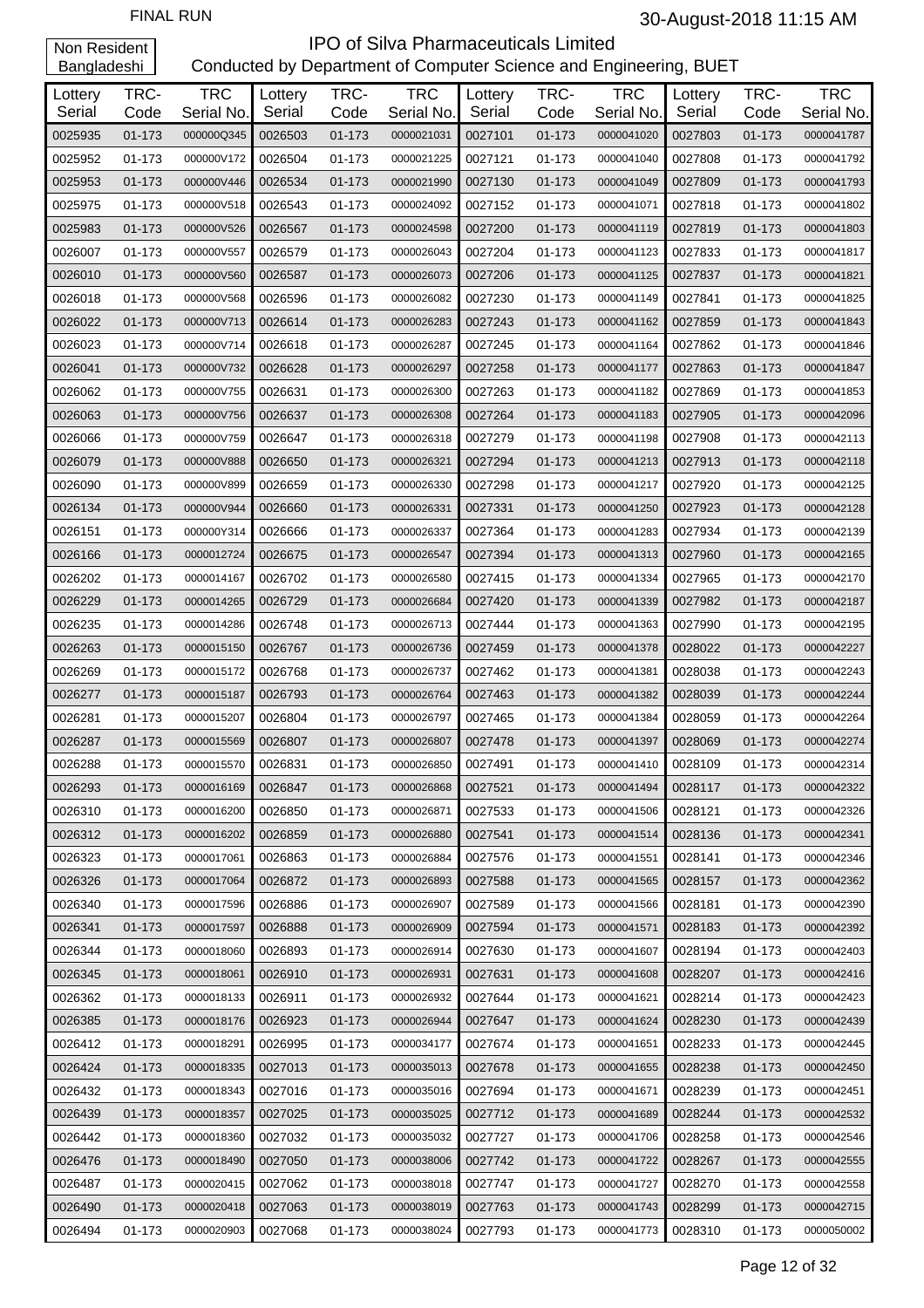| Lottery<br>Serial | TRC-           | <b>TRC</b><br>Serial No. | Lottery<br>Serial | TRC-           | <b>TRC</b><br>Serial No. | Lottery<br>Serial | TRC-               | <b>TRC</b><br>Serial No. | Lottery<br>Serial | TRC-<br>Code | <b>TRC</b><br>Serial No. |
|-------------------|----------------|--------------------------|-------------------|----------------|--------------------------|-------------------|--------------------|--------------------------|-------------------|--------------|--------------------------|
| 0028313           | Code<br>01-173 | 0000050005               | 0028877           | Code<br>01-173 | 00000A4735               | 0029501           | Code<br>$01 - 177$ | 0000020860               | 0030016           | $01 - 177$   | 0000023831               |
| 0028322           | 01-173         | 0000050014               | 0028889           | 01-173         | 00000A4761               | 0029515           | 01-177             | 0000020910               | 0030065           | $01 - 177$   | 0000023903               |
| 0028327           | 01-173         | 0000050019               | 0028941           | 01-173         | 00000A4821               | 0029517           | $01 - 177$         | 0000020912               | 0030083           | $01 - 177$   | 0000024083               |
| 0028332           | 01-173         | 0000050024               | 0028944           | 01-173         | 00000A4824               | 0029521           | 01-177             | 0000020937               | 0030086           | $01 - 177$   | 0000024086               |
|                   |                |                          |                   |                |                          |                   | $01 - 177$         |                          |                   |              |                          |
| 0028334           | 01-173         | 0000050026               | 0028953           | 01-173         | 00000A4833               | 0029523           |                    | 0000020939               | 0030101           | $01 - 177$   | 0000024180               |
| 0028343           | 01-173         | 0000060001               | 0028956           | 01-173         | 00000A4836               | 0029539           | 01-177             | 0000021248               | 0030118           | $01 - 177$   | 0000024410               |
| 0028358           | 01-173         | 0000060016               | 0028958           | 01-173         | 00000A4838               | 0029542           | $01 - 177$         | 0000021258               | 0030127           | $01 - 177$   | 0000024541               |
| 0028360           | 01-173         | 0000060018               | 0028962           | 01-173         | 00000A4843               | 0029547           | 01-177             | 0000021263               | 0030140           | 01-177       | 0000024558               |
| 0028364           | 01-173         | 0000060022               | 0028968           | 01-173         | 00000A4849               | 0029549           | 01-177             | 0000021265               | 0030141           | $01 - 177$   | 0000024559               |
| 0028367           | 01-173         | 0000060025               | 0028974           | 01-173         | 00000A4855               | 0029562           | 01-177             | 0000021318               | 0030152           | $01 - 177$   | 0000024581               |
| 0028381           | 01-173         | 0000060039               | 0029003           | 01-173         | 00000A4931               | 0029565           | $01 - 177$         | 0000021321               | 0030158           | $01 - 177$   | 0000024587               |
| 0028414           | 01-173         | 0000060074               | 0029023           | 01-173         | 00000A4962               | 0029566           | 01-177             | 0000021322               | 0030160           | 01-177       | 0000024589               |
| 0028431           | 01-173         | 0000060091               | 0029036           | 01-173         | 00000A5276               | 0029613           | 01-177             | 0000021485               | 0030165           | $01 - 177$   | 0000024594               |
| 0028455           | 01-173         | 0000060121               | 0029039           | 01-173         | 00000A5298               | 0029614           | 01-177             | 0000021486               | 0030176           | 01-177       | 0000024923               |
| 0028457           | 01-173         | 0000060123               | 0029046           | 01-173         | 00000R1165               | 0029641           | $01 - 177$         | 0000021527               | 0030192           | $01 - 177$   | 0000025182               |
| 0028505           | 01-173         | 0000060172               | 0029051           | 01-173         | 00000R1496               | 0029648           | 01-177             | 0000021564               | 0030193           | $01 - 177$   | 0000025183               |
| 0028518           | 01-173         | 0000060185               | 0029061           | 01-173         | 00000R1506               | 0029664           | $01 - 177$         | 0000021618               | 0030201           | $01 - 177$   | 0000025197               |
| 0028522           | 01-173         | 00000A2617               | 0029066           | 01-173         | 00000R1511               | 0029665           | 01-177             | 0000021619               | 0030248           | $01 - 177$   | 0000025466               |
| 0028562           | 01-173         | 00000A2779               | 0029067           | 01-173         | 00000R1512               | 0029675           | $01 - 177$         | 0000021638               | 0030260           | $01 - 177$   | 0000025487               |
| 0028568           | 01-173         | 00000A2787               | 0029069           | 01-173         | 00000R1514               | 0029683           | 01-177             | 0000021652               | 0030316           | 01-177       | 0000025577               |
| 0028600           | 01-173         | 00000A2869               | 0029088           | 01-173         | 00000R1533               | 0029691           | 01-177             | 0000021660               | 0030326           | $01 - 177$   | 0000026062               |
| 0028604           | 01-173         | 00000A3128               | 0029119           | 01-173         | 00000R1565               | 0029692           | 01-177             | 0000021661               | 0030345           | $01 - 177$   | 0000026211               |
| 0028607           | 01-173         | 00000A3131               | 0029140           | 01-173         | 00000R1592               | 0029695           | $01 - 177$         | 0000021664               | 0030356           | $01 - 177$   | 0000026223               |
| 0028609           | 01-173         | 00000A3136               | 0029157           | 01-173         | 00000R1860               | 0029710           | 01-177             | 0000021713               | 0030414           | 01-177       | 0000027191               |
| 0028613           | 01-173         | 00000A3142               | 0029164           | 01-173         | 00000R2064               | 0029718           | 01-177             | 0000021727               | 0030439           | $01 - 177$   | 0000027297               |
| 0028614           | 01-173         | 00000A3143               | 0029171           | 01-173         | 00000R2071               | 0029727           | 01-177             | 0000021736               | 0030460           | 01-177       | 0000027918               |
| 0028631           | 01-173         | 00000A3557               | 0029184           | 01-173         | 00000X1486               | 0029740           | $01 - 177$         | 0000021790               | 0030475           | $01 - 177$   | 0000028093               |
| 0028644           | 01-173         | 00000A3604               | 0029186           | 01-173         | 00000X2046               | 0029758           | 01-177             | 0000021958               | 0030480           | $01 - 177$   | 0000028100               |
| 0028671           | 01-173         | 00000A3635               | 0029187           | $01 - 173$     | 00000X2053               | 0029759           | $01 - 177$         | 0000021959               | 0030486           | $01 - 177$   | 0000028106               |
| 0028689           | 01-173         | 00000A3653               | 0029194           | 01-173         | 00000X2208               | 0029763           | 01-177             | 0000021964               | 0030492           | $01 - 177$   | 0000028280               |
| 0028692           | $01 - 173$     | 00000A3656               | 0029206           | 01-173         | 00000X2377               | 0029798           | $01 - 177$         | 0000022851               | 0030501           | $01 - 177$   | 0000028367               |
| 0028708           | 01-173         | 00000A3861               | 0029208           | 01-173         | 00000X2379               | 0029822           | 01-177             | 0000022897               | 0030514           | 01-177       | 0000028890               |
| 0028714           | 01-173         | 00000A3889               | 0029232           | 01-173         | 00000X2774               | 0029838           | $01 - 177$         | 0000022965               | 0030522           | $01 - 177$   | 0000028902               |
| 0028726           | 01-173         | 00000A3990               | 0029244           | 01-173         | 00000X3086               | 0029852           | 01-177             | 0000023066               | 0030537           | $01 - 177$   | 0000029044               |
| 0028733           | 01-173         | 00000A4028               | 0029249           | 01-173         | 00000X4369               | 0029880           | $01 - 177$         | 0000023200               | 0030546           | $01 - 177$   | 0000029200               |
| 0028747           | 01-173         | 00000A4402               | 0029254           | 01-173         | 00000X4374               | 0029886           | 01-177             | 0000023206               | 0030570           | 01-177       | 0000029276               |
| 0028748           | 01-173         | 00000A4403               | 0029287           | 01-173         | 00000Z1908               | 0029889           | $01 - 177$         | 0000023213               | 0030573           | $01 - 177$   | 0000029279               |
| 0028774           | 01-173         | 00000A4492               | 0029292           | 01-177         | 0000009718               | 0029890           | 01-177             | 0000023214               | 0030587           | 01-177       | 0000029434               |
| 0028777           | 01-173         | 00000A4495               | 0029299           | $01 - 177$     | 0000010149               | 0029893           | $01 - 177$         | 0000023217               | 0030606           | $01 - 177$   | 0000029727               |
| 0028784           | 01-173         | 00000A4502               | 0029351           | $01 - 177$     | 0000014111               | 0029920           | 01-177             | 0000023506               | 0030612           | 01-177       | 0000029733               |
| 0028789           | 01-173         | 00000A4509               | 0029357           | 01-177         | 0000014331               | 0029936           | $01 - 177$         | 0000023522               | 0030634           | $01 - 177$   | 0000029756               |
| 0028800           | 01-173         | 00000A4520               | 0029361           | 01-177         | 0000014335               | 0029948           | 01-177             | 0000023539               | 0030641           | $01 - 177$   | 0000029763               |
| 0028817           | 01-173         | 00000A4537               | 0029388           | $01 - 177$     | 0000019154               | 0029963           | $01 - 177$         | 0000023658               | 0030642           | $01 - 177$   | 0000029764               |
| 0028830           | 01-173         | 00000A4551               | 0029408           | 01-177         | 0000019507               | 0029972           | 01-177             | 0000023705               | 0030650           | 01-177       | 0000029772               |
| 0028847           | 01-173         | 00000A4643               | 0029446           | 01-177         | 0000019709               | 0029980           | $01 - 177$         | 0000023728               | 0030660           | $01 - 177$   | 0000029782               |
| 0028852           | 01-173         | 00000A4684               | 0029461           | 01-177         | 0000019727               | 0029982           | 01-177             | 0000023730               | 0030666           | $01 - 177$   | 0000029788               |
| 0028857           | 01-173         | 00000A4693               | 0029467           | $01 - 177$     | 0000019803               | 0029991           | $01 - 177$         | 0000023741               | 0030673           | $01 - 177$   | 0000029795               |
| 0028876           | 01-173         | 00000A4734               | 0029478           | $01 - 177$     | 0000020551               | 0030015           | 01-177             | 0000023830               | 0030681           | $01 - 177$   | 0000029846               |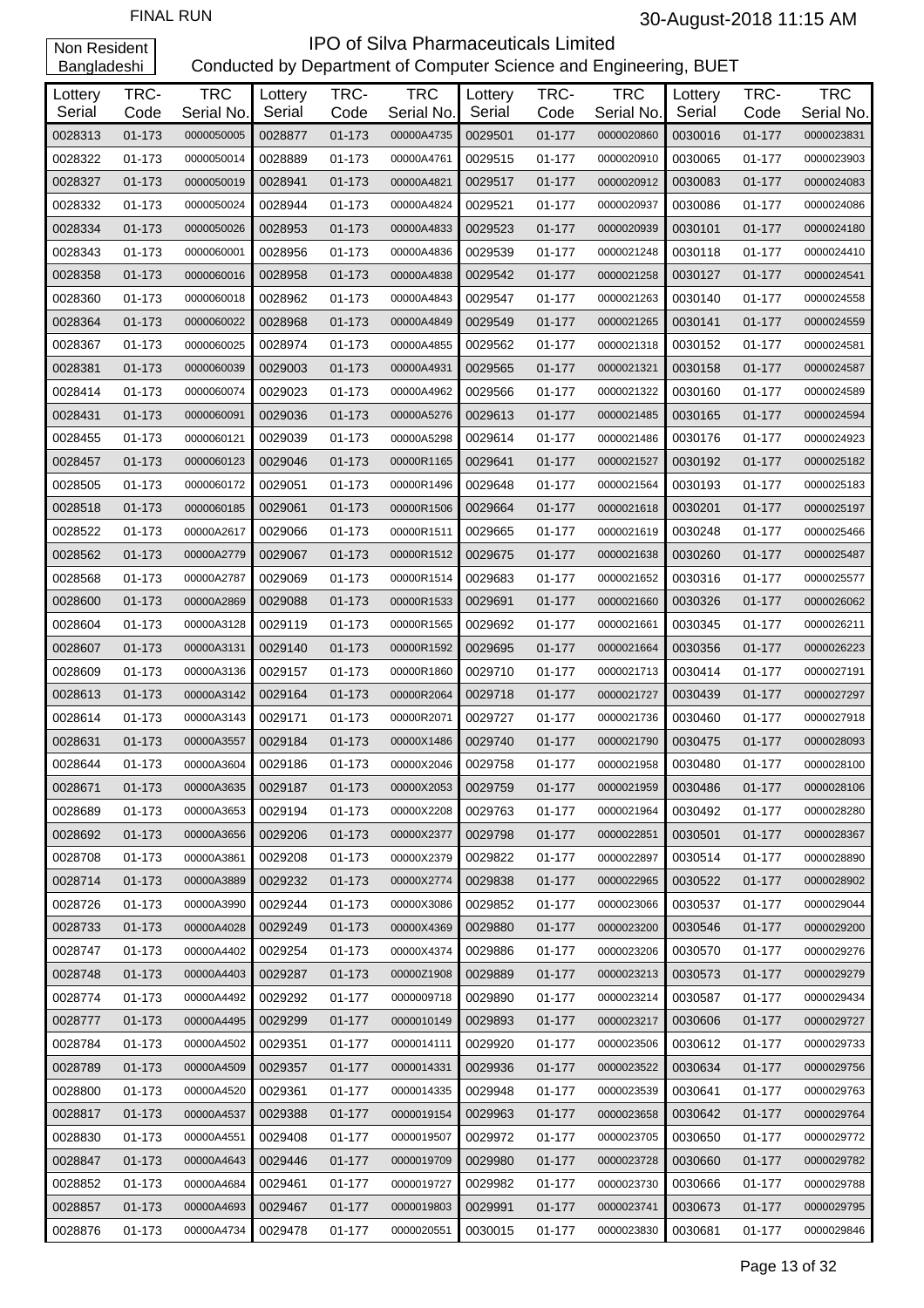| Lottery<br>Serial | TRC-<br>Code | <b>TRC</b><br>Serial No. | Lottery<br>Serial | TRC-<br>Code | <b>TRC</b><br>Serial No. | Lottery<br>Serial | TRC-<br>Code | <b>TRC</b><br>Serial No. | Lottery<br>Serial | TRC-<br>Code | <b>TRC</b><br>Serial No. |
|-------------------|--------------|--------------------------|-------------------|--------------|--------------------------|-------------------|--------------|--------------------------|-------------------|--------------|--------------------------|
| 0030692           | $01 - 177$   | 0000029857               | 0031414           | $01 - 177$   | 0000036314               | 0031958           | 01-177       | 0000040120               | 0032558           | $01 - 177$   | 0000042927               |
| 0030700           | 01-177       | 0000029867               | 0031416           | 01-177       | 0000036517               | 0031992           | 01-177       | 0000040294               | 0032583           | 01-177       | 0000042978               |
| 0030746           | 01-177       | 0000029950               | 0031420           | 01-177       | 0000036525               | 0031999           | 01-177       | 0000040301               | 0032635           | 01-177       | 0000043030               |
| 0030758           | 01-177       | 0000029962               | 0031438           | 01-177       | 0000036543               | 0032007           | 01-177       | 0000040422               | 0032656           | 01-177       | 0000043199               |
| 0030797           | 01-177       | 0000033201               | 0031444           | 01-177       | 0000036551               | 0032022           | 01-177       | 0000040578               | 0032673           | $01 - 177$   | 0000043216               |
| 0030799           | 01-177       | 0000033203               | 0031458           | 01-177       | 0000036605               | 0032034           | 01-177       | 0000040631               | 0032674           | 01-177       | 0000043217               |
| 0030821           | 01-177       | 0000033280               | 0031466           | $01 - 177$   | 0000036725               | 0032060           | 01-177       | 0000040981               | 0032690           | 01-177       | 0000043322               |
| 0030858           | 01-177       | 0000033360               | 0031467           | 01-177       | 0000036726               | 0032069           | 01-177       | 0000040990               | 0032697           | 01-177       | 0000043497               |
| 0030863           | 01-177       | 0000033431               | 0031474           | 01-177       | 0000036733               | 0032078           | 01-177       | 0000040999               | 0032713           | 01-177       | 0000043513               |
| 0030872           | 01-177       | 0000033509               | 0031483           | 01-177       | 0000036748               | 0032083           | 01-177       | 0000041124               | 0032714           | 01-177       | 0000043514               |
| 0030880           | 01-177       | 0000033530               | 0031486           | 01-177       | 0000036769               | 0032096           | 01-177       | 0000041137               | 0032748           | 01-177       | 0000043550               |
| 0030881           | 01-177       | 0000033531               | 0031493           | 01-177       | 0000036894               | 0032109           | 01-177       | 0000041150               | 0032751           | 01-177       | 0000043553               |
| 0030892           | 01-177       | 0000033565               | 0031506           | 01-177       | 0000036911               | 0032138           | 01-177       | 0000041271               | 0032753           | 01-177       | 0000043555               |
| 0030901           | 01-177       | 0000033574               | 0031507           | 01-177       | 0000036912               | 0032141           | 01-177       | 0000041274               | 0032774           | 01-177       | 0000043580               |
| 0030912           | 01-177       | 0000033585               | 0031510           | $01 - 177$   | 0000036915               | 0032178           | 01-177       | 0000041471               | 0032777           | 01-177       | 0000043596               |
| 0030924           | 01-177       | 0000033605               | 0031536           | 01-177       | 0000037093               | 0032191           | 01-177       | 0000041635               | 0032803           | 01-177       | 0000043623               |
| 0030962           | 01-177       | 0000033913               | 0031604           | 01-177       | 0000037445               | 0032216           | 01-177       | 0000041800               | 0032812           | 01-177       | 0000043632               |
| 0030965           | 01-177       | 0000033916               | 0031606           | 01-177       | 0000037457               | 0032229           | 01-177       | 0000041833               | 0032814           | 01-177       | 0000043634               |
| 0030981           | 01-177       | 0000033949               | 0031609           | 01-177       | 0000037571               | 0032243           | 01-177       | 0000041909               | 0032817           | 01-177       | 0000043637               |
| 0030987           | 01-177       | 0000033957               | 0031613           | 01-177       | 0000037579               | 0032246           | 01-177       | 0000041912               | 0032826           | 01-177       | 0000043646               |
| 0031017           | 01-177       | 0000034295               | 0031621           | 01-177       | 0000037596               | 0032252           | 01-177       | 0000041930               | 0032861           | 01-177       | 0000043681               |
| 0031031           | 01-177       | 0000034394               | 0031643           | 01-177       | 0000037618               | 0032262           | 01-177       | 0000041967               | 0032868           | 01-177       | 0000043688               |
| 0031048           | 01-177       | 0000034411               | 0031654           | 01-177       | 0000037629               | 0032280           | 01-177       | 0000042078               | 0032886           | 01-177       | 0000043778               |
| 0031069           | 01-177       | 0000034436               | 0031669           | 01-177       | 0000037658               | 0032295           | 01-177       | 0000042095               | 0032890           | 01-177       | 0000043782               |
| 0031072           | 01-177       | 0000034440               | 0031670           | 01-177       | 0000037659               | 0032308           | 01-177       | 0000042171               | 0032906           | 01-177       | 0000043825               |
| 0031084           | 01-177       | 0000034453               | 0031681           | 01-177       | 0000037670               | 0032310           | 01-177       | 0000042194               | 0032910           | 01-177       | 0000043829               |
| 0031085           | 01-177       | 0000034454               | 0031687           | $01 - 177$   | 0000037676               | 0032312           | 01-177       | 0000042196               | 0032916           | 01-177       | 0000043835               |
| 0031130           | 01-177       | 0000034653               | 0031698           | 01-177       | 0000037836               | 0032314           | 01-177       | 0000042198               | 0032932           | 01-177       | 0000043881               |
| 0031186           | $01 - 177$   | 0000034997               | 0031728           | 01-177       | 0000037934               | 0032315           | $01 - 177$   | 0000042199               | 0032937           | 01-177       | 0000044207               |
| 0031193           | 01-177       | 0000035004               | 0031729           | $01 - 177$   | 0000037935               | 0032328           | 01-177       | 0000042430               | 0032942           | 01-177       | 0000044214               |
| 0031208           | 01-177       | 0000035019               | 0031730           | $01 - 177$   | 0000037936               | 0032334           | $01 - 177$   | 0000042436               | 0032950           | $01 - 177$   | 0000044232               |
| 0031209           | 01-177       | 0000035020               | 0031755           | $01 - 177$   | 0000038178               | 0032347           | 01-177       | 0000042449               | 0032965           | 01-177       | 0000044271               |
| 0031243           | 01-177       | 0000035171               | 0031756           | 01-177       | 0000038196               | 0032351           | 01-177       | 0000042453               | 0032970           | 01-177       | 0000044276               |
| 0031258           | 01-177       | 0000035511               | 0031761           | 01-177       | 0000038201               | 0032360           | 01-177       | 0000042471               | 0032979           | 01-177       | 0000044285               |
| 0031275           | 01-177       | 0000035584               | 0031775           | $01 - 177$   | 0000038399               | 0032377           | 01-177       | 0000042491               | 0032982           | 01-177       | 0000044288               |
| 0031278           | 01-177       | 0000035587               | 0031792           | 01-177       | 0000038486               | 0032400           | 01-177       | 0000042521               | 0032989           | 01-177       | 0000044410               |
| 0031283           | 01-177       | 0000035592               | 0031801           | 01-177       | 0000038495               | 0032401           | 01-177       | 0000042522               | 0033003           | 01-177       | 0000044424               |
| 0031286           | 01-177       | 0000035595               | 0031822           | 01-177       | 0000038706               | 0032416           | 01-177       | 0000042537               | 0033017           | 01-177       | 0000044438               |
| 0031299           | 01-177       | 0000035689               | 0031843           | 01-177       | 0000038788               | 0032419           | 01-177       | 0000042540               | 0033018           | 01-177       | 0000044439               |
| 0031300           | 01-177       | 0000035690               | 0031844           | 01-177       | 0000038789               | 0032421           | 01-177       | 0000042542               | 0033040           | 01-177       | 0000044487               |
| 0031308           | 01-177       | 0000035979               | 0031861           | 01-177       | 0000038892               | 0032423           | 01-177       | 0000042544               | 0033041           | 01-177       | 0000044488               |
| 0031309           | 01-177       | 0000035980               | 0031867           | 01-177       | 0000038938               | 0032429           | 01-177       | 0000042550               | 0033051           | 01-177       | 0000044498               |
| 0031328           | 01-177       | 0000036002               | 0031873           | 01-177       | 0000038958               | 0032440           | 01-177       | 0000042561               | 0033053           | 01-177       | 0000044500               |
| 0031345           | 01-177       | 0000036049               | 0031882           | 01-177       | 0000038969               | 0032449           | 01-177       | 0000042570               | 0033055           | 01-177       | 0000044502               |
| 0031355           | 01-177       | 0000036069               | 0031887           | 01-177       | 0000039037               | 0032456           | 01-177       | 0000042577               | 0033066           | 01-177       | 0000044513               |
| 0031356           | 01-177       | 0000036070               | 0031889           | 01-177       | 0000039039               | 0032480           | 01-177       | 0000042601               | 0033071           | 01-177       | 0000044542               |
| 0031357           | 01-177       | 0000036071               | 0031903           | 01-177       | 0000039275               | 0032513           | 01-177       | 0000042634               | 0033083           | 01-177       | 0000044912               |
| 0031382           | $01 - 177$   | 0000036096               | 0031939           | $01 - 177$   | 0000039920               | 0032520           | 01-177       | 0000042641               | 0033118           | 01-177       | 0000044957               |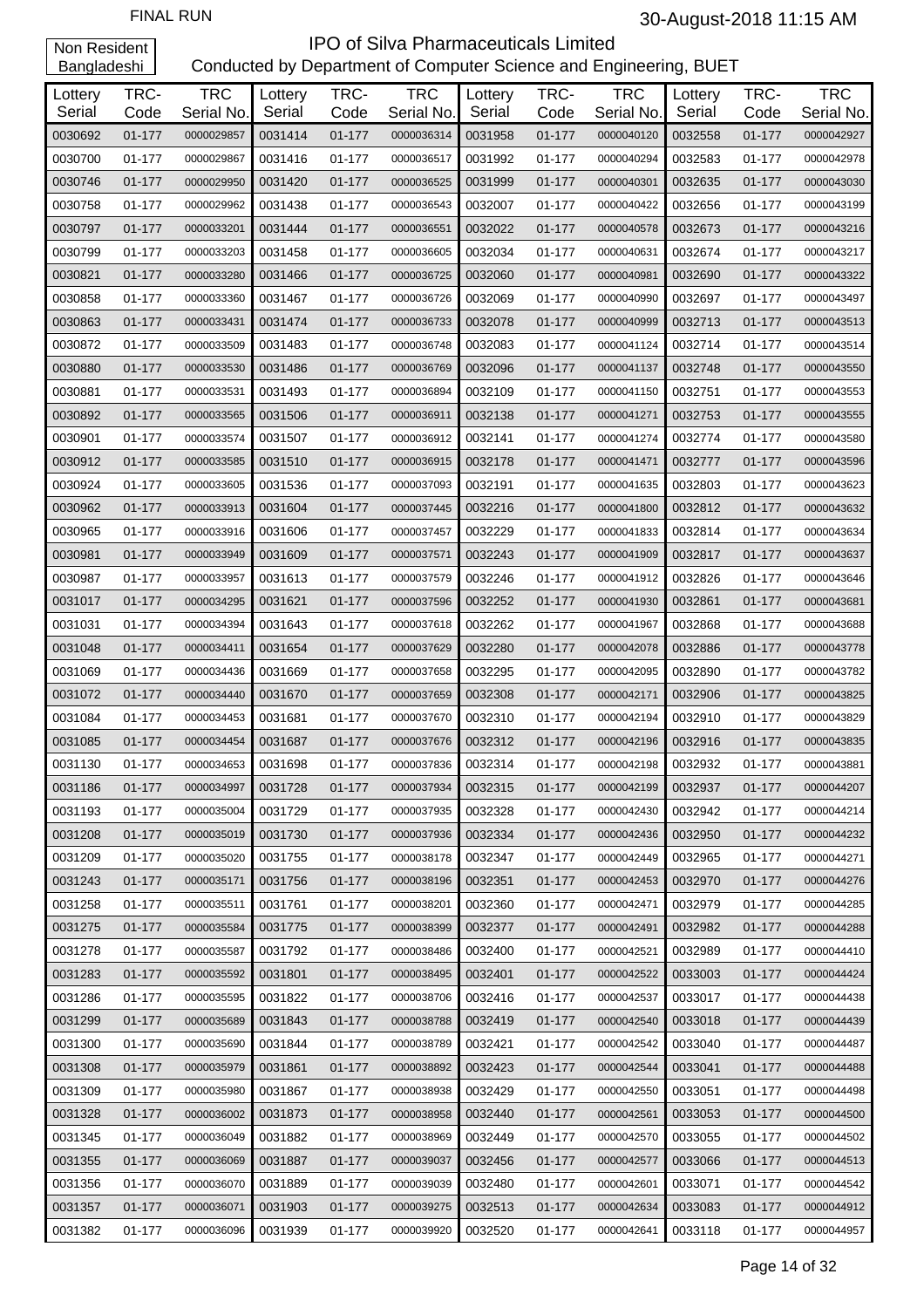| Lottery<br>Serial | TRC-<br>Code | <b>TRC</b><br>Serial No. | Lottery<br>Serial | TRC-<br>Code | <b>TRC</b><br>Serial No. | Lottery<br>Serial | TRC-<br>Code | <b>TRC</b><br>Serial No. | Lottery<br>Serial | TRC-<br>Code | <b>TRC</b><br>Serial No. |
|-------------------|--------------|--------------------------|-------------------|--------------|--------------------------|-------------------|--------------|--------------------------|-------------------|--------------|--------------------------|
| 0033126           | $01 - 177$   | 0000044966               | 0033629           | $01 - 177$   | 0000047271               | 0034380           | $01 - 177$   | 0000061278               | 0034979           | $01 - 177$   | 0000062821               |
| 0033146           | 01-177       | 0000045076               | 0033630           | 01-177       | 0000047272               | 0034397           | 01-177       | 0000061295               | 0034984           | 01-177       | 0000062826               |
| 0033152           | $01 - 177$   | 0000045082               | 0033639           | 01-177       | 0000047281               | 0034398           | $01 - 177$   | 0000061296               | 0035000           | 01-177       | 0000062842               |
| 0033153           | 01-177       | 0000045083               | 0033643           | 01-177       | 0000047334               | 0034405           | 01-177       | 0000061303               | 0035018           | 01-177       | 0000062983               |
| 0033156           | $01 - 177$   | 0000045090               | 0033652           | 01-177       | 0000047344               | 0034481           | $01 - 177$   | 0000061396               | 0035022           | $01 - 177$   | 0000062987               |
| 0033158           | 01-177       | 0000045092               | 0033660           | 01-177       | 0000047361               | 0034491           | 01-177       | 0000061406               | 0035035           | 01-177       | 0000063000               |
| 0033167           | $01 - 177$   | 0000045101               | 0033666           | 01-177       | 0000047367               | 0034499           | $01 - 177$   | 0000061414               | 0035105           | $01 - 177$   | 0000063117               |
| 0033168           | 01-177       | 0000045104               | 0033674           | 01-177       | 0000047376               | 0034501           | 01-177       | 0000061416               | 0035110           | 01-177       | 0000063122               |
| 0033181           | $01 - 177$   | 0000045117               | 0033688           | 01-177       | 0000047507               | 0034507           | 01-177       | 0000061422               | 0035116           | 01-177       | 0000063128               |
| 0033191           | 01-177       | 0000045194               | 0033708           | 01-177       | 0000047541               | 0034517           | 01-177       | 0000061432               | 0035137           | 01-177       | 0000063161               |
| 0033214           | $01 - 177$   | 0000045222               | 0033714           | 01-177       | 0000047573               | 0034523           | $01 - 177$   | 0000061438               | 0035139           | $01 - 177$   | 0000063163               |
| 0033226           | 01-177       | 0000045234               | 0033725           | 01-177       | 0000047620               | 0034526           | 01-177       | 0000061441               | 0035140           | 01-177       | 0000063164               |
| 0033276           | $01 - 177$   | 0000045327               | 0033729           | 01-177       | 0000047624               | 0034535           | 01-177       | 0000061450               | 0035145           | 01-177       | 0000063169               |
| 0033283           | 01-177       | 0000045384               | 0033773           | 01-177       | 0000047718               | 0034558           | 01-177       | 0000061473               | 0035146           | 01-177       | 0000063170               |
| 0033284           | $01 - 177$   | 0000045385               | 0033805           | 01-177       | 0000047751               | 0034620           | $01 - 177$   | 0000061738               | 0035157           | $01 - 177$   | 0000063181               |
| 0033292           | 01-177       | 0000045393               | 0033812           | 01-177       | 0000047758               | 0034623           | 01-177       | 0000061741               | 0035160           | 01-177       | 0000063186               |
| 0033300           | $01 - 177$   | 0000045553               | 0033877           | 01-177       | 0000048195               | 0034624           | 01-177       | 0000061742               | 0035236           | $01 - 177$   | 0000063276               |
| 0033326           | 01-177       | 0000045660               | 0033890           | 01-177       | 0000048231               | 0034633           | 01-177       | 0000061751               | 0035256           | $01 - 177$   | 0000063296               |
| 0033328           | $01 - 177$   | 0000045662               | 0033898           | 01-177       | 0000048239               | 0034634           | $01 - 177$   | 0000061752               | 0035277           | $01 - 177$   | 0000063331               |
| 0033330           | 01-177       | 0000045664               | 0033900           | 01-177       | 0000048241               | 0034637           | 01-177       | 0000061755               | 0035289           | 01-177       | 0000063401               |
| 0033337           | $01 - 177$   | 0000045671               | 0033932           | 01-177       | 0000048348               | 0034645           | 01-177       | 0000061763               | 0035292           | 01-177       | 0000063404               |
| 0033352           | 01-177       | 0000045820               | 0033935           | 01-177       | 0000048351               | 0034648           | 01-177       | 0000061766               | 0035299           | 01-177       | 0000063411               |
| 0033373           | $01 - 177$   | 0000045846               | 0033961           | 01-177       | 0000048378               | 0034658           | $01 - 177$   | 0000061776               | 0035365           | 01-177       | 0000063489               |
| 0033378           | 01-177       | 0000045851               | 0034002           | 01-177       | 0000048433               | 0034690           | 01-177       | 0000061979               | 0035382           | 01-177       | 0000063516               |
| 0033382           | $01 - 177$   | 0000045855               | 0034006           | 01-177       | 0000048437               | 0034691           | 01-177       | 0000062001               | 0035388           | 01-177       | 0000063522               |
| 0033391           | 01-177       | 0000045870               | 0034013           | 01-177       | 0000048446               | 0034699           | 01-177       | 0000062009               | 0035391           | 01-177       | 0000063527               |
| 0033402           | $01 - 177$   | 0000045893               | 0034042           | 01-177       | 0000048487               | 0034703           | 01-177       | 0000062013               | 0035405           | 01-177       | 0000063542               |
| 0033415           | 01-177       | 0000045910               | 0034057           | 01-177       | 0000053718               | 0034706           | 01-177       | 0000062016               | 0035421           | 01-177       | 0000063584               |
| 0033421           | $01 - 177$   | 0000045916               | 0034061           | 01-177       | 0000053722               | 0034716           | $01 - 177$   | 0000062026               | 0035428           | 01-177       | 0000063593               |
| 0033427           | 01-177       | 0000045922               | 0034071           | 01-177       | 0000053732               | 0034725           | 01-177       | 0000062035               | 0035434           | $01 - 177$   | 0000063610               |
| 0033430           | 01-177       | 0000045925               | 0034094           | $01 - 177$   | 0000053755               | 0034727           | $01 - 177$   | 0000062037               | 0035436           | $01 - 177$   | 0000063612               |
| 0033435           | 01-177       | 0000045942               | 0034112           | 01-177       | 0000054528               | 0034738           | 01-177       | 0000062048               | 0035439           | $01 - 177$   | 0000063615               |
| 0033446           | $01 - 177$   | 0000045953               | 0034118           | $01 - 177$   | 0000054536               | 0034742           | $01 - 177$   | 0000062052               | 0035478           | $01 - 177$   | 0000063654               |
| 0033468           | $01 - 177$   | 0000045975               | 0034153           | 01-177       | 0000061018               | 0034756           | 01-177       | 0000062066               | 0035492           | 01-177       | 0000063668               |
| 0033476           | 01-177       | 0000046065               | 0034154           | 01-177       | 0000061019               | 0034788           | $01 - 177$   | 0000062098               | 0035513           | 01-177       | 0000063689               |
| 0033492           | 01-177       | 0000046941               | 0034168           | 01-177       | 0000061033               | 0034789           | 01-177       | 0000062099               | 0035520           | 01-177       | 0000063696               |
| 0033493           | $01 - 177$   | 0000046942               | 0034178           | 01-177       | 0000061043               | 0034793           | $01 - 177$   | 0000062103               | 0035535           | $01 - 177$   | 0000063724               |
| 0033503           | 01-177       | 0000046952               | 0034186           | 01-177       | 0000061052               | 0034800           | 01-177       | 0000062110               | 0035539           | 01-177       | 0000063728               |
| 0033504           | 01-177       | 0000046956               | 0034196           | $01 - 177$   | 0000061064               | 0034831           | $01 - 177$   | 0000062143               | 0035564           | 01-177       | 0000063761               |
| 0033528           | 01-177       | 0000046997               | 0034237           | 01-177       | 0000061107               | 0034832           | 01-177       | 0000062144               | 0035577           | 01-177       | 0000063774               |
| 0033530           | 01-177       | 0000046999               | 0034259           | $01 - 177$   | 0000061132               | 0034859           | $01 - 177$   | 0000062319               | 0035579           | $01 - 177$   | 0000063776               |
| 0033548           | 01-177       | 0000047042               | 0034288           | 01-177       | 0000061167               | 0034864           | 01-177       | 0000062403               | 0035583           | 01-177       | 0000063780               |
| 0033565           | 01-177       | 0000047085               | 0034319           | 01-177       | 0000061210               | 0034877           | $01 - 177$   | 0000062416               | 0035607           | 01-177       | 0000063805               |
| 0033571           | 01-177       | 0000047091               | 0034321           | 01-177       | 0000061212               | 0034894           | 01-177       | 0000062467               | 0035617           | 01-177       | 0000063815               |
| 0033573           | 01-177       | 0000047093               | 0034335           | 01-177       | 0000061226               | 0034930           | $01 - 177$   | 0000062723               | 0035623           | 01-177       | 0000063821               |
| 0033593           | 01-177       | 0000047113               | 0034358           | 01-177       | 0000061256               | 0034931           | 01-177       | 0000062724               | 0035644           | 01-177       | 0000063887               |
| 0033600           | 01-177       | 0000047120               | 0034373           | 01-177       | 0000061271               | 0034948           | $01 - 177$   | 0000062790               | 0035646           | 01-177       | 0000063980               |
| 0033610           | 01-177       | 0000047142               | 0034379           | 01-177       | 0000061277               | 0034969           | 01-177       | 0000062811               | 0035648           | $01 - 177$   | 0000063982               |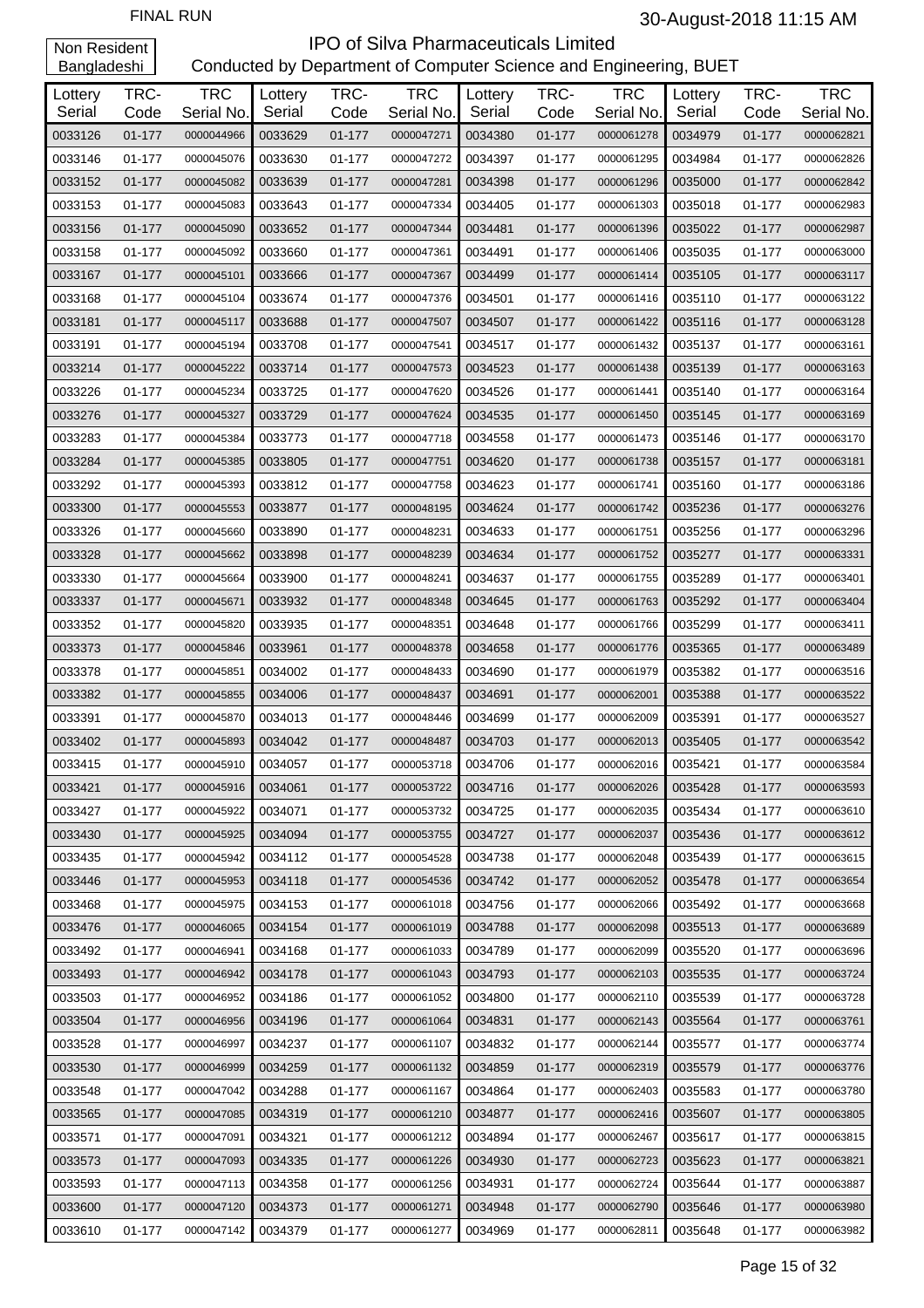| Lottery<br>Serial | TRC-<br>Code | <b>TRC</b><br>Serial No. | Lottery<br>Serial | TRC-<br>Code | <b>TRC</b><br>Serial No. | Lottery<br>Serial | TRC-<br>Code | <b>TRC</b><br>Serial No. | Lottery<br>Serial | TRC-<br>Code | <b>TRC</b><br>Serial No. |
|-------------------|--------------|--------------------------|-------------------|--------------|--------------------------|-------------------|--------------|--------------------------|-------------------|--------------|--------------------------|
| 0035658           | 01-177       | 0000064005               | 0036221           | $01 - 177$   | 0000065705               | 0036941           | $01 - 177$   | 0000075355               | 0037493           | $01 - 177$   | 0000077435               |
| 0035662           | 01-177       | 0000064009               | 0036279           | 01-177       | 0000065792               | 0036957           | 01-177       | 0000075379               | 0037495           | 01-177       | 0000077437               |
| 0035690           | $01 - 177$   | 0000064037               | 0036289           | $01 - 177$   | 0000065806               | 0036963           | $01 - 177$   | 0000075385               | 0037501           | 01-177       | 0000077443               |
| 0035729           | 01-177       | 0000064964               | 0036313           | 01-177       | 0000065859               | 0036965           | 01-177       | 0000075387               | 0037516           | 01-177       | 0000077458               |
| 0035769           | 01-177       | 0000065018               | 0036324           | 01-177       | 0000065881               | 0036976           | 01-177       | 0000075398               | 0037522           | 01-177       | 0000077464               |
| 0035773           | 01-177       | 0000065022               | 0036325           | 01-177       | 0000065882               | 0036984           | 01-177       | 0000075503               | 0037523           | 01-177       | 0000077465               |
| 0035777           | 01-177       | 0000065026               | 0036346           | $01 - 177$   | 0000065909               | 0037002           | 01-177       | 0000076023               | 0037532           | 01-177       | 0000077474               |
| 0035781           | 01-177       | 0000065030               | 0036362           | 01-177       | 0000066813               | 0037015           | 01-177       | 0000076067               | 0037535           | 01-177       | 0000077477               |
| 0035796           | 01-177       | 0000065067               | 0036366           | 01-177       | 0000066817               | 0037048           | 01-177       | 0000076369               | 0037545           | 01-177       | 0000077488               |
| 0035805           | 01-177       | 0000065076               | 0036380           | 01-177       | 0000066834               | 0037066           | 01-177       | 0000076388               | 0037556           | 01-177       | 0000077507               |
| 0035812           | 01-177       | 0000065083               | 0036389           | 01-177       | 0000066845               | 0037086           | 01-177       | 0000076445               | 0037562           | 01-177       | 0000077513               |
| 0035821           | 01-177       | 0000065092               | 0036394           | 01-177       | 0000066850               | 0037087           | 01-177       | 0000076448               | 0037564           | 01-177       | 0000077515               |
| 0035836           | 01-177       | 0000065107               | 0036400           | 01-177       | 0000066856               | 0037091           | 01-177       | 0000076463               | 0037567           | 01-177       | 0000077518               |
| 0035844           | 01-177       | 0000065115               | 0036409           | 01-177       | 0000066865               | 0037094           | 01-177       | 0000076482               | 0037572           | 01-177       | 0000077523               |
| 0035855           | 01-177       | 0000065128               | 0036428           | $01 - 177$   | 0000066884               | 0037102           | 01-177       | 0000076508               | 0037575           | 01-177       | 0000077526               |
| 0035858           | 01-177       | 0000065131               | 0036431           | 01-177       | 0000066947               | 0037103           | 01-177       | 0000076509               | 0037627           | 01-179       | 0000003771               |
| 0035869           | 01-177       | 0000065158               | 0036445           | 01-177       | 0000066961               | 0037110           | 01-177       | 0000076586               | 0037641           | 01-179       | 0000005590               |
| 0035874           | 01-177       | 0000065163               | 0036447           | 01-177       | 0000066963               | 0037111           | 01-177       | 0000076591               | 0037646           | 01-179       | 0000009127               |
| 0035882           | 01-177       | 0000065171               | 0036459           | 01-177       | 0000067009               | 0037122           | 01-177       | 0000076616               | 0037658           | 01-179       | 0000012643               |
| 0035884           | 01-177       | 0000065173               | 0036462           | 01-177       | 0000067012               | 0037134           | 01-177       | 0000076638               | 0037659           | 01-179       | 0000012644               |
| 0035897           | 01-177       | 0000065186               | 0036504           | 01-177       | 0000067054               | 0037154           | 01-177       | 0000076672               | 0037666           | 01-179       | 0000014509               |
| 0035901           | 01-177       | 0000065190               | 0036514           | 01-177       | 0000067064               | 0037174           | 01-177       | 0000076696               | 0037667           | 01-179       | 0000014510               |
| 0035914           | 01-177       | 0000065203               | 0036551           | 01-177       | 0000067102               | 0037183           | 01-177       | 0000076757               | 0037689           | 01-179       | 0000015066               |
| 0035924           | 01-177       | 0000065213               | 0036564           | 01-177       | 0000073087               | 0037194           | 01-177       | 0000076779               | 0037712           | 01-179       | 0000016369               |
| 0035938           | 01-177       | 0000065227               | 0036569           | 01-177       | 0000073111               | 0037198           | 01-177       | 0000076783               | 0037718           | 01-179       | 0000016658               |
| 0035946           | 01-177       | 0000065235               | 0036581           | 01-177       | 0000073123               | 0037207           | 01-177       | 0000076808               | 0037740           | 01-179       | 0000017292               |
| 0035948           | 01-177       | 0000065237               | 0036608           | 01-177       | 0000073166               | 0037256           | 01-177       | 0000077025               | 0037742           | 01-179       | 0000017294               |
| 0035950           | 01-177       | 0000065239               | 0036622           | $01 - 177$   | 0000073206               | 0037257           | 01-177       | 0000077026               | 0037763           | 01-179       | 0000017396               |
| 0035963           | $01 - 177$   | 0000065252               | 0036628           | 01-177       | 0000073213               | 0037267           | 01-177       | 0000077036               | 0037765           | 01-179       | 0000017398               |
| 0035975           | 01-177       | 0000065264               | 0036654           | 01-177       | 0000073273               | 0037276           | 01-177       | 0000077045               | 0037797           | 01-179       | 0000021042               |
| 0035980           | 01-177       | 0000065287               | 0036670           | 01-177       | 0000073369               | 0037290           | 01-177       | 0000077059               | 0037815           | 01-179       | 0000021258               |
| 0036026           | 01-177       | 0000065362               | 0036680           | 01-177       | 0000073380               | 0037294           | 01-177       | 0000077063               | 0037837           | 01-179       | 0000021305               |
| 0036031           | 01-177       | 0000065367               | 0036694           | 01-177       | 0000073443               | 0037302           | 01-177       | 0000077071               | 0037841           | 01-179       | 0000021557               |
| 0036032           | 01-177       | 0000065368               | 0036705           | 01-177       | 0000073456               | 0037317           | 01-177       | 0000077087               | 0037848           | 01-179       | 0000021574               |
| 0036042           | 01-177       | 0000065438               | 0036738           | 01-177       | 0000075007               | 0037322           | 01-177       | 0000077092               | 0037851           | 01-179       | 0000021579               |
| 0036062           | 01-177       | 0000065458               | 0036740           | 01-177       | 0000075009               | 0037345           | 01-177       | 0000077115               | 0037853           | 01-179       | 0000021583               |
| 0036081           | 01-177       | 0000065477               | 0036743           | 01-177       | 0000075012               | 0037377           | 01-177       | 0000077253               | 0037855           | 01-179       | 0000021585               |
| 0036091           | 01-177       | 0000065487               | 0036760           | 01-177       | 0000075049               | 0037381           | 01-177       | 0000077257               | 0037863           | 01-179       | 0000021597               |
| 0036122           | 01-177       | 0000065534               | 0036770           | 01-177       | 0000075061               | 0037386           | 01-177       | 0000077262               | 0037872           | 01-179       | 0000021616               |
| 0036129           | 01-177       | 0000065545               | 0036801           | 01-177       | 0000075112               | 0037387           | 01-177       | 0000077263               | 0037894           | 01-179       | 0000022164               |
| 0036149           | 01-177       | 0000065603               | 0036813           | 01-177       | 0000075124               | 0037390           | 01-177       | 0000077282               | 0037903           | 01-179       | 0000022176               |
| 0036154           | 01-177       | 0000065612               | 0036823           | 01-177       | 0000075139               | 0037399           | 01-177       | 0000077291               | 0037920           | 01-179       | 0000022210               |
| 0036163           | 01-177       | 0000065627               | 0036827           | 01-177       | 0000075143               | 0037404           | 01-177       | 0000077296               | 0037921           | 01-179       | 0000022214               |
| 0036167           | 01-177       | 0000065631               | 0036828           | 01-177       | 0000075144               | 0037409           | 01-177       | 0000077301               | 0037924           | 01-179       | 0000022221               |
| 0036172           | 01-177       | 0000065636               | 0036835           | 01-177       | 0000075151               | 0037442           | 01-177       | 0000077334               | 0037948           | 01-179       | 0000025668               |
| 0036174           | 01-177       | 0000065638               | 0036858           | 01-177       | 0000075178               | 0037451           | 01-177       | 0000077345               | 0037960           | 01-179       | 0000025962               |
| 0036184           | 01-177       | 0000065650               | 0036889           | 01-177       | 0000075259               | 0037453           | 01-177       | 0000077347               | 0038001           | 01-179       | 0000026191               |
| 0036219           | 01-177       | 0000065703               | 0036940           | 01-177       | 0000075354               | 0037482           | 01-177       | 0000077424               | 0038008           | 01-179       | 0000026251               |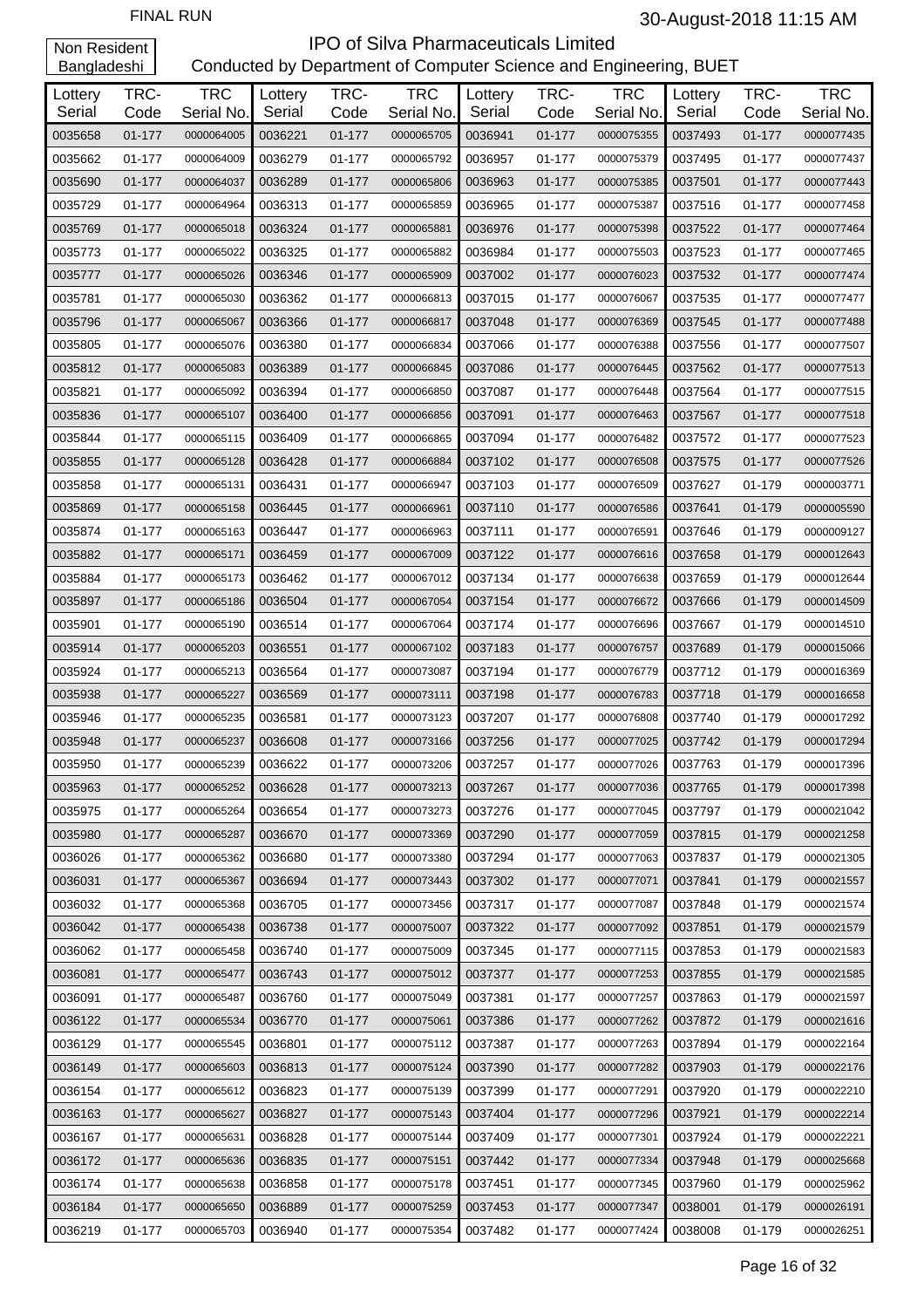| Lottery<br>Serial | TRC-<br>Code | <b>TRC</b><br>Serial No. | Lottery<br>Serial | TRC-<br>Code | <b>TRC</b><br>Serial No. | Lottery<br>Serial | TRC-<br>Code | <b>TRC</b><br>Serial No. | Lottery<br>Serial | TRC-<br>Code | <b>TRC</b><br>Serial No. |
|-------------------|--------------|--------------------------|-------------------|--------------|--------------------------|-------------------|--------------|--------------------------|-------------------|--------------|--------------------------|
| 0038014           | 01-179       | 0000026594               | 0038616           | 01-179       | 0000029373               | 0039301           | 01-179       | 0000031965               | 0039983           | 01-179       | 0000039324               |
| 0038030           | 01-179       | 0000026610               | 0038621           | 01-179       | 0000029386               | 0039303           | 01-179       | 0000031969               | 0039996           | 01-179       | 0000039338               |
| 0038039           | 01-179       | 0000026619               | 0038629           | 01-179       | 0000029402               | 0039304           | 01-179       | 0000031970               | 0040010           | 01-179       | 0000039616               |
| 0038042           | 01-179       | 0000026622               | 0038655           | 01-179       | 0000029472               | 0039328           | 01-179       | 0000032272               | 0040014           | 01-179       | 0000039620               |
| 0038049           | 01-179       | 0000027652               | 0038690           | 01-179       | 0000029549               | 0039329           | 01-179       | 0000032275               | 0040016           | 01-179       | 0000039622               |
| 0038070           | 01-179       | 0000027673               | 0038708           | 01-179       | 0000029577               | 0039333           | 01-179       | 0000032287               | 0040029           | 01-179       | 0000039635               |
| 0038081           | 01-179       | 0000027684               | 0038717           | 01-179       | 0000029594               | 0039339           | 01-179       | 0000032305               | 0040030           | 01-179       | 0000039636               |
| 0038110           | 01-179       | 0000027871               | 0038740           | 01-179       | 0000029627               | 0039365           | 01-179       | 0000032397               | 0040053           | 01-179       | 0000039663               |
| 0038111           | 01-179       | 0000027872               | 0038742           | 01-179       | 0000029631               | 0039369           | 01-179       | 0000032401               | 0040054           | 01-179       | 0000039664               |
| 0038113           | 01-179       | 0000027874               | 0038761           | 01-179       | 0000029667               | 0039382           | 01-179       | 0000032414               | 0040093           | 01-179       | 0000039707               |
| 0038134           | 01-179       | 0000027901               | 0038764           | 01-179       | 0000029670               | 0039415           | 01-179       | 0000032447               | 0040098           | 01-179       | 0000039712               |
| 0038138           | 01-179       | 0000027905               | 0038771           | 01-179       | 0000029695               | 0039419           | 01-179       | 0000032607               | 0040112           | 01-179       | 0000039750               |
| 0038140           | 01-179       | 0000027907               | 0038779           | 01-179       | 0000029705               | 0039458           | 01-179       | 0000032735               | 0040116           | 01-179       | 0000040160               |
| 0038145           | 01-179       | 0000027912               | 0038780           | 01-179       | 0000029706               | 0039460           | 01-179       | 0000032739               | 0040118           | 01-179       | 0000040162               |
| 0038202           | 01-179       | 0000028614               | 0038781           | 01-179       | 0000029719               | 0039467           | 01-179       | 0000032752               | 0040120           | 01-179       | 0000040164               |
| 0038219           | 01-179       | 0000028660               | 0038792           | 01-179       | 0000029821               | 0039477           | 01-179       | 0000032766               | 0040138           | 01-179       | 0000040182               |
| 0038222           | 01-179       | 0000028663               | 0038841           | 01-179       | 0000029925               | 0039532           | 01-179       | 0000032883               | 0040153           | 01-179       | 0000040197               |
| 0038225           | 01-179       | 0000028666               | 0038857           | 01-179       | 0000029954               | 0039573           | 01-179       | 0000036742               | 0040180           | 01-179       | 0000040265               |
| 0038234           | 01-179       | 0000028681               | 0038887           | 01-179       | 0000029998               | 0039582           | 01-179       | 0000036775               | 0040202           | 01-179       | 0000040293               |
| 0038256           | 01-179       | 0000028703               | 0038888           | 01-179       | 0000029999               | 0039595           | 01-179       | 0000036834               | 0040211           | 01-179       | 0000041659               |
| 0038263           | 01-179       | 0000028795               | 0038894           | 01-179       | 0000030308               | 0039596           | 01-179       | 0000036837               | 0040212           | 01-179       | 0000041660               |
| 0038269           | 01-179       | 0000028801               | 0038899           | 01-179       | 0000030315               | 0039635           | 01-179       | 0000036942               | 0040241           | 01-179       | 0000041862               |
| 0038274           | 01-179       | 0000028806               | 0038947           | 01-179       | 0000030387               | 0039657           | 01-179       | 0000036964               | 0040244           | 01-179       | 0000041865               |
| 0038276           | 01-179       | 0000028808               | 0038955           | 01-179       | 0000030431               | 0039688           | 01-179       | 0000037331               | 0040250           | 01-179       | 0000041871               |
| 0038308           | 01-179       | 0000028840               | 0038960           | 01-179       | 0000030444               | 0039721           | 01-179       | 0000037364               | 0040261           | 01-179       | 0000041983               |
| 0038312           | 01-179       | 0000028844               | 0038974           | 01-179       | 0000030552               | 0039723           | 01-179       | 0000037366               | 0040316           | 01-179       | 0000042630               |
| 0038331           | 01-179       | 0000028863               | 0038985           | 01-179       | 0000030563               | 0039737           | 01-179       | 0000037380               | 0040330           | 01-179       | 0000042644               |
| 0038345           | 01-179       | 0000028884               | 0039006           | 01-179       | 0000030810               | 0039740           | 01-179       | 0000037383               | 0040334           | 01-179       | 0000042648               |
| 0038364           | 01-179       | 0000028922               | 0039007           | 01-179       | 0000030818               | 0039748           | 01-179       | 0000037391               | 0040339           | 01-179       | 0000042653               |
| 0038412           | 01-179       | 0000029008               | 0039062           | 01-179       | 0000031148               | 0039756           | 01-179       | 0000037421               | 0040348           | 01-179       | 0000042662               |
| 0038418           | 01-179       | 0000029018               | 0039065           | 01-179       | 0000031158               | 0039817           | 01-179       | 0000038279               | 0040359           | 01-179       | 0000042673               |
| 0038423           | 01-179       | 0000029027               | 0039085           | 01-179       | 0000031187               | 0039820           | 01-179       | 0000038282               | 0040364           | 01-179       | 0000042793               |
| 0038446           | 01-179       | 0000029108               | 0039101           | 01-179       | 0000031233               | 0039822           | 01-179       | 0000038284               | 0040368           | 01-179       | 0000042797               |
| 0038476           | 01-179       | 0000029161               | 0039108           | 01-179       | 0000031268               | 0039827           | 01-179       | 0000038289               | 0040370           | 01-179       | 0000042799               |
| 0038480           | 01-179       | 0000029165               | 0039110           | 01-179       | 0000031270               | 0039837           | 01-179       | 0000038299               | 0040375           | 01-179       | 0000042806               |
| 0038508           | 01-179       | 0000029201               | 0039123           | 01-179       | 0000031502               | 0039839           | 01-179       | 0000038301               | 0040400           | 01-179       | 0000042831               |
| 0038517           | 01-179       | 0000029214               | 0039138           | 01-179       | 0000031534               | 0039840           | 01-179       | 0000038302               | 0040428           | 01-179       | 0000042861               |
| 0038519           | 01-179       | 0000029216               | 0039165           | 01-179       | 0000031606               | 0039841           | 01-179       | 0000038303               | 0040429           | 01-179       | 0000042862               |
| 0038528           | 01-179       | 0000029227               | 0039180           | 01-179       | 0000031623               | 0039844           | 01-179       | 0000038308               | 0040437           | 01-179       | 0000042872               |
| 0038543           | 01-179       | 0000029242               | 0039181           | 01-179       | 0000031624               | 0039848           | 01-179       | 0000038312               | 0040446           | 01-179       | 0000042883               |
| 0038564           | 01-179       | 0000029269               | 0039192           | 01-179       | 0000031637               | 0039850           | 01-179       | 0000038314               | 0040454           | 01-179       | 0000042891               |
| 0038584           | 01-179       | 0000029308               | 0039201           | 01-179       | 0000031675               | 0039855           | 01-179       | 0000038319               | 0040465           | 01-179       | 0000042902               |
| 0038585           | 01-179       | 0000029309               | 0039215           | 01-179       | 0000031714               | 0039859           | 01-179       | 0000038323               | 0040473           | 01-179       | 0000042910               |
| 0038598           | 01-179       | 0000029338               | 0039237           | 01-179       | 0000031766               | 0039878           | 01-179       | 0000038342               | 0040519           | 01-179       | 0000042958               |
| 0038602           | 01-179       | 0000029349               | 0039247           | 01-179       | 0000031788               | 0039905           | 01-179       | 0000038370               | 0040525           | 01-179       | 0000042964               |
| 0038606           | 01-179       | 0000029353               | 0039258           | 01-179       | 0000031819               | 0039913           | 01-179       | 0000038378               | 0040533           | 01-179       | 0000042974               |
| 0038610           | 01-179       | 0000029363               | 0039270           | 01-179       | 0000031871               | 0039922           | 01-179       | 0000038387               | 0040534           | 01-179       | 0000042975               |
| 0038611           | 01-179       | 0000029366               | 0039285           | 01-179       | 0000031912               | 0039948           | 01-179       | 0000038434               | 0040538           | 01-179       | 0000042979               |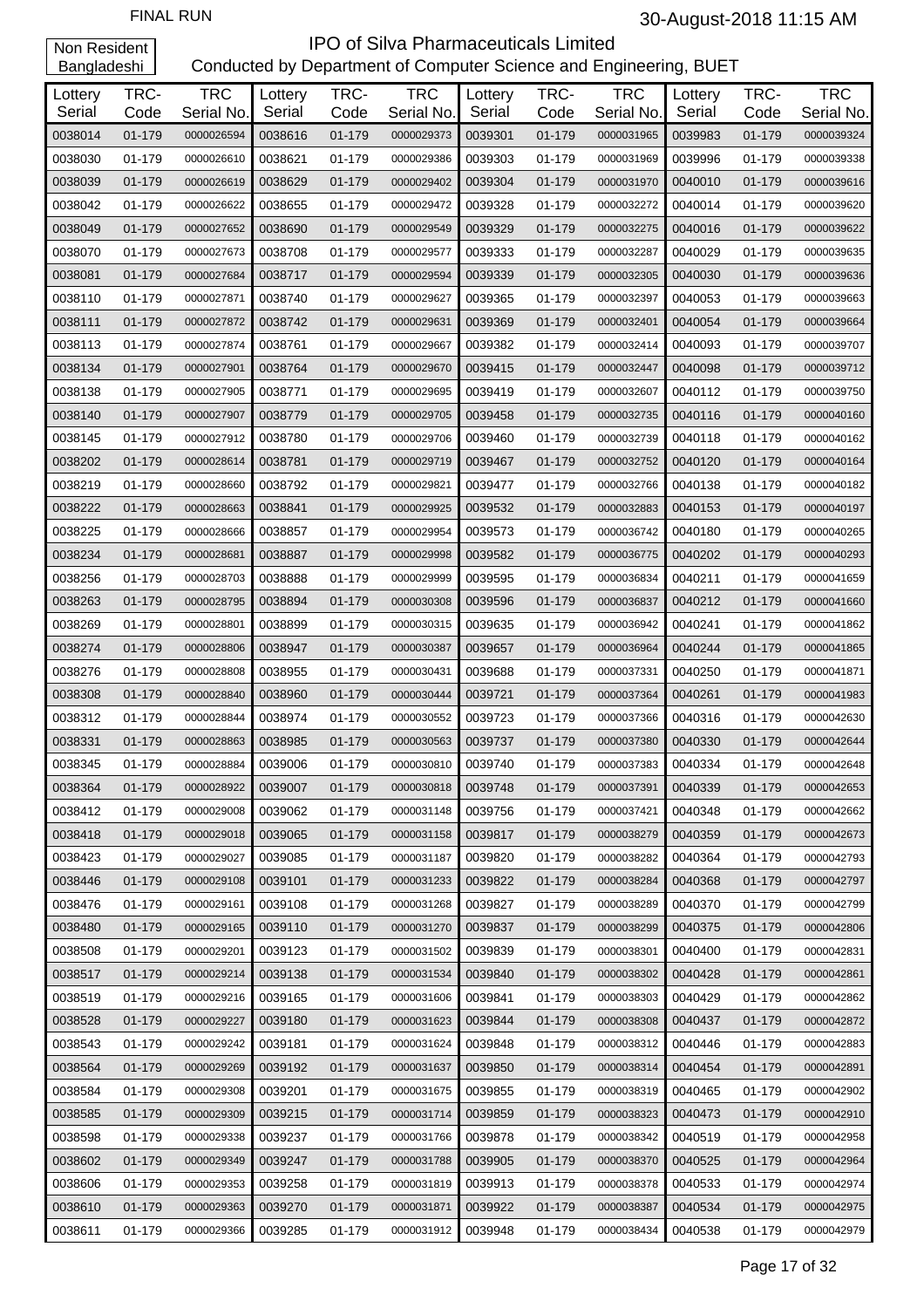| Lottery<br>Serial | TRC-<br>Code | <b>TRC</b><br>Serial No. | Lottery<br>Serial | TRC-<br>Code | <b>TRC</b><br>Serial No. | Lottery<br>Serial | TRC-<br>Code     | <b>TRC</b><br>Serial No. | Lottery<br>Serial | TRC-<br>Code | <b>TRC</b><br>Serial No. |
|-------------------|--------------|--------------------------|-------------------|--------------|--------------------------|-------------------|------------------|--------------------------|-------------------|--------------|--------------------------|
| 0040559           | 01-179       | 0000043000               | 0041358           | 01-179       | 0000048568               | 0041828           | 01-179           | 0000049760               | 0042643           | 01-179       | 0000054629               |
| 0040564           | 01-179       | 0000043507               | 0041375           | 01-179       | 0000048615               | 0041831           | 01-179           | 0000049763               | 0042656           | 01-179       | 0000054645               |
| 0040584           | 01-179       | 0000043602               | 0041378           | 01-179       | 0000048620               | 0041845           | 01-179           | 0000051012               | 0042665           | 01-179       | 0000054660               |
| 0040601           | 01-179       | 0000043679               | 0041394           | 01-179       | 0000048682               | 0041852           | 01-179           | 0000051021               | 0042668           | 01-179       | 0000054663               |
| 0040612           | 01-179       | 0000043838               | 0041396           | 01-179       | 0000048686               | 0041864           | 01-179           | 0000051033               | 0042674           | 01-179       | 0000054715               |
| 0040635           | 01-179       | 0000043973               | 0041402           | 01-179       | 0000048698               | 0041890           | 01-179           | 0000051061               | 0042677           | 01-179       | 0000054718               |
| 0040649           | 01-179       | 0000044001               | 0041409           | 01-179       | 0000048707               | 0041903           | 01-179           | 0000051074               | 0042699           | 01-179       | 0000054740               |
| 0040654           | 01-179       | 0000044006               | 0041410           | 01-179       | 0000048710               | 0041922           | 01-179           | 0000051093               | 0042700           | 01-179       | 0000054741               |
| 0040659           | 01-179       | 0000044011               | 0041443           | 01-179       | 0000049095               | 0041942           | 01-179           | 0000051115               | 0042705           | 01-179       | 0000054746               |
| 0040687           | 01-179       | 0000044044               | 0041449           | 01-179       | 0000049101               | 0041946           | 01-179           | 0000051121               | 0042710           | 01-179       | 0000054751               |
| 0040695           | 01-179       | 0000044052               | 0041455           | 01-179       | 0000049107               | 0041952           | 01-179           | 0000051127               | 0042714           | 01-179       | 0000054755               |
| 0040699           | 01-179       | 0000044058               | 0041458           | 01-179       | 0000049110               | 0042005           | 01-179           | 0000051765               | 0042743           | 01-179       | 0000054786               |
| 0040709           | 01-179       | 0000044068               | 0041465           | 01-179       |                          | 0042007           | 01-179           | 0000051767               | 0042744           | 01-179       | 0000054787               |
| 0040724           | 01-179       | 0000044223               | 0041468           | 01-179       | 0000049117<br>0000049120 | 0042018           | 01-179           | 0000051778               | 0042753           |              | 0000054796               |
| 0040735           |              | 0000044264               | 0041479           |              | 0000049131               | 0042023           |                  |                          | 0042773           | 01-179       |                          |
| 0040737           | 01-179       |                          |                   | 01-179       |                          |                   | 01-179<br>01-179 | 0000051783<br>0000052882 |                   | 01-179       | 0000054816<br>0000054820 |
|                   | 01-179       | 0000044266               | 0041490           | 01-179       | 0000049142               | 0042031           |                  |                          | 0042777           | 01-179       |                          |
| 0040762           | 01-179       | 0000044293               | 0041506           | 01-179       | 0000049158               | 0042084           | 01-179           | 0000052939               | 0042784           | 01-179       | 0000054827               |
| 0040782           | 01-179       | 0000044313               | 0041519           | 01-179       | 0000049172               | 0042117           | 01-179           | 0000052973               | 0042792           | 01-179       | 0000054835               |
| 0040788           | 01-179       | 0000044321               | 0041533           | 01-179       | 0000049188               | 0042138           | 01-179           | 0000052994               | 0042797           | 01-179       | 0000054840               |
| 0040791           | 01-179       | 0000044324               | 0041545           | 01-179       | 0000049201               | 0042145           | 01-179           | 0000053001               | 0042811           | 01-179       | 0000054864               |
| 0040800           | 01-179       | 0000044333               | 0041557           | 01-179       | 0000049215               | 0042151           | 01-179           | 0000053007               | 0042820           | 01-179       | 0000054874               |
| 0040801           | 01-179       | 0000044334               | 0041558           | 01-179       | 0000049216               | 0042187           | 01-179           | 0000053047               | 0042850           | 01-179       | 0000054904               |
| 0040806           | 01-179       | 0000044339               | 0041563           | 01-179       | 0000049221               | 0042197           | 01-179           | 0000053057               | 0042854           | 01-179       | 0000054908               |
| 0040819           | 01-179       | 0000044352               | 0041564           | 01-179       | 0000049222               | 0042233           | 01-179           | 0000053305               | 0042857           | 01-179       | 0000054911               |
| 0040856           | 01-179       | 0000044499               | 0041567           | 01-179       | 0000049225               | 0042244           | 01-179           | 0000053356               | 0042876           | 01-179       | 0000054973               |
| 0040880           | 01-179       | 0000044633               | 0041573           | 01-179       | 0000049231               | 0042247           | 01-179           | 0000053367               | 0042890           | 01-179       | 0000054988               |
| 0040912           | 01-179       | 0000044718               | 0041574           | 01-179       | 0000049232               | 0042257           | 01-179           | 0000053377               | 0042895           | 01-179       | 0000054993               |
| 0040958           | 01-179       | 0000044766               | 0041584           | 01-179       | 0000049242               | 0042260           | 01-179           | 0000053380               | 0042911           | 01-179       | 0000055010               |
| 0040985           | 01-179       | 0000044795               | 0041585           | 01-179       | 0000049243               | 0042265           | $01 - 179$       | 0000053385               | 0042912           | 01-179       | 0000055011               |
| 0040996           | 01-179       | 0000044806               | 0041602           | 01-179       | 0000049260               | 0042270           | 01-179           | 0000053390               | 0042942           | 01-179       | 0000055134               |
| 0041021           | 01-179       | 0000044837               | 0041606           | 01-179       | 0000049266               | 0042278           | 01-179           | 0000053398               | 0042952           | 01-179       | 0000055144               |
| 0041030           | 01-179       | 0000044846               | 0041640           | 01-179       | 0000049302               | 0042309           | 01-179           | 0000053799               | 0042957           | 01-179       | 0000055193               |
| 0041052           | 01-179       | 0000044868               | 0041647           | 01-179       | 0000049309               | 0042353           | 01-179           | 0000054159               | 0042972           | 01-179       | 0000055208               |
| 0041109           | 01-179       | 0000045253               | 0041657           | 01-179       | 0000049319               | 0042355           | 01-179           | 0000054161               | 0042975           | 01-179       | 0000055211               |
| 0041119           | 01-179       | 0000045267               | 0041663           | 01-179       | 0000049325               | 0042359           | $01 - 179$       | 0000054165               | 0042977           | 01-179       | 0000055213               |
| 0041193           | 01-179       | 0000047108               | 0041677           | 01-179       | 0000049339               | 0042361           | 01-179           | 0000054167               | 0042978           | 01-179       | 0000055214               |
| 0041194           | 01-179       | 0000047636               | 0041683           | 01-179       | 0000049345               | 0042366           | 01-179           | 0000054172               | 0042983           | 01-179       | 0000055219               |
| 0041205           | 01-179       | 0000047647               | 0041690           | 01-179       | 0000049354               | 0042378           | 01-179           | 0000054186               | 0042984           | 01-179       | 0000055220               |
| 0041207           | 01-179       | 0000047649               | 0041697           | 01-179       | 0000049361               | 0042396           | 01-179           | 0000054204               | 0043021           | 01-179       | 0000055277               |
| 0041224           | 01-179       | 0000047670               | 0041719           | 01-179       | 0000049383               | 0042463           | 01-179           | 0000054288               | 0043037           | 01-179       | 0000055402               |
| 0041246           | 01-179       | 0000047697               | 0041721           | 01-179       | 0000049385               | 0042472           | 01-179           | 0000054299               | 0043060           | 01-179       | 0000055437               |
| 0041251           | 01-179       | 0000047702               | 0041735           | 01-179       | 0000049399               | 0042497           | 01-179           | 0000054324               | 0043062           | 01-179       | 0000055439               |
| 0041261           | 01-179       | 0000047712               | 0041740           | 01-179       | 0000049404               | 0042524           | 01-179           | 0000054351               | 0043079           | 01-179       | 0000055458               |
| 0041269           | 01-179       | 0000047792               | 0041744           | 01-179       | 0000049410               | 0042562           | 01-179           | 0000054402               | 0043080           | 01-179       | 0000055459               |
| 0041309           | 01-179       | 0000047832               | 0041768           | 01-179       | 0000049434               | 0042568           | 01-179           | 0000054408               | 0043089           | 01-179       | 0000055472               |
| 0041333           | 01-179       | 0000048349               | 0041772           | 01-179       | 0000049438               | 0042590           | 01-179           | 0000054435               | 0043107           | 01-184       | 0000012904               |
| 0041340           | 01-179       | 0000048356               | 0041780           | 01-179       | 0000049446               | 0042600           | 01-179           | 0000054447               | 0043121           | $01 - 184$   | 0000015648               |
| 0041355           | 01-179       | 0000048371               | 0041817           | 01-179       | 0000049515               | 0042635           | 01-179           | 0000054490               | 0043132           | 01-184       | 0000015892               |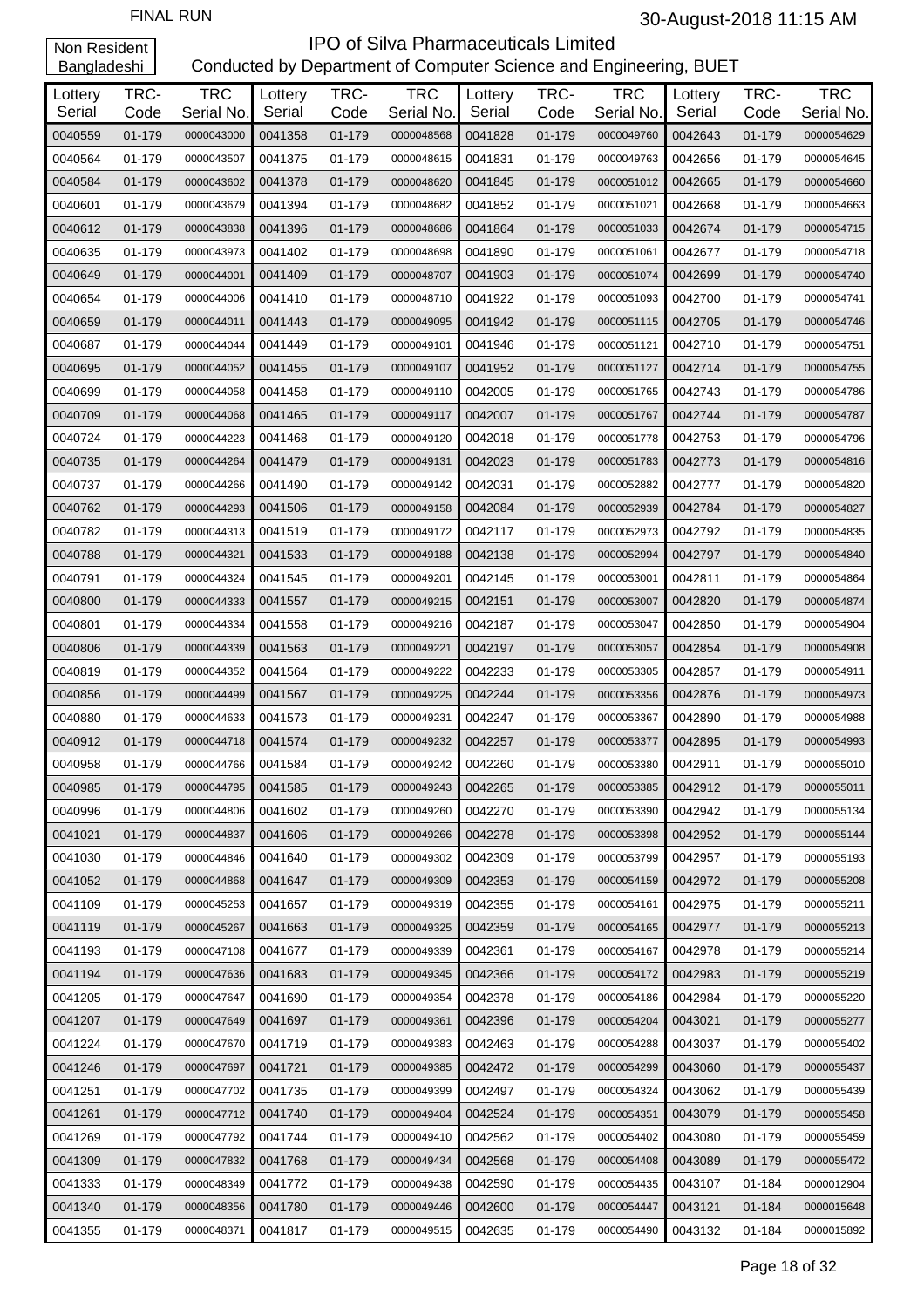| Lottery | TRC-   | <b>TRC</b> | Lottery | TRC-       | <b>TRC</b>               | Lottery            | TRC-       | <b>TRC</b> | Lottery | TRC-       | <b>TRC</b> |
|---------|--------|------------|---------|------------|--------------------------|--------------------|------------|------------|---------|------------|------------|
| Serial  | Code   | Serial No. | Serial  | Code       | Serial No.               | Serial             | Code       | Serial No. | Serial  | Code       | Serial No. |
| 0043133 | 01-184 | 0000015893 | 0043795 | 01-186     | 0000011415<br>0000011451 | 0044384<br>0044392 | $01 - 210$ | 0000008665 | 0044800 | $01 - 210$ | 0000017545 |
| 0043145 | 01-184 | 0000017342 | 0043799 | 01-186     |                          |                    | 01-210     | 0000008911 | 0044804 | $01 - 210$ | 0000017585 |
| 0043232 | 01-184 | 0000020236 | 0043810 | 01-186     | 0000011567               | 0044393            | 01-210     | 0000008912 | 0044806 | 01-210     | 0000017587 |
| 0043245 | 01-184 | 0000020303 | 0043821 | 01-186     | 0000011924               | 0044395            | 01-210     | 0000008915 | 0044807 | 01-210     | 0000017588 |
| 0043257 | 01-184 | 0000020319 | 0043839 | 01-186     | 0000012852               | 0044401            | 01-210     | 0000009156 | 0044823 | 01-210     | 0000018790 |
| 0043258 | 01-184 | 0000020320 | 0043842 | 01-186     | 0000012859               | 0044405            | 01-210     | 0000009160 | 0044836 | 01-210     | 0000019086 |
| 0043262 | 01-184 | 0000020442 | 0043882 | 01-189     | 0000050685               | 0044412            | 01-210     | 0000009776 | 0044838 | 01-210     | 0000019088 |
| 0043300 | 01-184 | 0000023780 | 0043884 | 01-195     | 0000004601               | 0044413            | 01-210     | 0000009778 | 0044846 | $01 - 210$ | 0000019205 |
| 0043310 | 01-184 | 0000024524 | 0043890 | 01-195     | 0000010218               | 0044422            | $01 - 210$ | 000000HH16 | 0044865 | 01-210     | 0000019664 |
| 0043312 | 01-184 | 0000024526 | 0043893 | 01-195     | 0000010254               | 0044429            | 01-210     | 0000010186 | 0044866 | 01-210     | 0000019674 |
| 0043326 | 01-184 | 0000024540 | 0043931 | 01-196     | 0000012683               | 0044439            | 01-210     | 0000010604 | 0044869 | 01-210     | 0000020030 |
| 0043332 | 01-184 | 0000024546 | 0043942 | 01-196     | 0000015768               | 0044445            | 01-210     | 0000010610 | 0044885 | 01-210     | 0000020195 |
| 0043358 | 01-184 | 0000025001 | 0043958 | 01-196     | 0000017460               | 0044465            | 01-210     | 0000010632 | 0044905 | $01 - 210$ | 0000020226 |
| 0043382 | 01-184 | 0000025227 | 0043966 | 01-196     | 0000017892               | 0044499            | 01-210     | 0000010666 | 0044910 | $01 - 210$ | 0000020231 |
| 0043383 | 01-184 | 0000025228 | 0043974 | 01-196     | 0000018055               | 0044511            | 01-210     | 0000010678 | 0044943 | 01-210     | 0000020312 |
| 0043389 | 01-184 | 0000025234 | 0043984 | 01-196     | 0000018140               | 0044515            | 01-210     | 0000010682 | 0044947 | 01-210     | 0000020356 |
| 0043391 | 01-184 | 0000025245 | 0044014 | 01-196     | 0000018647               | 0044518            | $01 - 210$ | 0000010701 | 0044950 | 01-210     | 0000020359 |
| 0043399 | 01-184 | 0000025869 | 0044025 | 01-196     | 0000018805               | 0044520            | 01-210     | 0000010703 | 0044957 | 01-210     | 0000020366 |
| 0043436 | 01-184 | 0000026810 | 0044079 | 01-198     | 0000003480               | 0044524            | 01-210     | 0000010713 | 0044963 | 01-210     | 0000020372 |
| 0043449 | 01-184 | 0000027587 | 0044083 | 01-198     | 0000003532               | 0044545            | 01-210     | 0000011108 | 0044968 | 01-210     | 0000020377 |
| 0043475 | 01-184 | 0000028938 | 0044097 | 01-198     | 0000003918               | 0044560            | 01-210     | 0000011124 | 0044986 | 01-210     | 0000020410 |
| 0043525 | 01-184 | 0000028988 | 0044098 | 01-198     | 0000003919               | 0044562            | 01-210     | 0000011126 | 0044987 | 01-210     | 0000020411 |
| 0043526 | 01-184 | 0000028989 | 0044110 | 01-198     | 0000003948               | 0044566            | 01-210     | 0000011130 | 0045014 | 01-210     | 0000020441 |
| 0043534 | 01-184 | 0000028997 | 0044111 | 01-198     | 0000003955               | 0044579            | 01-210     | 0000011764 | 0045020 | 01-210     | 0000020447 |
| 0043547 | 01-184 | 0000029139 | 0044117 | 01-198     | 0000003966               | 0044605            | 01-210     | 0000012583 | 0045024 | $01 - 210$ | 0000020451 |
| 0043582 | 01-184 | 0000029188 | 0044121 | 01-198     | 0000004045               | 0044619            | 01-210     | 0000012599 | 0045033 | 01-210     | 0000020460 |
| 0043588 | 01-184 | 0000029194 | 0044146 | 01-200     | 0000026075               | 0044621            | 01-210     | 0000013397 | 0045046 | $01 - 210$ | 0000020476 |
| 0043593 | 01-184 | 0000029203 | 0044159 | 01-200     | 0000026090               | 0044631            | 01-210     | 0000013732 | 0045053 | 01-210     | 0000020483 |
| 0043596 | 01-184 | 0000029206 | 0044176 | 01-204     | 0000010702               | 0044640            | 01-210     | 0000013741 | 0045059 | 01-210     | 0000020489 |
| 0043616 | 01-184 | 0000029839 | 0044190 | 01-204     | 0000019890               | 0044661            | 01-210     | 0000013764 | 0045062 | 01-210     | 0000020512 |
| 0043623 | 01-184 | 0000029884 | 0044196 | 01-204     | 0000022577               | 0044668            | 01-210     | 0000013771 | 0045064 | $01 - 210$ | 0000020514 |
| 0043632 | 01-184 | 0000032190 | 0044201 | 01-204     | 0000023645               | 0044672            | 01-210     | 0000013839 | 0045069 | 01-210     | 0000020519 |
| 0043638 | 01-184 | 0000032535 | 0044207 | 01-204     | 0000023783               | 0044677            | 01-210     | 0000014774 | 0045075 | 01-210     | 0000020525 |
| 0043641 | 01-184 | 0000032607 | 0044217 | 01-204     | 0000027426               | 0044681            | 01-210     | 0000014795 | 0045077 | 01-210     | 0000020527 |
| 0043643 | 01-184 | 0000032609 | 0044227 | 01-210     | 0000000347               | 0044685            | 01-210     | 0000014825 | 0045081 | $01 - 210$ | 0000020531 |
| 0043651 | 01-184 | 0000032617 | 0044233 | 01-210     | 0000000363               | 0044718            | 01-210     | 0000014860 | 0045088 | 01-210     | 0000020538 |
| 0043662 | 01-184 | 0000032628 | 0044235 | 01-210     | 0000000396               | 0044739            | $01 - 210$ | 0000014882 | 0045098 | 01-210     | 0000020579 |
| 0043666 | 01-184 | 0000032632 | 0044239 | 01-210     | 0000000409               | 0044741            | 01-210     | 0000014884 | 0045106 | 01-210     | 0000020587 |
| 0043680 | 01-184 | 0000032646 | 0044250 | 01-210     | 0000000456               | 0044744            | 01-210     | 0000014890 | 0045110 | 01-210     | 0000020591 |
| 0043681 | 01-184 | 0000032647 | 0044296 | 01-210     | 0000001190               | 0044746            | 01-210     | 0000014895 | 0045115 | 01-210     | 0000020637 |
| 0043686 | 01-184 | 0000032652 | 0044309 | 01-210     | 0000003568               | 0044752            | $01 - 210$ | 0000014902 | 0045135 | 01-210     | 0000020671 |
| 0043695 | 01-184 | 0000032661 | 0044330 | 01-210     | 0000006297               | 0044753            | 01-210     | 0000014903 | 0045140 | 01-210     | 0000020710 |
| 0043707 | 01-184 | 0000032673 | 0044335 | 01-210     | 0000008231               | 0044760            | 01-210     | 0000014910 | 0045153 | 01-210     | 0000020728 |
| 0043716 | 01-184 | 0000032682 | 0044346 | 01-210     | 0000008242               | 0044764            | 01-210     | 0000014914 | 0045180 | 01-210     | 0000020775 |
| 0043747 | 01-184 | 0000033582 | 0044355 | 01-210     | 0000008355               | 0044772            | 01-210     | 0000014922 | 0045187 | 01-210     | 0000020782 |
| 0043748 | 01-184 | 0000033583 | 0044361 | 01-210     | 0000008363               | 0044778            | 01-210     | 0000015416 | 0045189 | 01-210     | 0000020784 |
| 0043757 | 01-186 | 0000009409 | 0044362 | $01 - 210$ | 0000008364               | 0044789            | $01 - 210$ | 0000015431 | 0045240 | 01-210     | 0000020846 |
| 0043781 | 01-186 | 0000011013 | 0044364 | 01-210     | 0000008366               | 0044798            | 01-210     | 0000016813 | 0045262 | 01-210     | 0000020903 |
|         |        |            |         |            |                          |                    |            |            |         |            |            |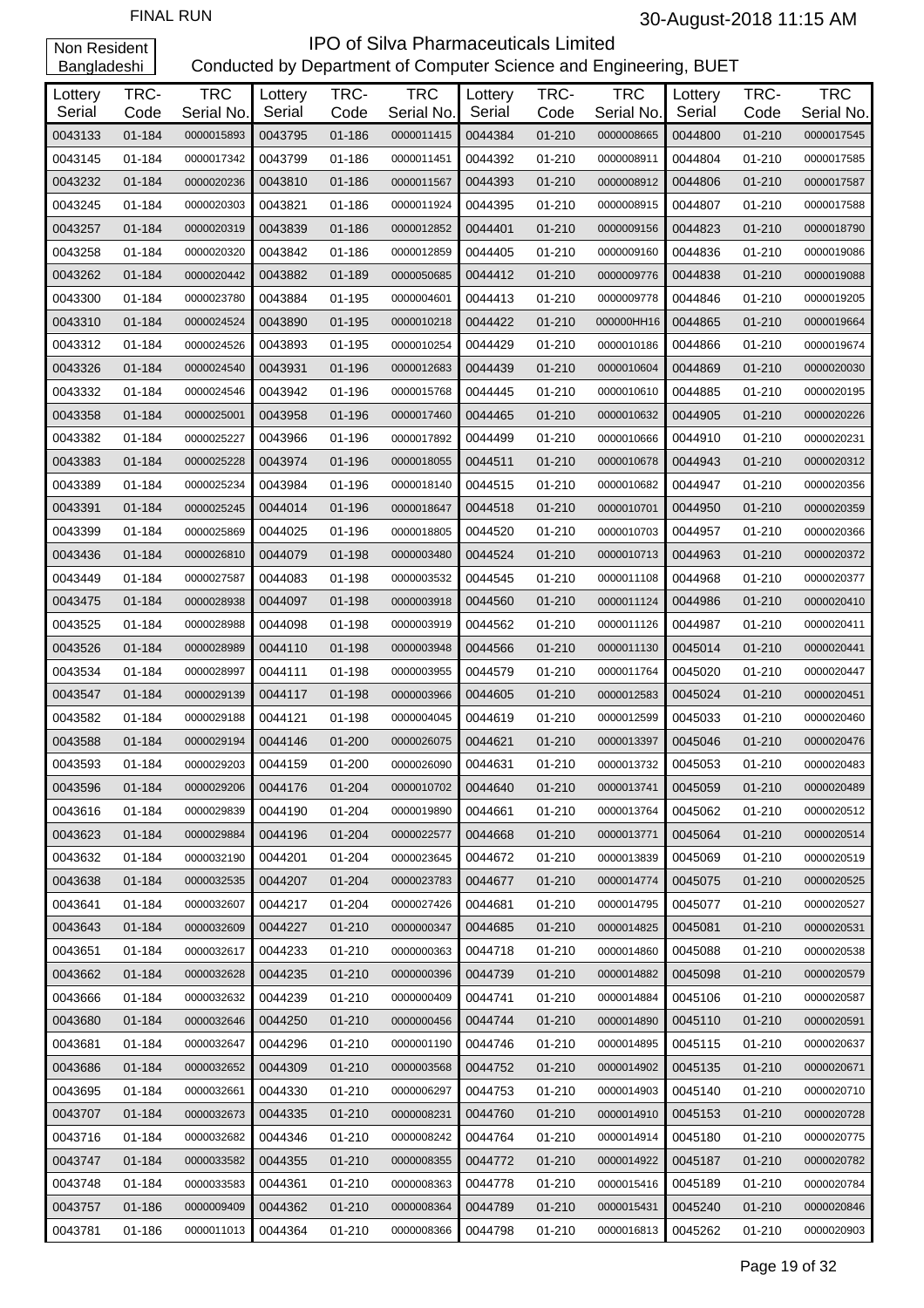| Lottery<br>Serial | TRC-<br>Code | <b>TRC</b><br>Serial No. | Lottery<br>Serial | TRC-<br>Code | <b>TRC</b><br>Serial No. | Lottery<br>Serial | TRC-<br>Code | <b>TRC</b><br>Serial No. | Lottery<br>Serial | TRC-<br>Code | <b>TRC</b><br>Serial No. |
|-------------------|--------------|--------------------------|-------------------|--------------|--------------------------|-------------------|--------------|--------------------------|-------------------|--------------|--------------------------|
| 0045283           | $01 - 210$   | 0000020924               | 0045889           | $01 - 217$   | 0000021528               | 0046317           | 01-222       | 0000020457               | 0046893           | 01-229       | 00EXT03897               |
| 0045319           | 01-210       | 0000020960               | 0045901           | 01-217       | 0000021663               | 0046321           | 01-222       | 0000021443               | 0046985           | 01-248       | 0000020034               |
| 0045320           | $01 - 210$   | 0000020961               | 0045910           | $01 - 217$   | 0000021708               | 0046322           | 01-222       | 0000021444               | 0046993           | 01-248       | 0000020042               |
| 0045322           | 01-210       | 0000020963               | 0045917           | 01-217       | 0000021957               | 0046323           | 01-222       | 0000021445               | 0047009           | 01-248       | 0000020058               |
| 0045329           | 01-210       | 0000020970               | 0045924           | 01-217       | 0000022129               | 0046329           | 01-222       | 0000021729               | 0047011           | 01-249       | 0000000580               |
| 0045337           | 01-210       | 0000020978               | 0045941           | 01-217       | 0000024004               | 0046344           | 01-222       | 0000027657               | 0047016           | 01-249       | 0000000591               |
| 0045339           | $01 - 210$   | 0000020980               | 0045944           | 01-217       | 0000024016               | 0046351           | $01 - 227$   | 0000027006               | 0047022           | 01-249       | 0000000605               |
| 0045350           | 01-210       | 0000020991               | 0045952           | 01-217       | 0000024119               | 0046354           | 01-227       | 0000027009               | 0047049           | 01-249       | 000000J060               |
| 0045359           | 01-210       | 0000021001               | 0045954           | 01-217       | 0000024275               | 0046365           | 01-227       | 0000027020               | 0047055           | 01-249       | 000000J066               |
| 0045364           | 01-210       | 0000021008               | 0045959           | 01-217       | 0000024321               | 0046368           | 01-227       | 0000027023               | 0047062           | 01-249       | 000000J075               |
| 0045381           | $01 - 210$   | 0000021050               | 0045970           | 01-217       | 0000024448               | 0046370           | $01 - 227$   | 0000027025               | 0047064           | 01-249       | 000000J077               |
| 0045412           | $01 - 210$   | 0000021159               | 0045972           | 01-217       | 0000024557               | 0046399           | 01-227       | 0000027054               | 0047066           | 01-249       | 000000J079               |
| 0045416           | 01-210       | 0000021163               | 0045976           | 01-217       | 0000024563               | 0046414           | 01-227       | 0000027069               | 0047096           | 01-249       | 0000016859               |
| 0045441           | $01 - 210$   | 0000022088               | 0045977           | 01-217       | 0000024564               | 0046422           | 01-227       | 0000027077               | 0047103           | 01-249       | 0000016866               |
| 0045474           | $01 - 210$   | 00000HH134               | 0045987           | 01-217       | 0000024798               | 0046427           | 01-227       | 0000027082               | 0047113           | 01-249       | 0000016876               |
| 0045492           | $01 - 210$   | 00000HH166               | 0045994           | 01-217       | 0000025110               | 0046432           | 01-227       | 0000027087               | 0047121           | 01-249       | 0000016884               |
| 0045511           | $01 - 210$   | 00000HH392               | 0046019           | 01-217       | 0000025743               | 0046438           | 01-227       | 0000027093               | 0047124           | 01-249       | 0000016887               |
| 0045518           | $01 - 215$   | 0000008392               | 0046021           | 01-217       | 0000025745               | 0046450           | 01-227       | 0000027105               | 0047146           | 01-249       | 0000021908               |
| 0045520           | $01 - 215$   | 0000008554               | 0046023           | 01-217       | 0000025797               | 0046453           | 01-227       | 0000027108               | 0047150           | 01-249       | 0000022117               |
| 0045526           | 01-216       | 0000024536               | 0046029           | 01-217       | 0000025817               | 0046488           | 01-227       | 0000027143               | 0047158           | 01-249       | 0000022579               |
| 0045555           | 01-216       | 0000026616               | 0046038           | 01-217       | 0000026153               | 0046490           | 01-227       | 0000027145               | 0047160           | 01-249       | 0000022581               |
| 0045563           | 01-216       | 0000026625               | 0046045           | 01-217       | 0000026232               | 0046500           | 01-227       | 0000027155               | 0047169           | 01-249       | 0000022590               |
| 0045576           | 01-216       | 0000026724               | 0046046           | 01-217       | 0000026233               | 0046548           | 01-227       | 0000027203               | 0047172           | 01-249       | 0000022593               |
| 0045578           | 01-216       | 0000026726               | 0046055           | 01-217       | 0000026244               | 0046566           | 01-227       | 0000027221               | 0047182           | 01-249       | 0000022605               |
| 0045590           | 01-216       | 0000026848               | 0046079           | 01-217       | 0000026543               | 0046581           | 01-227       | 0000027236               | 0047210           | 01-249       | 0000022651               |
| 0045609           | 01-217       | 0000005348               | 0046100           | 01-217       | 0000026662               | 0046583           | 01-227       | 0000027238               | 0047220           | 01-249       | 0000022661               |
| 0045611           | 01-217       | 0000005521               | 0046109           | 01-217       | 0000026671               | 0046584           | $01 - 227$   | 0000027239               | 0047223           | 01-249       | 0000022664               |
| 0045635           | 01-217       | 0000006108               | 0046133           | 01-217       | 0000027197               | 0046605           | 01-227       | 0000027260               | 0047275           | 01-249       | 0000022720               |
| 0045658           | 01-217       | 0000006656               | 0046138           | 01-217       | 0000027461               | 0046612           | $01 - 227$   | 0000027267               | 0047286           | 01-249       | 0000022731               |
| 0045693           | 01-217       | 0000007140               | 0046160           | 01-217       | 0000027787               | 0046639           | 01-227       | 0000032211               | 0047290           | 01-249       | 0000022737               |
| 0045714           | 01-217       | 0000007563               | 0046169           | 01-217       | 0000027802               | 0046648           | 01-227       | 0000032227               | 0047309           | 01-249       | 0000022758               |
| 0045716           | 01-217       | 0000007565               | 0046203           | 01-217       | 0000028073               | 0046672           | 01-227       | 0000032269               | 0047310           | 01-249       | 0000022759               |
| 0045733           | 01-217       | 0000007641               | 0046211           | 01-217       | 0000028202               | 0046675           | 01-227       | 0000032272               | 0047331           | 01-249       | 0000022984               |
| 0045736           | 01-217       | 0000007644               | 0046216           | 01-217       | 0000028675               | 0046683           | 01-227       | 0000032280               | 0047348           | 01-249       | 0000023107               |
| 0045748           | 01-217       | 0000007801               | 0046222           | 01-217       | 0000028845               | 0046696           | 01-227       | 0000032301               | 0047355           | 01-249       | 0000023114               |
| 0045767           | 01-217       | 0000008329               | 0046228           | 01-217       | 0000028883               | 0046711           | 01-228       | 0000004248               | 0047374           | 01-249       | 0000023300               |
| 0045774           | 01-217       | 0000008765               | 0046229           | 01-217       | 0000028999               | 0046737           | 01-229       | 0000016229               | 0047378           | 01-249       | 0000023328               |
| 0045800           | 01-217       | 0000016455               | 0046231           | 01-217       | 0000029033               | 0046742           | 01-229       | 0000016234               | 0047402           | 01-249       | 0000023352               |
| 0045803           | 01-217       | 0000016459               | 0046232           | 01-217       | 0000029037               | 0046751           | 01-229       | 0000027871               | 0047414           | 01-249       | 0000023364               |
| 0045814           | 01-217       | 0000016636               | 0046236           | 01-217       | 0000029041               | 0046756           | 01-229       | 0000028162               | 0047437           | 01-249       | 0000023395               |
| 0045816           | 01-217       | 0000020004               | 0046245           | 01-217       | 0000029050               | 0046759           | 01-229       | 0000028239               | 0047438           | $01 - 249$   | 0000023396               |
| 0045827           | 01-217       | 0000020582               | 0046262           | 01-217       | 0000029098               | 0046784           | 01-229       | 0000039210               | 0047441           | 01-249       | 0000023399               |
| 0045832           | 01-217       | 0000020708               | 0046267           | 01-217       | 0000029125               | 0046793           | 01-229       | 0000041076               | 0047444           | 01-249       | 0000023402               |
| 0045834           | 01-217       | 0000020826               | 0046282           | 01-217       | 0000031162               | 0046803           | 01-229       | 0000041086               | 0047451           | 01-249       | 0000023409               |
| 0045842           | 01-217       | 0000021058               | 0046300           | 01-218       | 0000004260               | 0046843           | 01-229       | 0000086303               | 0047452           | $01 - 249$   | 0000023410               |
| 0045849           | 01-217       | 0000021141               | 0046304           | 01-222       | 0000009858               | 0046853           | 01-229       | 0000086313               | 0047455           | 01-249       | 0000023413               |
| 0045853           | 01-217       | 0000021147               | 0046309           | 01-222       | 000000U656               | 0046881           | 01-229       | 00EXT00974               | 0047470           | 01-249       | 0000023428               |
| 0045874           | 01-217       | 0000021453               | 0046311           | 01-222       | 0000015656               | 0046888           | 01-229       | 00EXT00994               | 0047480           | 01-249       | 0000023438               |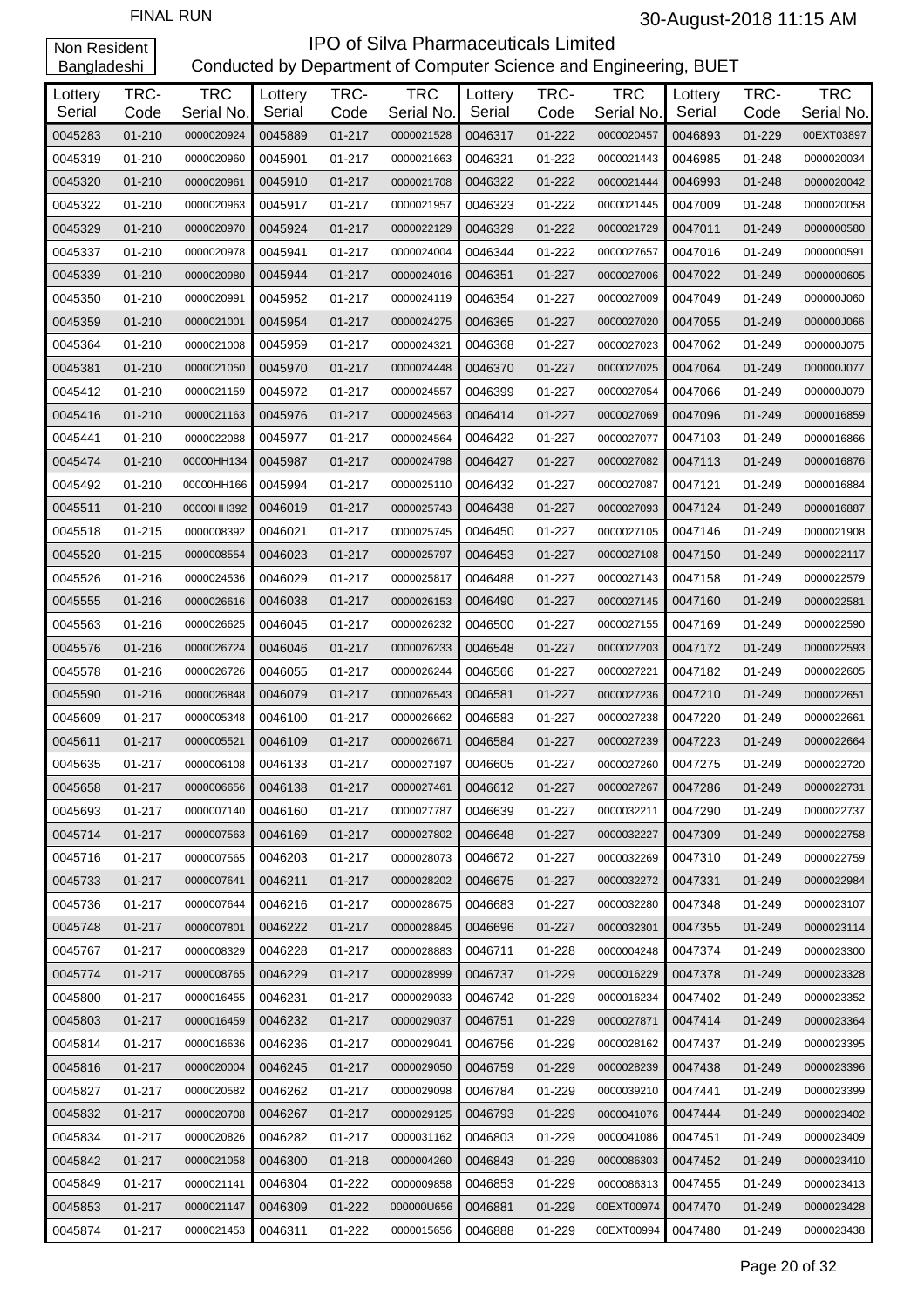| Lottery<br>Serial | TRC-<br>Code | <b>TRC</b><br>Serial No. | Lottery<br>Serial | TRC-<br>Code | <b>TRC</b><br>Serial No. | Lottery<br>Serial | TRC-<br>Code | <b>TRC</b><br>Serial No. | Lottery<br>Serial | TRC-<br>Code | <b>TRC</b><br>Serial No. |
|-------------------|--------------|--------------------------|-------------------|--------------|--------------------------|-------------------|--------------|--------------------------|-------------------|--------------|--------------------------|
| 0047493           | 01-249       | 0000023451               | 0048126           | 01-249       | 0000031260               | 0048932           | 02-016       | 0000044714               | 0049503           | 02-020       | 0000004579               |
| 0047511           | 01-249       | 0000023805               | 0048129           | 01-249       | 0000031263               | 0048964           | 02-016       | 0000046116               | 0049527           | 02-020       | 0000004603               |
| 0047518           | 01-249       | 0000023814               | 0048157           | 01-249       | 0000031291               | 0048987           | 02-016       | 0000046163               | 0049531           | 02-020       | 0000004607               |
| 0047556           | 01-249       | 0000023854               | 0048173           | 01-249       | 0000031307               | 0049043           | 02-016       | 0000047019               | 0049538           | 02-020       | 0000004614               |
| 0047558           | 01-249       | 0000023856               | 0048206           | 01-249       | 0000031340               | 0049055           | 02-016       | 0000047031               | 0049550           | 02-020       | 0000004626               |
| 0047576           | 01-249       | 0000027054               | 0048211           | 01-249       | 0000031345               | 0049067           | 02-016       | 0000047043               | 0049569           | 02-020       | 0000004717               |
| 0047591           | 01-249       | 0000027073               | 0048219           | 01-249       |                          | 0049068           | 02-016       | 0000047044               | 0049570           | 02-020       |                          |
| 0047597           | 01-249       |                          | 0048230           |              | 0000031357               | 0049072           | 02-016       |                          | 0049593           |              | 0000004718               |
|                   |              | 0000027151               |                   | 01-249       | 0000031368               |                   |              | 0000047048               |                   | 02-020       | 0000004741               |
| 0047602           | 01-249       | 0000027158               | 0048236           | 01-249       | 0000031374               | 0049110           | 02-016       | 0000047086               | 0049625           | 02-020       | 0000004783               |
| 0047613           | 01-249       | 0000027171               | 0048257           | 01-249       | 0000031395               | 0049111           | 02-016       | 0000047087               | 0049633           | 02-020       | 0000004791               |
| 0047619           | 01-249       | 0000027179               | 0048270           | 01-249       | 0000031408               | 0049124           | 02-016       | 0000047100               | 0049639           | 02-020       | 0000004797               |
| 0047623           | 01-249       | 0000027183               | 0048299           | 01-249       | 0000031437               | 0049127           | 02-016       | 0000047103               | 0049658           | 02-020       | 0000004816               |
| 0047654           | 01-249       | 0000027324               | 0048325           | 01-249       | 0000031463               | 0049130           | 02-016       | 0000047106               | 0049664           | 02-020       | 0000004822               |
| 0047657           | 01-249       | 0000027327               | 0048343           | 01-249       | 0000031481               | 0049141           | 02-016       | 0000047117               | 0049685           | 02-020       | 0000004843               |
| 0047661           | 01-249       | 0000027331               | 0048356           | 01-249       | 0000031494               | 0049142           | 02-016       | 0000047118               | 0049705           | 02-020       | 0000004863               |
| 0047671           | 01-249       | 0000027341               | 0048362           | 01-249       | 0000031500               | 0049146           | 02-016       | 0000047122               | 0049708           | 02-020       | 0000004866               |
| 0047721           | 01-249       | 0000027518               | 0048374           | 01-249       | 0000031849               | 0049160           | 02-016       | 0000047136               | 0049739           | 02-020       | 0000004897               |
| 0047749           | 01-249       | 0000027546               | 0048421           | 01-249       | 0000044337               | 0049168           | 02-016       | 0000047144               | 0049742           | 02-020       | 0000004900               |
| 0047764           | 01-249       | 0000027574               | 0048438           | 01-249       | 0000044354               | 0049175           | 02-016       | 0000047151               | 0049772           | 02-020       | 0000004931               |
| 0047797           | 01-249       | 0000027612               | 0048452           | 02-016       | 0000022613               | 0049177           | 02-016       | 0000047153               | 0049775           | 02-020       | 0000004936               |
| 0047807           | 01-249       | 0000027625               | 0048459           | 02-016       | 0000022623               | 0049206           | 02-016       | 0000047182               | 0049796           | 02-020       | 0000004957               |
| 0047819           | 01-249       | 0000027637               | 0048551           | 02-016       | 0000036828               | 0049207           | 02-016       | 0000047183               | 0049819           | 02-020       | 0000004980               |
| 0047820           | 01-249       | 0000027638               | 0048553           | 02-016       | 0000036848               | 0049212           | 02-016       | 0000047188               | 0049845           | 02-020       | 0000005142               |
| 0047826           | 01-249       | 0000027644               | 0048554           | 02-016       | 0000036849               | 0049218           | 02-016       | 0000047194               | 0049861           | 02-020       | 0000005158               |
| 0047840           | 01-249       | 0000027658               | 0048555           | 02-016       | 0000036850               | 0049240           | 02-016       | 0000047216               | 0049885           | 02-020       | 0000005182               |
| 0047846           | 01-249       | 0000027664               | 0048571           | 02-016       | 0000040807               | 0049252           | 02-016       | 0000047228               | 0049893           | 02-020       | 0000005193               |
| 0047849           | 01-249       | 0000027669               | 0048591           | 02-016       | 0000041121               | 0049264           | 02-016       | 0000047240               | 0049901           | 02-020       | 0000005204               |
| 0047877           | 01-249       | 0000030355               | 0048615           | 02-016       | 0000041511               | 0049271           | 02-016       | 0000047247               | 0049932           | 02-020       | 0000005235               |
| 0047882           | 01-249       | 0000030360               | 0048686           | 02-016       | 0000041594               | 0049290           | 02-016       | 0000047266               | 0049947           | 02-020       | 0000005250               |
| 0047887           | 01-249       | 0000030365               | 0048690           | 02-016       | 0000041598               | 0049291           | 02-016       | 0000047267               | 0049948           | 02-020       | 0000005251               |
| 0047889           | 01-249       | 0000030367               | 0048696           | 02-016       | 0000041604               | 0049295           | 02-016       | 0000047271               | 0049956           | 02-020       | 0000005259               |
| 0047895           | 01-249       | 0000030373               | 0048707           | 02-016       | 0000041615               | 0049299           | 02-020       | 0000003003               | 0049978           | 02-020       | 0000005281               |
| 0047900           | 01-249       | 0000030378               | 0048718           | 02-016       | 0000041626               | 0049305           | 02-020       | 0000003009               | 0049997           | 02-020       | 0000005304               |
| 0047911           | 01-249       | 0000030395               | 0048725           | 02-016       | 0000041633               | 0049345           | 02-020       | 0000003049               | 0049998           | 02-020       | 0000005305               |
| 0047914           | 01-249       | 0000030398               | 0048734           | 02-016       | 0000041642               | 0049351           | 02-020       | 0000003055               | 0050006           | 02-020       | 0000005313               |
| 0047942           | 01-249       | 0000030533               | 0048741           | 02-016       | 0000041649               | 0049379           | 02-020       | 0000004207               | 0050008           | 02-020       | 0000005315               |
| 0047945           | 01-249       | 0000030536               | 0048750           | 02-016       | 0000042750               | 0049394           | 02-020       | 0000004222               | 0050023           | 02-020       | 0000005330               |
| 0047949           | 01-249       | 0000030540               | 0048754           | 02-016       | 0000042770               | 0049400           | 02-020       | 0000004228               | 0050025           | 02-020       | 0000005332               |
| 0047967           | 01-249       | 0000030564               | 0048790           | 02-016       | 0000044236               | 0049415           | 02-020       | 0000004243               | 0050049           | 02-020       | 0000005356               |
| 0047977           | 01-249       | 0000030578               | 0048814           | 02-016       | 0000044260               | 0049416           | 02-020       | 0000004244               | 0050067           | 02-020       | 0000005374               |
| 0047981           | 01-249       | 0000030586               | 0048824           | 02-016       | 0000044390               | 0049424           | 02-020       | 0000004252               | 0050069           | 02-020       | 0000005376               |
| 0048017           | 01-249       | 0000030656               | 0048857           | 02-016       | 0000044423               | 0049430           | 02-020       | 0000004258               | 0050090           | 02-020       | 0000005397               |
| 0048020           | 01-249       | 0000030659               | 0048864           | 02-016       | 0000044430               | 0049459           | 02-020       | 0000004287               | 0050092           | 02-020       | 0000005399               |
| 0048062           | 01-249       | 0000030701               | 0048885           | 02-016       | 0000044453               | 0049460           | 02-020       | 0000004288               | 0050104           | 02-020       | 0000005533               |
| 0048068           | 01-249       | 0000030725               | 0048898           | 02-016       | 0000044480               | 0049482           | 02-020       | 0000004310               | 0050111           | 02-020       | 0000005540               |
| 0048094           | 01-249       | 0000031164               | 0048915           | 02-016       | 0000044497               | 0049485           | 02-020       | 0000004313               | 0050115           | 02-020       | 0000005544               |
| 0048103           | 01-249       | 0000031173               | 0048918           | 02-016       | 0000044500               | 0049487           | 02-020       | 0000004315               | 0050131           | 02-020       | 0000005560               |
| 0048108           | 01-249       | 0000031180               | 0048925           | 02-016       | 0000044707               | 0049490           | 02-020       | 0000004553               | 0050153           | 02-020       | 0000005584               |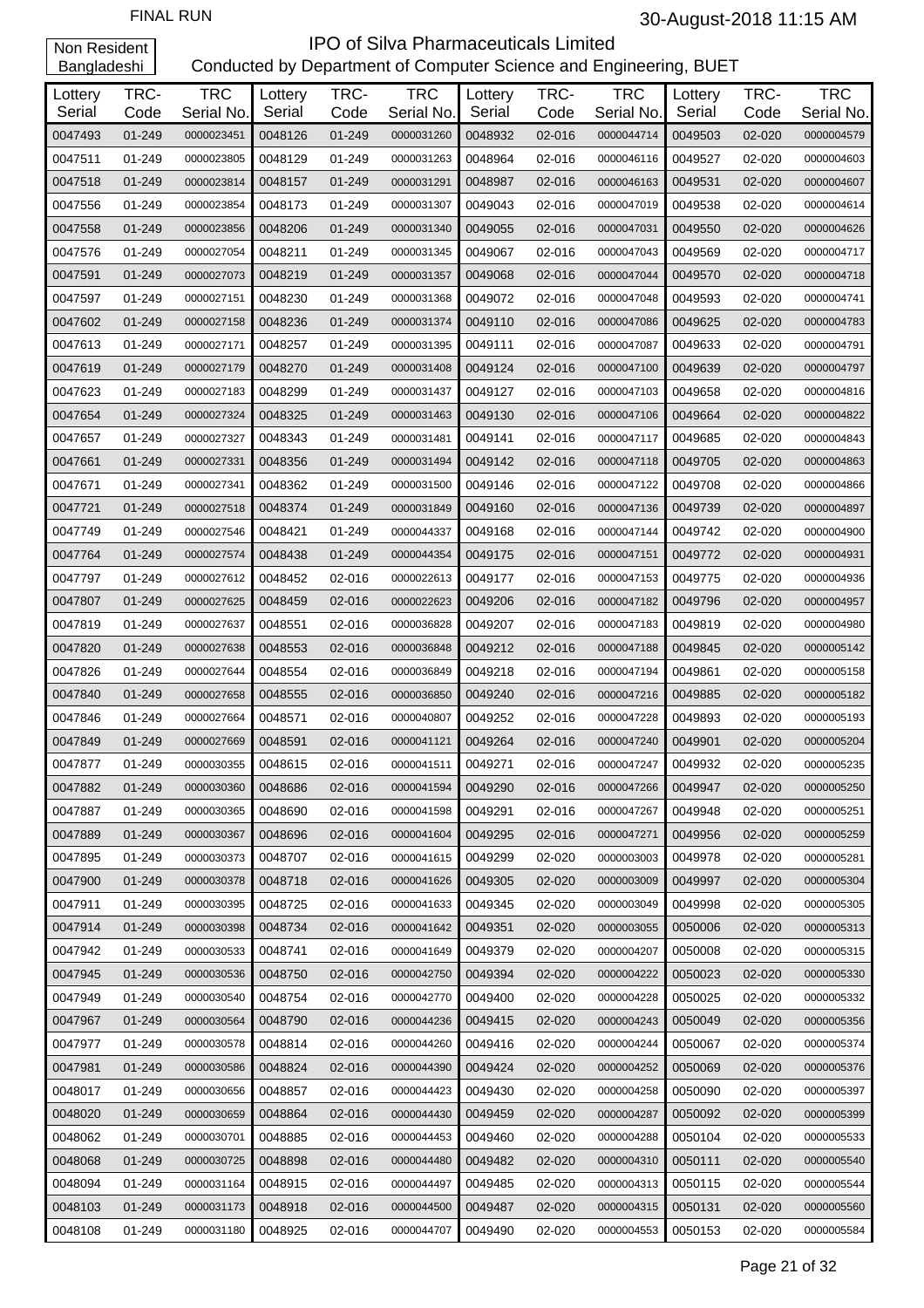| Lottery<br>Serial | TRC-<br>Code | <b>TRC</b><br>Serial No. | Lottery<br>Serial | TRC-<br>Code | <b>TRC</b><br>Serial No. | Lottery<br>Serial | TRC-<br>Code | <b>TRC</b><br>Serial No. | Lottery<br>Serial | TRC-<br>Code | <b>TRC</b><br>Serial No. |
|-------------------|--------------|--------------------------|-------------------|--------------|--------------------------|-------------------|--------------|--------------------------|-------------------|--------------|--------------------------|
| 0050158           | 02-020       | 0000005589               | 0050715           | 02-027       | 0000104751               | 0051359           | 02-027       | 0000106933               | 0051946           | 02-027       | 0000110764               |
| 0050194           | 02-020       | 0000005627               | 0050735           | 02-027       | 0000104771               | 0051366           | 02-027       | 0000106940               | 0051957           | 02-027       | 0000110775               |
| 0050224           | 02-020       | 0000005777               | 0050736           | 02-027       | 0000104772               | 0051368           | 02-027       | 0000106942               | 0051958           | 02-027       | 0000110776               |
| 0050226           | 02-020       | 0000005779               | 0050757           | 02-027       | 0000104975               | 0051369           | 02-027       | 0000106943               | 0051966           | 02-027       | 0000110784               |
| 0050238           | 02-020       | 0000005791               | 0050765           | 02-027       | 0000104983               | 0051370           | 02-027       | 0000106944               | 0051968           | 02-027       | 0000110786               |
| 0050250           | 02-020       | 0000005803               | 0050769           | 02-027       | 0000104987               | 0051405           | 02-027       | 0000108776               | 0051971           | 02-027       | 0000110789               |
| 0050266           | 02-020       |                          |                   | 02-027       |                          | 0051423           | 02-027       | 0000108794               | 0051983           | 02-027       |                          |
|                   |              | 0000005819               | 0050808           |              | 0000105264               |                   |              |                          |                   |              | 0000110886               |
| 0050269           | 02-020       | 0000005822               | 0050818           | 02-027       | 0000105274               | 0051425           | 02-027       | 0000108796               | 0051986           | 02-027       | 0000110889               |
| 0050280           | 02-020       | 0000005833               | 0050846           | 02-027       | 0000105302               | 0051433           | 02-027       | 0000108804               | 0052000           | 02-027       | 0000110903               |
| 0050294           | 02-020       | 0000005847               | 0050869           | 02-027       | 0000105328               | 0051439           | 02-027       | 0000108810               | 0052011           | 02-027       | 0000110914               |
| 0050296           | 02-020       | 0000005849               | 0050877           | 02-027       | 0000105336               | 0051442           | 02-027       | 0000108813               | 0052018           | 02-027       | 0000110921               |
| 0050301           | 02-027       | 0000024494               | 0050918           | 02-027       | 0000105377               | 0051444           | 02-027       | 0000108815               | 0052029           | 02-027       | 0000110932               |
| 0050322           | 02-027       | 0000026425               | 0050922           | 02-027       | 0000105381               | 0051465           | 02-027       | 0000108836               | 0052046           | 02-027       | 0000110949               |
| 0050324           | 02-027       | 0000028297               | 0050946           | 02-027       | 0000105405               | 0051477           | 02-027       | 0000108848               | 0052088           | 02-027       | 0000110992               |
| 0050339           | 02-027       | 0000028314               | 0050958           | 02-027       | 0000105417               | 0051484           | 02-027       | 0000109037               | 0052093           | 02-027       | 0000110997               |
| 0050379           | 02-027       | 0000039049               | 0050998           | 02-027       | 0000105457               | 0051485           | 02-027       | 0000109038               | 0052108           | 02-027       | 0000111013               |
| 0050384           | 02-027       | 0000039060               | 0051016           | 02-027       | 0000105475               | 0051493           | 02-027       | 0000109046               | 0052116           | 02-027       | 0000111021               |
| 0050394           | 02-027       | 0000042532               | 0051022           | 02-027       | 0000105481               | 0051499           | 02-027       | 0000109052               | 0052120           | 02-027       | 0000111025               |
| 0050407           | 02-027       | 0000044275               | 0051027           | 02-027       | 0000105486               | 0051512           | 02-027       | 0000109065               | 0052139           | 02-027       | 0000111044               |
| 0050410           | 02-027       | 0000044288               | 0051039           | 02-027       | 0000105498               | 0051514           | 02-027       | 0000109067               | 0052177           | 02-027       | 0000111082               |
| 0050413           | 02-027       | 0000044294               | 0051049           | 02-027       | 0000105508               | 0051515           | 02-027       | 0000109068               | 0052197           | 02-027       | 0000111217               |
| 0050426           | 02-027       | 0000045902               | 0051056           | 02-027       | 0000105546               | 0051618           | 02-027       | 0000109171               | 0052206           | 02-027       | 0000111226               |
| 0050439           | 02-027       | 0000046092               | 0051059           | 02-027       | 0000105549               | 0051619           | 02-027       | 0000109172               | 0052220           | 02-027       | 0000111240               |
| 0050445           | 02-027       | 0000046110               | 0051067           | 02-027       | 0000105557               | 0051621           | 02-027       | 0000109174               | 0052237           | 02-027       | 0000111257               |
| 0050450           | 02-027       | 0000046119               | 0051075           | 02-027       | 0000105565               | 0051650           | 02-027       | 0000109203               | 0052243           | 02-027       | 0000111263               |
| 0050454           | 02-027       | 0000048774               | 0051092           | 02-027       | 0000105583               | 0051655           | 02-027       | 0000109208               | 0052251           | 02-027       | 0000111271               |
| 0050468           | 02-027       | 0000048788               | 0051103           | 02-027       | 0000105604               | 0051658           | 02-027       | 0000109211               | 0052254           | 02-027       | 0000111276               |
| 0050472           | 02-027       | 0000048792               | 0051109           | 02-027       | 0000105610               | 0051677           | 02-027       | 0000109230               | 0052266           | 02-027       | 0000111288               |
| 0050486           | 02-027       | 0000079562               | 0051111           | 02-027       | 0000105612               | 0051691           | 02-027       | 0000109939               | 0052275           | 02-027       | 0000111297               |
| 0050506           | 02-027       | 0000103504               | 0051113           | 02-027       | 0000105614               | 0051706           | 02-027       | 0000109954               | 0052286           | 02-027       | 0000111308               |
| 0050515           | 02-027       | 0000103513               | 0051163           | 02-027       | 0000105665               | 0051740           | 02-027       | 0000109988               | 0052302           | 02-027       | 0000111324               |
| 0050518           | 02-027       | 0000103516               | 0051164           | 02-027       | 0000105666               | 0051798           | 02-027       | 0000110616               | 0052307           | 02-027       | 0000111329               |
| 0050532           | 02-027       | 0000103530               | 0051179           | 02-027       | 0000105681               | 0051810           | 02-027       | 0000110628               | 0052316           | 02-027       | 0000111338               |
| 0050535           | 02-027       | 0000103533               | 0051190           | 02-027       | 0000105692               | 0051811           | 02-027       | 0000110629               | 0052334           | 02-027       | 0000111356               |
| 0050545           | 02-027       | 0000103543               | 0051224           | 02-027       | 0000105726               | 0051831           | 02-027       | 0000110649               | 0052341           | 02-027       | 0000111363               |
| 0050556           | 02-027       | 0000103554               | 0051234           | 02-027       | 0000105736               | 0051840           | 02-027       | 0000110658               | 0052350           | 02-027       | 0000111372               |
| 0050572           | 02-027       | 0000103570               | 0051260           | 02-027       | 0000105762               | 0051872           | 02-027       | 0000110690               | 0052351           | 02-027       | 0000111373               |
| 0050582           | 02-027       | 0000103580               | 0051262           | 02-027       | 0000105764               | 0051879           | 02-027       | 0000110697               | 0052375           | 02-027       | 0000111397               |
| 0050587           | 02-027       | 0000103585               | 0051263           | 02-027       | 0000105765               | 0051881           | 02-027       | 0000110699               | 0052377           | 02-027       | 0000111399               |
| 0050600           | 02-027       | 0000104270               | 0051288           | 02-027       | 0000105790               | 0051913           | 02-027       | 0000110731               | 0052379           | 02-027       | 0000111453               |
| 0050614           | 02-027       | 0000104284               | 0051292           | 02-027       | 0000105794               | 0051914           | 02-027       | 0000110732               | 0052383           | 02-027       | 0000111457               |
| 0050638           | 02-027       | 0000104377               | 0051294           | 02-027       | 0000105796               | 0051918           | 02-027       | 0000110736               | 0052397           | 02-027       | 0000111471               |
| 0050655           | 02-027       | 0000104396               | 0051296           | 02-027       | 0000105798               | 0051922           | 02-027       | 0000110740               | 0052400           | 02-027       | 0000111474               |
| 0050660           | 02-027       | 0000104401               | 0051321           | 02-027       | 0000105823               | 0051927           | 02-027       | 0000110745               | 0052410           | 02-027       | 0000111484               |
| 0050663           | 02-027       | 0000104449               | 0051323           | 02-027       | 0000105825               | 0051928           | 02-027       | 0000110746               | 0052423           | 02-027       | 0000111497               |
| 0050687           | 02-027       | 0000104723               | 0051329           | 02-027       | 0000105831               | 0051931           | 02-027       | 0000110749               | 0052431           | 02-027       | 0000112132               |
| 0050706           | 02-027       | 0000104742               | 0051344           | 02-027       | 0000106918               | 0051933           | 02-027       | 0000110751               | 0052440           | 02-027       | 0000112187               |
| 0050713           | 02-027       | 0000104749               | 0051345           | 02-027       | 0000106919               | 0051937           | 02-027       | 0000110755               | 0052443           | 02-027       | 0000112828               |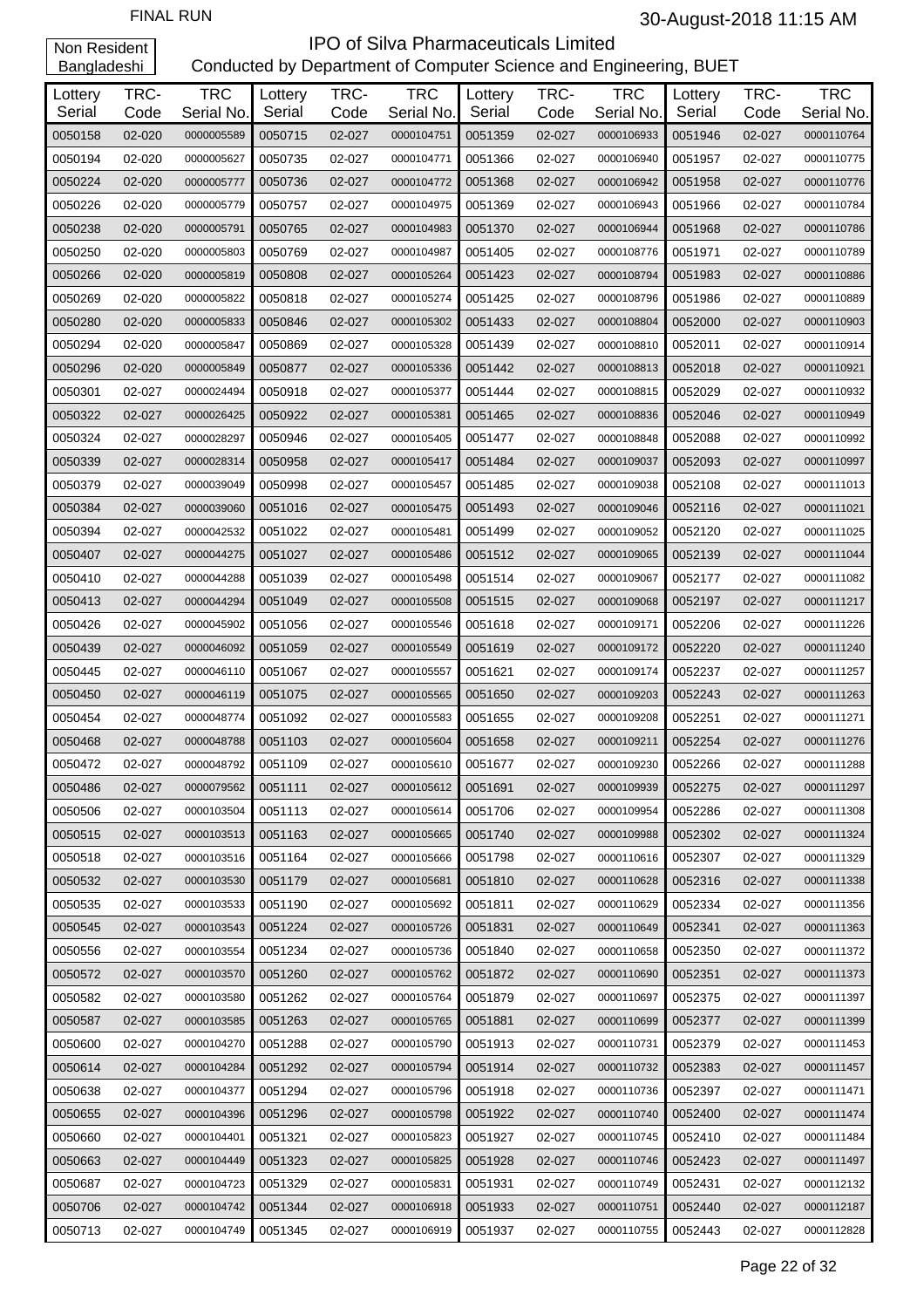# FINAL RUN 30-August-2018 11:15 AM

Non Resident Bangladeshi

| Lottery<br>Serial | TRC-<br>Code     | <b>TRC</b><br>Serial No. | Lottery<br>Serial | TRC-<br>Code | <b>TRC</b><br>Serial No. | Lottery<br>Serial | TRC-<br>Code | <b>TRC</b><br>Serial No. | Lottery<br>Serial | TRC-<br>Code | <b>TRC</b><br>Serial No. |
|-------------------|------------------|--------------------------|-------------------|--------------|--------------------------|-------------------|--------------|--------------------------|-------------------|--------------|--------------------------|
| 0052449           | 02-027           | 0000112834               | 0053074           | 02-027       | 0000113520               | 0053575           | 02-027       | 0000114021               | 0054160           | 02-027       | 0000114998               |
| 0052468           | 02-027           | 0000112853               | 0053080           | 02-027       | 0000113526               | 0053578           | 02-027       | 0000114024               | 0054178           | 02-027       | 0000115026               |
| 0052497           | 02-027           | 0000112882               | 0053093           | 02-027       | 0000113539               | 0053584           | 02-027       | 0000114030               | 0054204           | 02-027       | 0000115052               |
| 0052503           | 02-027           | 0000112888               | 0053102           | 02-027       | 0000113548               | 0053591           | 02-027       | 0000114037               | 0054210           | 02-027       | 0000115060               |
| 0052504           | 02-027           | 0000112889               | 0053122           | 02-027       | 0000113568               | 0053595           | 02-027       | 0000114041               | 0054222           | 02-027       | 0000115072               |
| 0052524           | 02-027           | 0000112909               | 0053124           | 02-027       | 0000113570               | 0053608           | 02-027       | 0000114054               | 0054229           | 02-027       | 0000115079               |
| 0052550           | 02-027           | 0000112935               | 0053125           | 02-027       | 0000113571               | 0053636           | 02-027       | 0000114082               | 0054233           | 02-027       | 0000115083               |
| 0052559           | 02-027           | 0000112944               | 0053136           | 02-027       | 0000113582               | 0053638           | 02-027       | 0000114084               | 0054236           | 02-027       | 0000115086               |
| 0052599           |                  | 0000112984               | 0053183           | 02-027       | 0000113629               | 0053640           | 02-027       | 0000114086               | 0054244           | 02-027       | 0000115449               |
| 0052634           | 02-027<br>02-027 | 0000113019               | 0053196           | 02-027       | 0000113642               | 0053646           | 02-027       | 0000114324               | 0054281           | 02-027       | 0000115486               |
|                   | 02-027           |                          |                   | 02-027       |                          | 0053647           |              |                          | 0054324           |              |                          |
| 0052637           |                  | 0000113022               | 0053197           |              | 0000113643               |                   | 02-027       | 0000114325               |                   | 02-027       | 0000115529               |
| 0052639           | 02-027           | 0000113024               | 0053215           | 02-027       | 0000113661               | 0053667           | 02-027       | 0000114345               | 0054326           | 02-027       | 0000115531               |
| 0052642           | 02-027           | 0000113088               | 0053225           | 02-027       | 0000113671               | 0053679           | 02-027       | 0000114357               | 0054427           | 02-027       | 0000115632               |
| 0052657           | 02-027           | 0000113103               | 0053248           | 02-027       | 0000113694               | 0053698           | 02-027       | 0000114376               | 0054428           | 02-027       | 0000115633               |
| 0052658           | 02-027           | 0000113104               | 0053258           | 02-027       | 0000113704               | 0053707           | 02-027       | 0000114385               | 0054448           | 02-027       | 0000115683               |
| 0052674           | 02-027           | 0000113120               | 0053268           | 02-027       | 0000113714               | 0053719           | 02-027       | 0000114397               | 0054459           | 02-027       | 0000115694               |
| 0052676           | 02-027           | 0000113122               | 0053288           | 02-027       | 0000113734               | 0053774           | 02-027       | 0000114452               | 0054467           | 02-027       | 0000115702               |
| 0052687           | 02-027           | 0000113133               | 0053294           | 02-027       | 0000113740               | 0053777           | 02-027       | 0000114455               | 0054475           | 02-027       | 0000115710               |
| 0052688           | 02-027           | 0000113134               | 0053308           | 02-027       | 0000113754               | 0053791           | 02-027       | 0000114469               | 0054476           | 02-027       | 0000115711               |
| 0052692           | 02-027           | 0000113138               | 0053321           | 02-027       | 0000113767               | 0053804           | 02-027       | 0000114482               | 0054487           | 02-027       | 0000115722               |
| 0052706           | 02-027           | 0000113152               | 0053331           | 02-027       | 0000113777               | 0053815           | 02-027       | 0000114493               | 0054489           | 02-027       | 0000115724               |
| 0052708           | 02-027           | 0000113154               | 0053345           | 02-027       | 0000113791               | 0053822           | 02-027       | 0000114500               | 0054506           | 02-027       | 0000115741               |
| 0052720           | 02-027           | 0000113166               | 0053354           | 02-027       | 0000113800               | 0053863           | 02-027       | 0000114541               | 0054507           | 02-027       | 0000115742               |
| 0052744           | 02-027           | 0000113190               | 0053377           | 02-027       | 0000113823               | 0053868           | 02-027       | 0000114546               | 0054522           | 02-027       | 0000115757               |
| 0052750           | 02-027           | 0000113196               | 0053383           | 02-027       | 0000113829               | 0053875           | 02-027       | 0000114553               | 0054527           | 02-027       | 0000115762               |
| 0052776           | 02-027           | 0000113222               | 0053397           | 02-027       | 0000113843               | 0053881           | 02-027       | 0000114559               | 0054543           | 02-027       | 0000115778               |
| 0052795           | 02-027           | 0000113241               | 0053402           | 02-027       | 0000113848               | 0053891           | 02-027       | 0000114722               | 0054599           | 02-027       | 0000115834               |
| 0052797           | 02-027           | 0000113243               | 0053407           | 02-027       | 0000113853               | 0053893           | 02-027       | 0000114724               | 0054601           | 02-027       | 0000115836               |
| 0052804           | 02-027           | 0000113250               | 0053410           | 02-027       | 0000113856               | 0053894           | 02-027       | 0000114725               | 0054644           | 02-027       | 0000115879               |
| 0052808           | 02-027           | 0000113254               | 0053417           | 02-027       | 0000113863               | 0053897           | 02-027       | 0000114728               | 0054651           | 02-027       | 0000115886               |
| 0052819           | 02-027           | 0000113265               | 0053419           | 02-027       | 0000113865               | 0053923           | 02-027       | 0000114754               | 0054656           | 02-027       | 0000115891               |
| 0052848           | 02-027           | 0000113294               | 0053429           | 02-027       | 0000113875               | 0053927           | 02-027       | 0000114758               | 0054659           | 02-027       | 0000115894               |
| 0052853           | 02-027           | 0000113299               | 0053432           | 02-027       | 0000113878               | 0053934           | 02-027       | 0000114765               | 0054662           | 02-027       | 0000115897               |
| 0052864           | 02-027           | 0000113310               | 0053438           | 02-027       | 0000113884               | 0053936           | 02-027       | 0000114767               | 0054675           | 02-027       | 0000115910               |
| 0052907           | 02-027           | 0000113353               | 0053448           | 02-027       | 0000113894               | 0053949           | 02-027       | 0000114781               | 0054677           | 02-027       | 0000115912               |
| 0052912           | 02-027           | 0000113358               | 0053454           | 02-027       | 0000113900               | 0053998           | 02-027       | 0000114830               | 0054687           | 02-027       | 0000115922               |
| 0052916           | 02-027           | 0000113362               | 0053462           | 02-027       | 0000113908               | 0054010           | 02-027       | 0000114842               | 0054751           | 02-027       | 0000115986               |
| 0052931           | 02-027           | 0000113377               | 0053466           | 02-027       | 0000113912               | 0054016           | 02-027       | 0000114848               | 0054762           | 02-027       | 0000115997               |
| 0052942           | 02-027           | 0000113388               | 0053509           | 02-027       | 0000113955               | 0054017           | 02-027       | 0000114849               | 0054779           | 02-027       | 0000116014               |
| 0052959           | 02-027           | 0000113405               | 0053548           | 02-027       | 0000113994               | 0054018           | 02-027       | 0000114850               | 0054781           | 02-027       | 0000116016               |
| 0052970           | 02-027           | 0000113416               | 0053549           | 02-027       | 0000113995               | 0054050           | 02-027       | 0000114882               | 0054789           | 02-027       | 0000116024               |
| 0052973           | 02-027           | 0000113419               | 0053550           | 02-027       | 0000113996               | 0054058           | 02-027       | 0000114890               | 0054797           | 02-027       | 0000116032               |
| 0053003           | 02-027           | 0000113449               | 0053559           | 02-027       | 0000114005               | 0054064           | 02-027       | 0000114896               | 0054806           | 02-027       | 0000116041               |
| 0053026           | 02-027           | 0000113472               | 0053566           | 02-027       | 0000114012               | 0054071           | 02-027       | 0000114903               | 0054808           | 02-027       | 0000116043               |
| 0053036           | 02-027           | 0000113482               | 0053567           | 02-027       | 0000114013               | 0054084           | 02-027       | 0000114916               | 0054815           | 02-027       | 0000116050               |
| 0053043           | 02-027           | 0000113489               | 0053570           | 02-027       | 0000114016               | 0054106           | 02-027       | 0000114938               | 0054819           | 02-027       | 0000116054               |
| 0053046           | 02-027           | 0000113492               | 0053571           | 02-027       | 0000114017               | 0054123           | 02-027       | 0000114955               | 0054824           | 02-027       | 0000116059               |
| 0053049           | 02-027           | 0000113495               | 0053574           | 02-027       | 0000114020               | 0054147           | 02-027       | 0000114985               | 0054825           | 02-027       | 0000116060               |
|                   |                  |                          |                   |              |                          |                   |              |                          |                   |              |                          |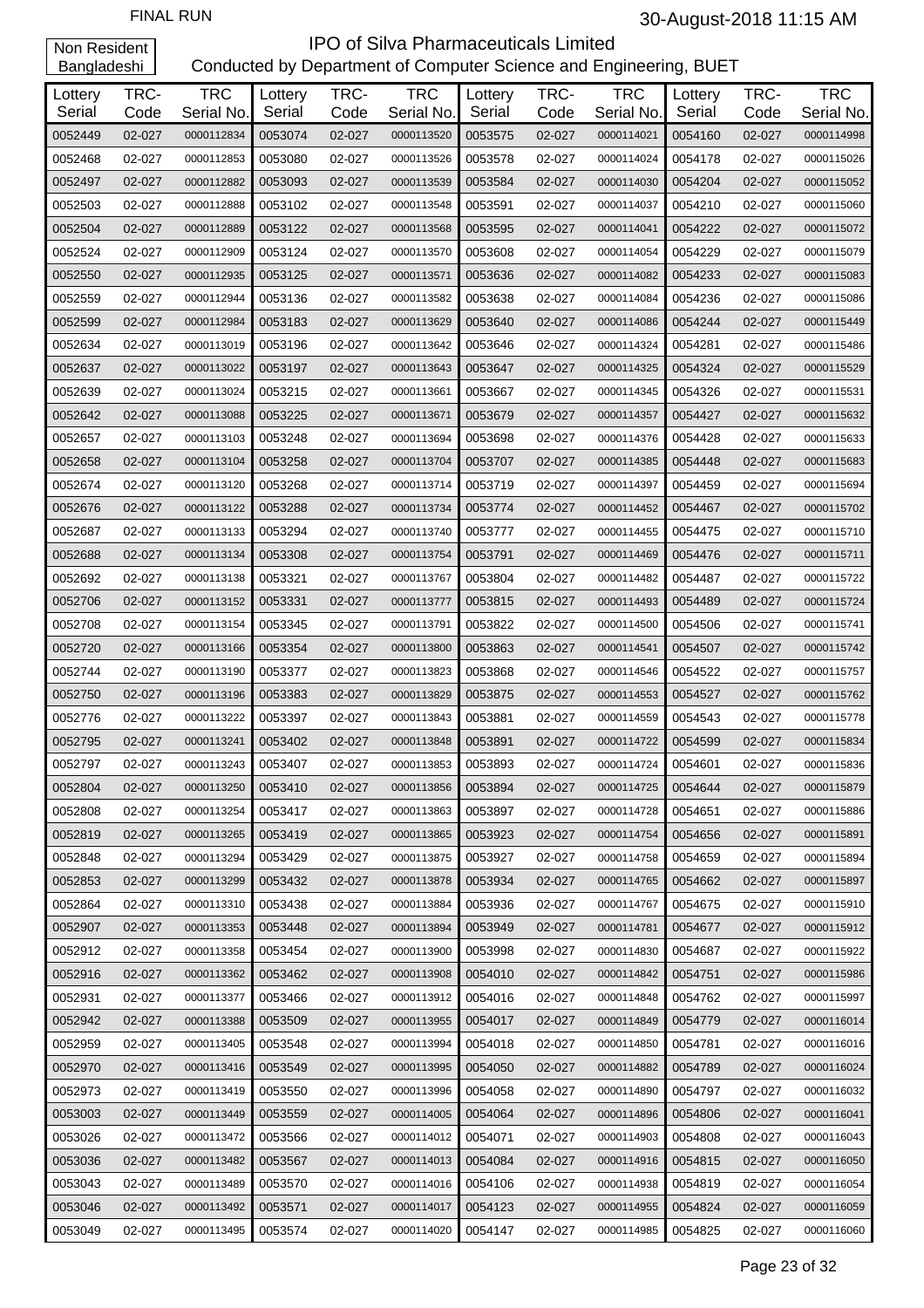| Lottery<br>Serial | TRC-<br>Code     | <b>TRC</b><br>Serial No. | Lottery<br>Serial | TRC-<br>Code | <b>TRC</b><br>Serial No. | Lottery<br>Serial | TRC-<br>Code     | <b>TRC</b><br>Serial No. | Lottery<br>Serial | TRC-<br>Code | <b>TRC</b><br>Serial No. |
|-------------------|------------------|--------------------------|-------------------|--------------|--------------------------|-------------------|------------------|--------------------------|-------------------|--------------|--------------------------|
| 0054838           | 02-027           | 0000116073               | 0055502           | 02-027       | 0000116739               | 0055984           | 02-027           | 0000117828               | 0056558           | 02-027       | 0000118406               |
| 0054851           | 02-027           | 0000116086               | 0055504           | 02-027       | 0000116741               | 0055985           | 02-027           | 0000117829               | 0056562           | 02-027       | 0000118410               |
| 0054857           | 02-027           | 0000116092               | 0055509           | 02-027       | 0000116746               | 0056003           | 02-027           | 0000117847               | 0056565           | 02-027       | 0000118413               |
| 0054861           | 02-027           | 0000116096               | 0055517           | 02-027       | 0000116754               | 0056036           | 02-027           | 0000117880               | 0056566           | 02-027       | 0000118414               |
| 0054916           | 02-027           | 0000116151               | 0055519           | 02-027       | 0000116756               | 0056040           | 02-027           | 0000117884               | 0056572           | 02-027       | 0000118420               |
| 0054922           | 02-027           | 0000116157               | 0055523           | 02-027       | 0000116760               | 0056068           | 02-027           | 0000117912               | 0056574           | 02-027       | 0000118422               |
| 0054933           | 02-027           | 0000116168               | 0055540           | 02-027       | 0000116777               | 0056072           | 02-027           | 0000117916               | 0056577           | 02-027       | 0000118425               |
| 0054944           | 02-027           | 0000116179               | 0055552           | 02-027       | 0000116789               | 0056079           | 02-027           | 0000117923               | 0056578           | 02-027       | 0000118426               |
| 0054947           | 02-027           | 0000116182               | 0055555           | 02-027       | 0000116792               | 0056080           | 02-027           | 0000117924               | 0056629           | 02-027       | 0000118477               |
| 0054973           | 02-027           | 0000116208               | 0055608           | 02-027       | 0000116845               | 0056107           | 02-027           | 0000117955               | 0056639           | 02-027       | 0000118487               |
| 0054998           | 02-027           | 0000116233               | 0055615           | 02-027       | 0000116852               | 0056116           | 02-027           | 0000117964               | 0056669           | 02-027       | 0000118517               |
| 0055005           | 02-027           | 0000116240               | 0055618           | 02-027       | 0000116855               | 0056122           | 02-027           | 0000117970               | 0056675           | 02-027       | 0000118523               |
| 0055026           |                  | 0000116261               | 0055620           | 02-027       | 0000116857               | 0056128           | 02-027           | 0000117976               | 0056694           | 02-027       | 0000118542               |
| 0055052           | 02-027<br>02-027 | 0000116287               | 0055625           | 02-027       | 0000116862               | 0056129           |                  | 0000117977               | 0056721           | 02-027       | 0000118569               |
| 0055061           | 02-027           | 0000116296               | 0055638           | 02-027       | 0000116875               | 0056135           | 02-027<br>02-027 | 0000117983               | 0056722           | 02-027       | 0000118570               |
| 0055062           | 02-027           | 0000116297               | 0055654           | 02-027       | 0000116891               | 0056167           | 02-027           | 0000118015               | 0056728           | 02-027       | 0000118576               |
| 0055069           |                  |                          |                   |              |                          |                   | 02-027           |                          |                   | 02-027       |                          |
| 0055081           | 02-027           | 0000116304               | 0055660           | 02-027       | 0000116897               | 0056170           |                  | 0000118018               | 0056740           |              | 0000118588               |
|                   | 02-027           | 0000116316               | 0055684           | 02-027       | 0000116921               | 0056172           | 02-027           | 0000118020               | 0056749           | 02-027       | 0000118597               |
| 0055085           | 02-027           | 0000116320               | 0055701           | 02-027       | 0000116938               | 0056195           | 02-027           | 0000118043               | 0056754           | 02-027       | 0000118602               |
| 0055112           | 02-027           | 0000116349               | 0055710           | 02-027       | 0000116947               | 0056197           | 02-027           | 0000118045               | 0056762           | 02-027       | 0000118610               |
| 0055121           | 02-027           | 0000116358               | 0055711           | 02-027       | 0000116948               | 0056241           | 02-027           | 0000118089               | 0056765           | 02-027       | 0000118613               |
| 0055131           | 02-027           | 0000116368               | 0055715           | 02-027       | 0000116952               | 0056248           | 02-027           | 0000118096               | 0056796           | 02-027       | 0000118644               |
| 0055149           | 02-027           | 0000116386               | 0055721           | 02-027       | 0000116958               | 0056265           | 02-027           | 0000118113               | 0056810           | 02-027       | 0000118658               |
| 0055157           | 02-027           | 0000116394               | 0055727           | 02-027       | 0000116964               | 0056272           | 02-027           | 0000118120               | 0056839           | 02-027       | 0000118687               |
| 0055160           | 02-027           | 0000116397               | 0055729           | 02-027       | 0000116966               | 0056277           | 02-027           | 0000118125               | 0056844           | 02-027       | 0000118692               |
| 0055164           | 02-027           | 0000116401               | 0055732           | 02-027       | 0000116969               | 0056284           | 02-027           | 0000118132               | 0056849           | 02-027       | 0000118697               |
| 0055174           | 02-027           | 0000116411               | 0055735           | 02-027       | 0000116972               | 0056292           | 02-027           | 0000118140               | 0056853           | 02-027       | 0000118701               |
| 0055179           | 02-027           | 0000116416               | 0055750           | 02-027       | 0000116987               | 0056310           | 02-027           | 0000118158               | 0056863           | 02-027       | 0000118711               |
| 0055184           | 02-027           | 0000116421               | 0055763           | 02-027       | 0000117000               | 0056376           | 02-027           | 0000118224               | 0056881           | 02-027       | 0000118729               |
| 0055185           | 02-027           | 0000116422               | 0055779           | 02-027       | 0000117016               | 0056403           | 02-027           | 0000118251               | 0056896           | 02-027       | 0000118744               |
| 0055190           | 02-027           | 0000116427               | 0055793           | 02-027       | 0000117030               | 0056412           | 02-027           | 0000118260               | 0056909           | 02-027       | 0000118757               |
| 0055192           | 02-027           | 0000116429               | 0055816           | 02-027       | 0000117053               | 0056417           | 02-027           | 0000118265               | 0056912           | 02-027       | 0000118760               |
| 0055216           | 02-027           | 0000116453               | 0055817           | 02-027       | 0000117054               | 0056425           | 02-027           | 0000118273               | 0056917           | 02-027       | 0000118765               |
| 0055247           | 02-027           | 0000116484               | 0055827           | 02-027       | 0000117064               | 0056427           | 02-027           | 0000118275               | 0056920           | 02-027       | 0000118768               |
| 0055253           | 02-027           | 0000116490               | 0055864           | 02-027       | 0000117101               | 0056432           | 02-027           | 0000118280               | 0056925           | 02-027       | 0000118773               |
| 0055367           | 02-027           | 0000116604               | 0055868           | 02-027       | 0000117105               | 0056454           | 02-027           | 0000118302               | 0056934           | 02-027       | 0000118782               |
| 0055371           | 02-027           | 0000116608               | 0055876           | 02-027       | 0000117113               | 0056457           | 02-027           | 0000118305               | 0056937           | 02-027       | 0000118785               |
| 0055391           | 02-027           | 0000116628               | 0055891           | 02-027       | 0000117128               | 0056458           | 02-027           | 0000118306               | 0056957           | 02-027       | 0000118805               |
| 0055413           | 02-027           | 0000116650               | 0055900           | 02-027       | 0000117137               | 0056474           | 02-027           | 0000118322               | 0056979           | 02-027       | 0000118827               |
| 0055431           | 02-027           | 0000116668               | 0055906           | 02-027       | 0000117143               | 0056490           | 02-027           | 0000118338               | 0056998           | 02-027       | 0000118846               |
| 0055443           | 02-027           | 0000116680               | 0055912           | 02-027       | 0000117149               | 0056505           | 02-027           | 0000118353               | 0057002           | 02-027       | 0000118850               |
| 0055454           | 02-027           | 0000116691               | 0055920           | 02-027       | 0000117157               | 0056508           | 02-027           | 0000118356               | 0057008           | 02-027       | 0000118856               |
| 0055465           | 02-027           | 0000116702               | 0055921           | 02-027       | 0000117158               | 0056513           | 02-027           | 0000118361               | 0057011           | 02-027       | 0000118859               |
| 0055471           | 02-027           | 0000116708               | 0055936           | 02-027       | 0000117780               | 0056516           | 02-027           | 0000118364               | 0057021           | 02-027       | 0000118869               |
| 0055481           | 02-027           | 0000116718               | 0055952           | 02-027       | 0000117796               | 0056517           | 02-027           | 0000118365               | 0057027           | 02-027       | 0000118875               |
| 0055485           | 02-027           | 0000116722               | 0055961           | 02-027       | 0000117805               | 0056527           | 02-027           | 0000118375               | 0057034           | 02-027       | 0000118882               |
| 0055490           | 02-027           | 0000116727               | 0055975           | 02-027       | 0000117819               | 0056534           | 02-027           | 0000118382               | 0057044           | 02-027       | 0000118892               |
| 0055492           | 02-027           | 0000116729               | 0055983           | 02-027       | 0000117827               | 0056544           | 02-027           | 0000118392               | 0057045           | 02-027       | 0000118893               |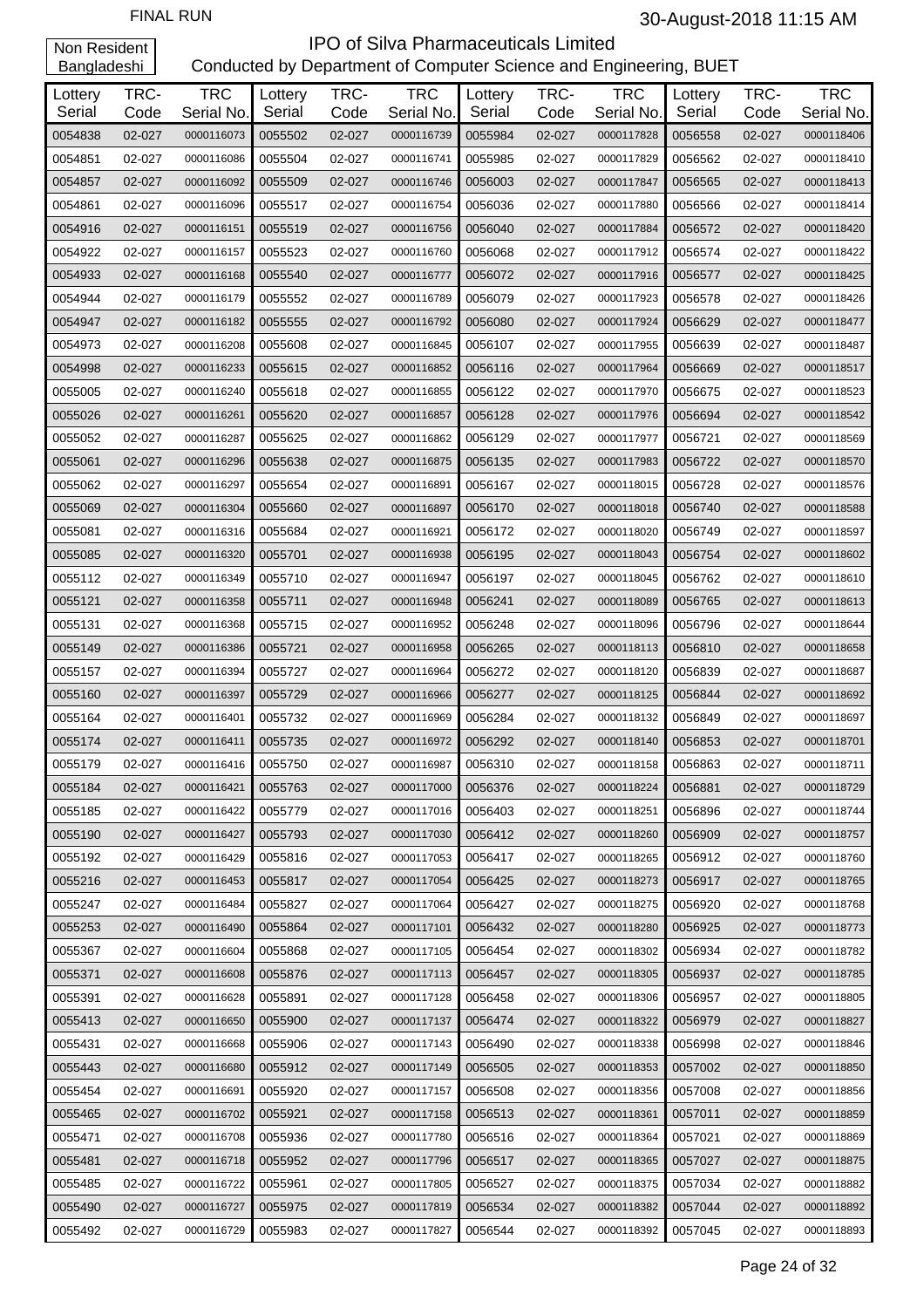| Lottery | TRC-   | <b>TRC</b> | Lottery | TRC-   | <b>TRC</b> | Lottery | TRC-   | <b>TRC</b> | Lottery | TRC-   | <b>TRC</b> |
|---------|--------|------------|---------|--------|------------|---------|--------|------------|---------|--------|------------|
| Serial  | Code   | Serial No. | Serial  | Code   | Serial No. | Serial  | Code   | Serial No. | Serial  | Code   | Serial No. |
| 0057051 | 02-027 | 0000118899 | 0057651 | 02-038 | 0000076013 | 0058284 | 02-062 | 0000000R36 | 0058790 | 02-062 | 0000021639 |
| 0057059 | 02-027 | 0000120086 | 0057657 | 02-042 | 00000K1835 | 0058288 | 02-062 | 0000000R40 | 0058795 | 02-062 | 0000021702 |
| 0057119 | 02-037 | 0000010895 | 0057664 | 02-042 | 00000K2971 | 0058292 | 02-062 | 0000000R46 | 0058813 | 02-062 | 0000021729 |
| 0057141 | 02-038 | 0000007326 | 0057670 | 02-042 | 00000NRB59 | 0058303 | 02-062 | 0000000R93 | 0058839 | 02-062 | 0000021829 |
| 0057142 | 02-038 | 0000007327 | 0057671 | 02-042 | 00000NRB66 | 0058313 | 02-062 | 0000002433 | 0058876 | 02-062 | 0000021877 |
| 0057144 | 02-038 | 0000007329 | 0057685 | 02-045 | 0000000634 | 0058314 | 02-062 | 0000002434 | 0058879 | 02-062 | 0000021880 |
| 0057150 | 02-038 | 0000008105 | 0057702 | 02-045 | 0000000783 | 0058318 | 02-062 | 0000005240 | 0058896 | 02-062 | 0000021951 |
| 0057158 | 02-038 | 0000008892 | 0057707 | 02-045 | 0000000797 | 0058340 | 02-062 | 000000R102 | 0058898 | 02-062 | 0000021953 |
| 0057164 | 02-038 | 0000008903 | 0057708 | 02-045 | 0000000809 | 0058352 | 02-062 | 000000R114 | 0058904 | 02-062 | 0000021959 |
| 0057193 | 02-038 | 0000046944 | 0057722 | 02-045 | 0000000928 | 0058362 | 02-062 | 000000R124 | 0058927 | 02-062 | 0000021982 |
| 0057200 | 02-038 | 0000046951 | 0057740 | 02-050 | 0000016300 | 0058367 | 02-062 | 000000R129 | 0058952 | 02-062 | 0000026508 |
| 0057210 | 02-038 | 0000047294 | 0057751 | 02-050 | 0000016895 | 0058398 | 02-062 | 000000R160 | 0058983 | 02-062 | 0000026897 |
| 0057229 | 02-038 | 0000049483 | 0057766 | 02-050 | 0000025144 | 0058401 | 02-062 | 000000R163 | 0059005 | 02-062 | 0000027864 |
| 0057237 | 02-038 | 0000049975 | 0057767 | 02-050 | 0000025145 | 0058405 | 02-062 | 000000R167 | 0059009 | 02-062 | 0000027868 |
| 0057239 | 02-038 | 0000050202 | 0057770 | 02-050 | 0000025430 | 0058410 | 02-062 | 000000R172 | 0059097 | 02-062 | 0000029601 |
| 0057244 | 02-038 | 0000050325 | 0057793 | 02-050 | 0000030882 | 0058414 | 02-062 | 000000R176 | 0059107 | 02-062 | 0000029613 |
| 0057258 | 02-038 | 0000051581 | 0057799 | 02-050 | 0000032052 | 0058424 | 02-062 | 000000R186 | 0059111 | 02-062 | 0000029617 |
| 0057276 | 02-038 | 0000054746 | 0057827 | 02-050 | 0000033139 | 0058430 | 02-062 | 000000R192 | 0059127 | 02-062 | 0000032809 |
| 0057298 | 02-038 | 0000055954 | 0057830 | 02-050 | 0000033142 | 0058444 | 02-062 | 000000R206 | 0059154 | 02-062 | 0000032836 |
| 0057306 | 02-038 | 0000056002 | 0057839 | 02-050 | 0000033159 | 0058445 | 02-062 | 000000R285 | 0059159 | 02-062 | 0000032841 |
| 0057308 | 02-038 | 0000056363 | 0057864 | 02-050 | 0000034094 | 0058450 | 02-062 | 000000R300 | 0059163 | 02-062 | 0000032845 |
| 0057332 | 02-038 | 0000056874 | 0057865 | 02-050 | 0000034095 | 0058475 | 02-062 | 000000R335 | 0059184 | 02-062 | 0000032866 |
| 0057343 | 02-038 | 0000057606 | 0057869 | 02-050 | 0000034099 | 0058535 | 02-062 | 000000R721 | 0059190 | 02-062 | 0000032872 |
| 0057365 | 02-038 | 0000058368 | 0057881 | 02-050 | 0000034283 | 0058536 | 02-062 | 000000R722 | 0059192 | 02-062 | 0000032874 |
| 0057374 | 02-038 | 0000058377 | 0057898 | 02-050 | 0000035212 | 0058537 | 02-062 | 000000R723 | 0059195 | 02-062 | 0000032877 |
| 0057395 | 02-038 | 0000059463 | 0057915 | 02-050 | 0000036481 | 0058550 | 02-062 | 000000R954 | 0059218 | 02-062 | 0000032900 |
| 0057416 | 02-038 | 0000059946 | 0057936 | 02-050 | 0000038518 | 0058566 | 02-062 | 000000R972 | 0059230 | 02-062 | 0000032912 |
| 0057419 | 02-038 | 0000059953 | 0057955 | 02-050 | 0000038776 | 0058575 | 02-062 | 000000R981 | 0059233 | 02-062 | 0000032915 |
| 0057424 | 02-038 | 0000060269 | 0057969 | 02-050 | 0000039218 | 0058592 | 02-062 | 0000011508 | 0059263 | 02-062 | 0000032945 |
| 0057427 | 02-038 | 0000060272 | 0057970 | 02-050 | 0000039219 | 0058606 | 02-062 | 0000012314 | 0059265 | 02-062 | 0000032947 |
| 0057444 | 02-038 | 0000062949 | 0057982 | 02-050 | 0000190130 | 0058621 | 02-062 | 0000012699 | 0059268 | 02-062 | 0000032950 |
| 0057446 | 02-038 | 0000062951 | 0058026 | 02-050 | 0000190590 | 0058629 | 02-062 | 0000013307 | 0059281 | 02-062 | 0000032964 |
| 0057472 | 02-038 | 0000063260 | 0058092 | 02-050 | 0000191603 | 0058631 | 02-062 | 0000013309 | 0059288 | 02-062 | 0000032972 |
| 0057475 | 02-038 | 0000063263 | 0058093 | 02-050 | 0000191604 | 0058637 | 02-062 | 0000013865 | 0059298 | 02-062 | 0000032984 |
| 0057481 | 02-038 | 0000063269 | 0058099 | 02-050 | 0000191610 | 0058646 | 02-062 | 0000014143 | 0059316 | 02-062 | 0000033002 |
| 0057500 | 02-038 | 0000064979 | 0058106 | 02-050 | 0000191621 | 0058650 | 02-062 | 0000014147 | 0059322 | 02-062 | 0000033008 |
| 0057504 | 02-038 | 0000064983 | 0058115 | 02-050 | 0000191630 | 0058657 | 02-062 | 0000019029 | 0059337 | 02-062 | 0000033023 |
| 0057520 | 02-038 | 0000064999 | 0058120 | 02-050 | 0000191726 | 0058661 | 02-062 | 0000019102 | 0059351 | 02-062 | 0000033037 |
| 0057527 | 02-038 | 0000065436 | 0058135 | 02-050 | 0000191759 | 0058677 | 02-062 | 0000019805 | 0059353 | 02-062 | 0000033039 |
| 0057544 | 02-038 | 0000075321 | 0058138 | 02-050 | 0000191941 | 0058702 | 02-062 | 0000020003 | 0059367 | 02-062 | 0000033054 |
| 0057574 | 02-038 | 0000075507 | 0058201 | 02-050 | 0000194995 | 0058710 | 02-062 | 0000020065 | 0059371 | 02-062 | 0000033058 |
| 0057594 | 02-038 | 0000075831 | 0058202 | 02-050 | 0000194996 | 0058721 | 02-062 | 0000021096 | 0059381 | 02-062 | 0000033068 |
| 0057599 | 02-038 | 0000075890 | 0058207 | 02-050 | 0000203676 | 0058722 | 02-062 | 0000021097 | 0059450 | 02-062 | 0000033137 |
| 0057608 | 02-038 | 0000075923 | 0058209 | 02-050 | 0000205997 | 0058725 | 02-062 | 0000021100 | 0059490 | 02-062 | 0000033177 |
| 0057615 | 02-038 | 0000075962 | 0058213 | 02-050 | 0000206960 | 0058746 | 02-062 | 0000021416 | 0059503 | 02-062 | 0000033190 |
| 0057622 | 02-038 | 0000075984 | 0058250 | 02-055 | 0000005953 | 0058756 | 02-062 | 0000021428 | 0059507 | 02-062 | 0000033194 |
| 0057628 | 02-038 | 0000075990 | 0058264 | 02-062 | 0000000B95 | 0058778 | 02-062 | 0000021619 | 0059522 | 02-062 | 0000033209 |
| 0057636 | 02-038 | 0000075998 | 0058274 | 02-062 | 0000000R20 | 0058783 | 02-062 | 0000021626 | 0059533 | 02-062 | 0000033220 |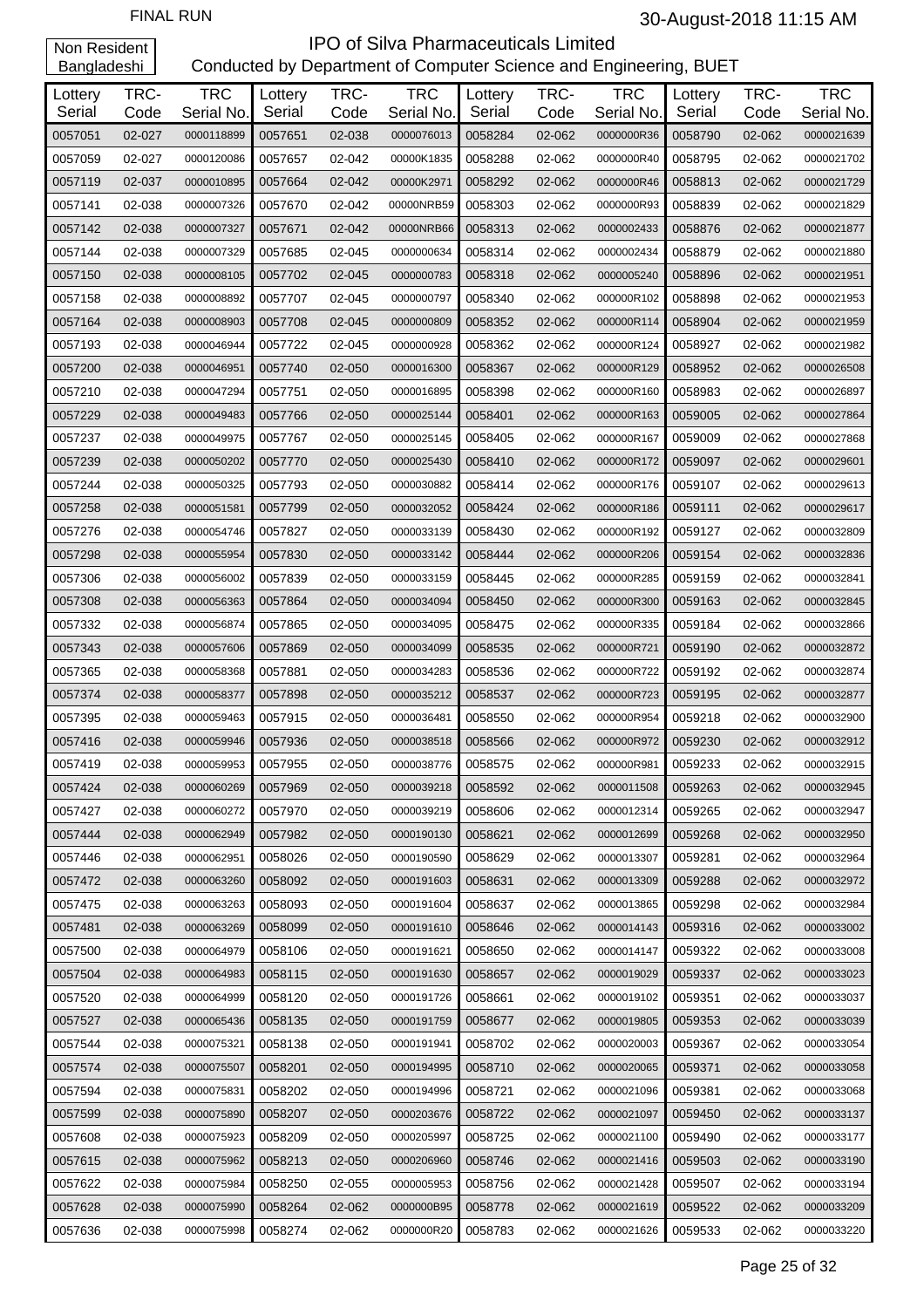| Lottery<br>Serial | TRC-<br>Code | <b>TRC</b><br>Serial No. | Lottery<br>Serial | TRC-<br>Code | <b>TRC</b><br>Serial No. | Lottery<br>Serial | TRC-<br>Code | <b>TRC</b><br>Serial No. | Lottery<br>Serial | TRC-<br>Code | <b>TRC</b><br>Serial No. |
|-------------------|--------------|--------------------------|-------------------|--------------|--------------------------|-------------------|--------------|--------------------------|-------------------|--------------|--------------------------|
| 0059534           | 02-062       | 0000033221               | 0060077           | 02-062       | 0000037131               | 0060700           | 02-062       | 0000038850               | 0061231           | 02-062       | 0000044321               |
| 0059535           | 02-062       | 0000033222               | 0060112           | 02-062       | 0000037228               | 0060723           | 02-062       | 0000038873               | 0061238           | 02-062       | 0000044328               |
| 0059539           | 02-062       | 0000036002               | 0060117           | 02-062       | 0000037233               | 0060743           | 02-062       | 0000038893               | 0061239           | 02-062       | 0000044329               |
| 0059559           | 02-062       | 0000036022               | 0060141           | 02-062       | 0000037257               | 0060767           | 02-062       | 0000038917               | 0061245           | 02-062       | 0000044335               |
| 0059569           | 02-062       | 0000036032               | 0060146           | 02-062       | 0000037262               | 0060780           | 02-062       | 0000038930               | 0061252           | 02-062       | 0000044342               |
| 0059578           | 02-062       | 0000036041               | 0060148           | 02-062       | 0000037264               | 0060790           | 02-062       | 0000038940               | 0061290           | 02-062       | 0000044380               |
| 0059579           | 02-062       | 0000036042               | 0060163           | 02-062       | 0000037279               | 0060792           | 02-062       | 0000040749               | 0061299           | 02-062       | 0000044449               |
| 0059583           | 02-062       | 0000036046               | 0060173           | 02-062       | 0000037289               | 0060795           | 02-062       | 0000040752               | 0061303           | 02-062       | 0000044453               |
| 0059590           | 02-062       | 0000036131               | 0060186           | 02-062       | 0000037302               | 0060812           | 02-062       | 0000041873               | 0061308           | 02-062       | 0000044480               |
| 0059593           | 02-062       | 0000036134               | 0060191           | 02-062       | 0000037307               | 0060817           | 02-062       | 0000041880               | 0061327           | 02-062       | 0000044503               |
| 0059595           | 02-062       | 0000036172               | 0060226           | 02-062       | 0000037342               | 0060824           | 02-062       | 0000041891               | 0061333           | 02-062       | 0000044509               |
| 0059598           | 02-062       | 0000036175               | 0060256           | 02-062       | 0000037372               | 0060831           | 02-062       | 0000041902               | 0061334           | 02-062       | 0000044510               |
| 0059650           | 02-062       | 0000036247               | 0060260           | 02-062       | 0000037376               | 0060832           | 02-062       | 0000041903               | 0061340           | 02-062       | 0000044516               |
| 0059666           | 02-062       | 0000036265               | 0060267           | 02-062       | 0000037383               | 0060835           | 02-062       | 0000041908               | 0061360           | 02-062       | 0000044728               |
| 0059676           | 02-062       | 0000036281               | 0060272           | 02-062       | 0000037388               | 0060842           | 02-062       | 0000041915               | 0061363           | 02-062       | 0000044733               |
| 0059685           | 02-062       | 0000036290               | 0060273           | 02-062       | 0000037389               | 0060844           | 02-062       | 0000041919               | 0061369           | 02-062       | 0000044739               |
| 0059687           | 02-062       | 0000036292               | 0060274           | 02-062       | 0000037390               | 0060880           | 02-062       | 0000042836               | 0061379           | 02-062       | 0000044753               |
| 0059697           | 02-062       | 0000036506               | 0060308           | 02-062       | 0000037424               | 0060903           | 02-062       | 0000042907               | 0061381           | 02-062       | 0000044755               |
| 0059730           | 02-062       | 0000036539               | 0060335           | 02-062       | 0000037451               | 0060908           | 02-062       | 0000042914               | 0061388           | 02-062       | 0000044762               |
| 0059733           | 02-062       | 0000036542               | 0060337           | 02-062       | 0000037453               | 0060933           | 02-062       | 0000042950               | 0061405           | 02-062       | 0000044779               |
| 0059751           | 02-062       | 0000036560               | 0060353           | 02-062       | 0000037469               | 0060938           | 02-062       | 0000042956               | 0061424           | 02-062       | 0000044804               |
| 0059752           | 02-062       | 0000036561               | 0060369           | 02-062       | 0000037485               | 0060949           | 02-062       | 0000042967               | 0061428           | 02-062       | 0000044808               |
| 0059753           | 02-062       | 0000036562               | 0060382           | 02-062       | 0000037498               | 0060970           | 02-062       | 0000042996               | 0061443           | 02-062       | 0000044823               |
| 0059755           | 02-062       | 0000036564               | 0060384           | 02-062       | 0000037502               | 0060982           | 02-062       | 0000043304               | 0061498           | 02-062       | 0000044889               |
| 0059758           | 02-062       | 0000036567               | 0060405           | 02-062       | 0000037523               | 0060983           | 02-062       | 0000043305               | 0061548           | 02-062       | 0000045240               |
| 0059761           | 02-062       | 0000036570               | 0060406           | 02-062       | 0000037524               | 0060992           | 02-062       | 0000043314               | 0061553           | 02-062       | 0000045245               |
| 0059765           | 02-062       | 0000036574               | 0060421           | 02-062       | 0000037539               | 0060993           | 02-062       | 0000043319               | 0061557           | 02-062       | 0000045249               |
| 0059770           | 02-062       | 0000036579               | 0060422           | 02-062       | 0000037540               | 0060999           | 02-062       | 0000043351               | 0061582           | 02-062       | 0000045274               |
| 0059781           | 02-062       | 0000036590               | 0060425           | 02-062       | 0000037543               | 0061009           | 02-062       | 0000043393               | 0061585           | 02-062       | 0000045277               |
| 0059789           | 02-062       | 0000036598               | 0060490           | 02-062       | 0000037608               | 0061024           | 02-062       | 0000043441               | 0061597           | 02-062       | 0000045297               |
| 0059790           | 02-062       | 0000036599               | 0060519           | 02-062       | 0000037637               | 0061038           | 02-062       | 0000043504               | 0061621           | 02-062       | 0000045971               |
| 0059818           | 02-062       | 0000036627               | 0060544           | 02-062       | 0000037662               | 0061042           | 02-062       | 0000043508               | 0061665           | 02-062       | 0000046293               |
| 0059828           | 02-062       | 0000036637               | 0060549           | 02-062       | 0000037667               | 0061062           | 02-062       | 0000043528               | 0061698           | 02-062       | 0000046479               |
| 0059832           | 02-062       | 0000036641               | 0060554           | 02-062       | 0000037672               | 0061065           | 02-062       | 0000043531               | 0061704           | 02-062       | 0000046488               |
| 0059840           | 02-062       | 0000036649               | 0060564           | 02-062       | 0000037682               | 0061068           | 02-062       | 0000043534               | 0061717           | 02-062       | 0000046510               |
| 0059853           | 02-062       | 0000036662               | 0060599           | 02-062       | 0000037721               | 0061089           | 02-062       | 0000043688               | 0061723           | 02-062       | 0000046516               |
| 0059861           | 02-062       | 0000036670               | 0060604           | 02-062       | 0000037726               | 0061094           | 02-062       | 0000043693               | 0061740           | 02-062       | 0000046533               |
| 0059892           | 02-062       | 0000036701               | 0060608           | 02-062       | 0000037730               | 0061105           | 02-062       | 0000043746               | 0061785           | 02-062       | 0000046596               |
| 0059906           | 02-062       | 0000036715               | 0060623           | 02-062       | 0000037745               | 0061106           | 02-062       | 0000043747               | 0061790           | 02-062       | 0000046882               |
| 0059909           | 02-062       | 0000036719               | 0060627           | 02-062       | 0000037749               | 0061134           | 02-062       | 0000043783               | 0061791           | 02-062       | 0000046901               |
| 0059922           | 02-062       | 0000036732               | 0060635           | 02-062       | 0000037757               | 0061138           | 02-062       | 0000043787               | 0061818           | 02-062       | 0000046928               |
| 0059992           | 02-062       | 0000037016               | 0060638           | 02-062       | 0000037760               | 0061152           | 02-062       | 0000043808               | 0061822           | 02-062       | 0000046932               |
| 0060000           | 02-062       | 0000037024               | 0060675           | 02-062       | 0000038825               | 0061154           | 02-062       | 0000043810               | 0061823           | 02-062       | 0000046933               |
| 0060001           | 02-062       | 0000037025               | 0060680           | 02-062       | 0000038830               | 0061158           | 02-062       | 0000043814               | 0061828           | 02-062       | 0000046938               |
| 0060021           | 02-062       | 0000037059               | 0060682           | 02-062       | 0000038832               | 0061160           | 02-062       | 0000043816               | 0061841           | 02-062       | 0000046951               |
| 0060024           | 02-062       | 0000037062               | 0060685           | 02-062       | 0000038835               | 0061165           | 02-062       | 0000043889               | 0061846           | 02-062       | 0000046956               |
| 0060053           | 02-062       | 0000037107               | 0060694           | 02-062       | 0000038844               | 0061173           | 02-062       | 0000043899               | 0061855           | 02-062       | 0000046967               |
| 0060060           | 02-062       | 0000037114               | 0060695           | 02-062       | 0000038845               | 0061185           | 02-062       | 0000043912               | 0061858           | 02-062       | 0000046970               |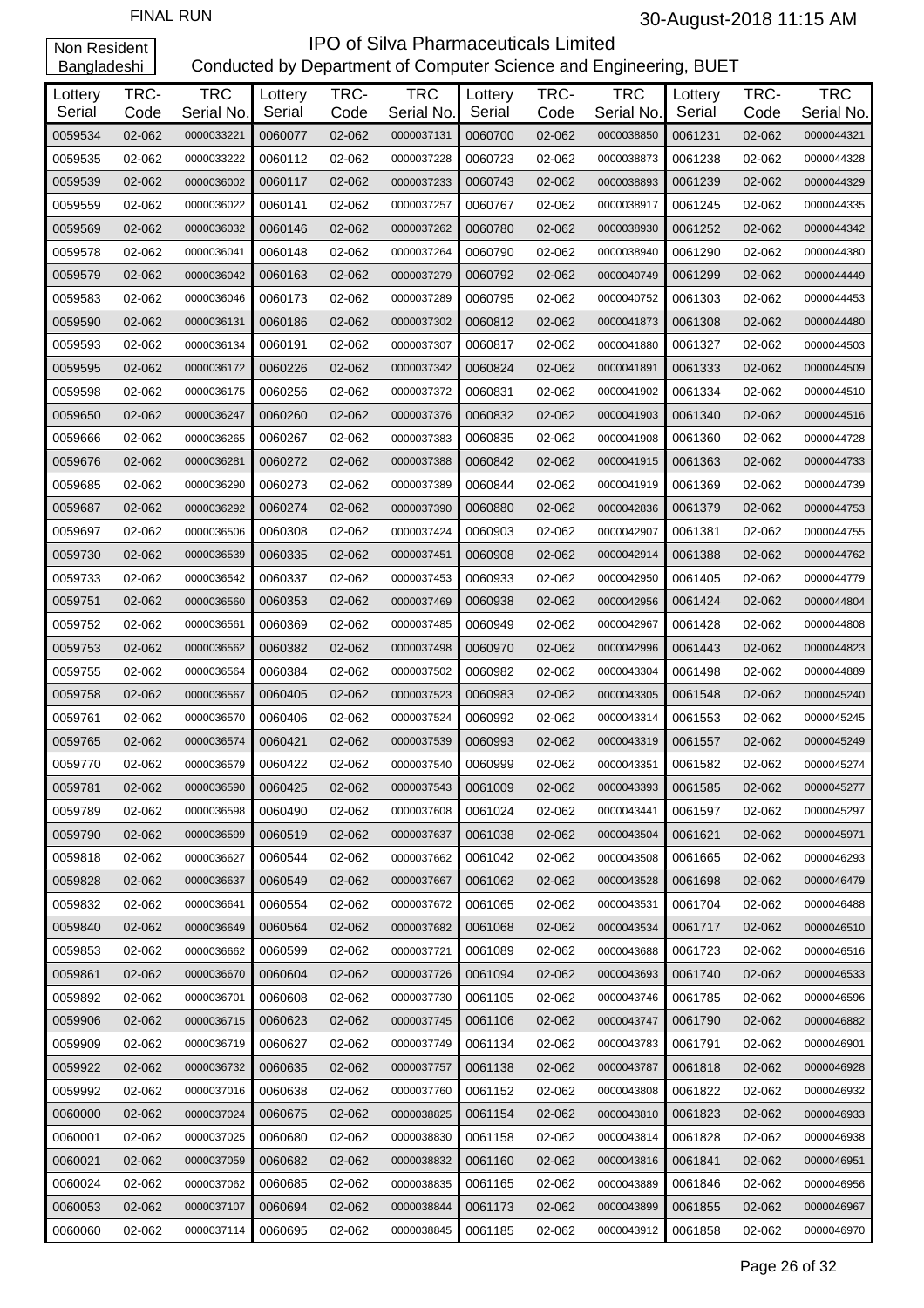| Lottery<br>Serial | TRC-<br>Code | <b>TRC</b><br>Serial No. | Lottery<br>Serial | TRC-<br>Code | <b>TRC</b><br>Serial No. | Lottery<br>Serial | TRC-<br>Code | <b>TRC</b><br>Serial No. | Lottery<br>Serial | TRC-<br>Code | <b>TRC</b><br>Serial No. |
|-------------------|--------------|--------------------------|-------------------|--------------|--------------------------|-------------------|--------------|--------------------------|-------------------|--------------|--------------------------|
| 0061867           | 02-062       | 0000046979               | 0062383           | 02-062       | 0000048598               | 0062972           | 02-120       | 0000004503               | 0063490           | 02-120       | 0000025988               |
| 0061881           | 02-062       | 0000046993               | 0062388           | 02-062       | 0000048603               | 0062986           | 02-120       | 0000004633               | 0063491           | 02-120       | 0000025989               |
| 0061892           | 02-062       | 0000047154               | 0062390           | 02-062       | 0000048605               | 0063005           | 02-120       | 0000004970               | 0063498           | 02-120       | 0000026035               |
| 0061893           | 02-062       | 0000047155               | 0062402           | 02-062       | 0000048627               | 0063006           | 02-120       | 0000005007               | 0063503           | 02-120       | 0000026042               |
| 0061899           | 02-062       | 0000047161               | 0062430           | 02-062       | 0000048663               | 0063025           | 02-120       | 0000005255               | 0063510           | 02-120       | 0000026051               |
| 0061909           | 02-062       | 0000047171               | 0062441           | 02-062       | 0000048680               | 0063028           | 02-120       | 0000005346               | 0063511           | 02-120       | 0000026052               |
| 0061931           | 02-062       | 0000047764               | 0062448           | 02-062       | 0000048687               | 0063046           | 02-120       | 0000006408               | 0063514           | 02-120       | 0000026056               |
| 0061932           | 02-062       | 0000047765               | 0062465           | 02-062       | 0000048704               | 0063053           | 02-120       | 0000006430               | 0063541           | 02-120       | 0000026118               |
| 0061935           | 02-062       | 0000047768               | 0062472           | 02-062       | 0000048711               | 0063086           | 02-120       | 0000006688               | 0063542           | 02-120       | 0000026127               |
| 0061951           | 02-062       | 0000047788               | 0062473           | 02-062       | 0000048712               | 0063095           | 02-120       | 0000006698               | 0063550           | 02-120       | 0000026323               |
| 0061957           | 02-062       | 0000047794               | 0062477           | 02-062       | 0000048716               | 0063101           | 02-120       | 0000006858               | 0063551           | 02-120       | 0000026324               |
| 0061964           | 02-062       | 0000047803               | 0062513           | 02-062       | 0000048862               | 0063104           | 02-120       | 0000006913               | 0063556           | 02-120       | 0000027327               |
| 0061966           | 02-062       | 0000047807               | 0062532           | 02-062       | 0000048881               | 0063112           | 02-120       | 0000007604               | 0063585           | 02-120       | 0000027690               |
| 0061970           | 02-062       | 0000047813               | 0062535           | 02-062       | 0000048884               | 0063122           | 02-120       | 0000009168               | 0063598           | 02-120       | 0000027753               |
| 0061971           | 02-062       | 0000047814               | 0062542           | 02-062       | 0000048891               | 0063131           | 02-120       | 0000009192               | 0063605           | 02-120       | 0000027760               |
| 0061980           | 02-062       | 0000048004               | 0062547           | 02-062       | 0000048896               | 0063137           | 02-120       | 0000009925               | 0063619           | 02-120       | 0000027775               |
| 0062000           | 02-062       | 0000048024               | 0062548           | 02-062       | 0000048897               | 0063142           | 02-120       | 0000009930               | 0063622           | 02-120       | 0000027778               |
| 0062025           | 02-062       | 0000048049               | 0062556           | 02-062       | 0000048905               | 0063159           | 02-120       | 0000009951               | 0063634           | 02-120       | 0000027798               |
| 0062029           | 02-062       | 0000048053               | 0062567           | 02-062       | 0000048916               | 0063168           | 02-120       | 0000009966               | 0063654           | 02-120       | 0000028967               |
| 0062051           | 02-062       | 0000048075               | 0062600           | 02-062       | 0000048953               | 0063195           | 02-120       | 0000021656               | 0063659           | 02-120       | 0000029333               |
| 0062060           | 02-062       | 0000048084               | 0062601           | 02-062       | 0000048954               | 0063213           | 02-120       | 0000021727               | 0063662           | 02-120       | 0000029336               |
| 0062080           | 02-062       | 0000048104               | 0062625           | 02-062       | 0000048978               | 0063252           | 02-120       | 0000021819               | 0063666           | 02-120       | 0000029406               |
| 0062099           | 02-062       | 0000048123               | 0062635           | 02-062       | 0000048988               | 0063262           | 02-120       | 0000021829               | 0063699           | 02-120       | 0000040076               |
| 0062101           | 02-062       | 0000048125               | 0062644           | 02-062       | 0000048997               | 0063271           | 02-120       | 0000021838               | 0063728           | 02-120       | 0000040674               |
| 0062111           | 02-062       | 0000048135               | 0062657           | 02-062       | 0000049010               | 0063290           | 02-120       | 0000021858               | 0063738           | 02-120       | 0000040699               |
| 0062142           | 02-062       | 0000048166               | 0062658           | 02-062       | 0000049011               | 0063312           | 02-120       | 0000021922               | 0063751           | 02-120       | 0000040784               |
| 0062144           | 02-062       | 0000048168               | 0062685           | 02-062       | 0000049046               | 0063315           | 02-120       | 0000021925               | 0063763           | 02-120       | 0000040818               |
| 0062153           | 02-062       | 0000048177               | 0062722           | 02-062       | 0000049085               | 0063329           | 02-120       | 0000021939               | 0063771           | 02-120       | 0000040843               |
| 0062158           | 02-062       | 0000048182               | 0062727           | 02-062       | 0000049090               | 0063331           | $02 - 120$   | 0000021941               | 0063788           | $02 - 120$   | 0000040903               |
| 0062163           | 02-062       | 0000048187               | 0062729           | 02-062       | 0000049092               | 0063333           | 02-120       | 0000021943               | 0063796           | 02-120       | 0000041003               |
| 0062179           | 02-062       | 0000048203               | 0062743           | 02-062       | 0000049862               | 0063339           | 02-120       | 0000021949               | 0063801           | 02-120       | 0000041008               |
| 0062189           | 02-062       | 0000048213               | 0062746           | 02-062       | 0000049867               | 0063360           | 02-120       | 0000021973               | 0063820           | 02-120       | 0000041039               |
| 0062223           | 02-062       | 0000048247               | 0062767           | 02-062       | 0000049890               | 0063361           | 02-120       | 0000021974               | 0063824           | 02-120       | 0000041153               |
| 0062225           | 02-062       | 0000048249               | 0062776           | 02-062       | 0000049957               | 0063362           | 02-120       | 0000021975               | 0063837           | 02-120       | 0000041346               |
| 0062241           | 02-062       | 0000048265               | 0062824           | 02-062       | 00000R1020               | 0063369           | 02-120       | 0000021984               | 0063839           | 02-120       | 0000041494               |
| 0062266           | 02-062       | 0000048290               | 0062828           | 02-062       | 00000R1024               | 0063371           | 02-120       | 0000021986               | 0063855           | 02-120       | 0000041596               |
| 0062288           | 02-062       | 0000048502               | 0062852           | 02-062       | 00000R1206               | 0063380           | 02-120       | 0000022150               | 0063858           | 02-120       | 0000041599               |
| 0062289           | 02-062       | 0000048503               | 0062861           | 02-096       | 0000003209               | 0063382           | 02-120       | 0000022173               | 0063863           | 02-120       | 0000041656               |
| 0062298           | 02-062       | 0000048512               | 0062885           | 02-096       | 0000003800               | 0063387           | 02-120       | 0000022727               | 0063867           | 02-120       | 0000041660               |
| 0062307           | 02-062       | 0000048521               | 0062902           | 02-096       | 0000010890               | 0063402           | 02-120       | 0000022752               | 0063873           | 02-120       | 0000041666               |
| 0062314           | 02-062       | 0000048528               | 0062914           | 02-096       | 0000015184               | 0063403           | 02-120       | 0000022753               | 0063907           | 02-120       | 0000041829               |
| 0062326           | 02-062       | 0000048540               | 0062918           | 02-096       | 0000015216               | 0063412           | 02-120       | 0000022762               | 0063915           | 02-120       | 0000041941               |
| 0062330           | 02-062       | 0000048544               | 0062925           | 02-096       | 0000020417               | 0063427           | 02-120       | 0000022919               | 0063937           | 02-120       | 0000042430               |
| 0062343           | 02-062       | 0000048557               | 0062928           | 02-096       | 0000020420               | 0063444           | 02-120       | 0000025577               | 0063940           | 02-120       | 0000042926               |
| 0062346           | 02-062       | 0000048560               | 0062931           | 02-096       | 0000020485               | 0063448           | 02-120       | 0000025646               | 0063953           | 02-120       | 0000043137               |
| 0062356           | 02-062       | 0000048570               | 0062936           | 02-096       | 0000020518               | 0063475           | 02-120       | 0000025945               | 0063965           | 02-120       | 0000043503               |
| 0062359           | 02-062       | 0000048573               | 0062953           | 02-120       | 0000002368               | 0063478           | 02-120       | 0000025956               | 0063976           | 02-120       | 0000043629               |
| 0062371           | 02-062       | 0000048586               | 0062958           | 02-120       | 0000003273               | 0063480           | 02-120       | 0000025966               | 0064017           | 02-120       | 0000045001               |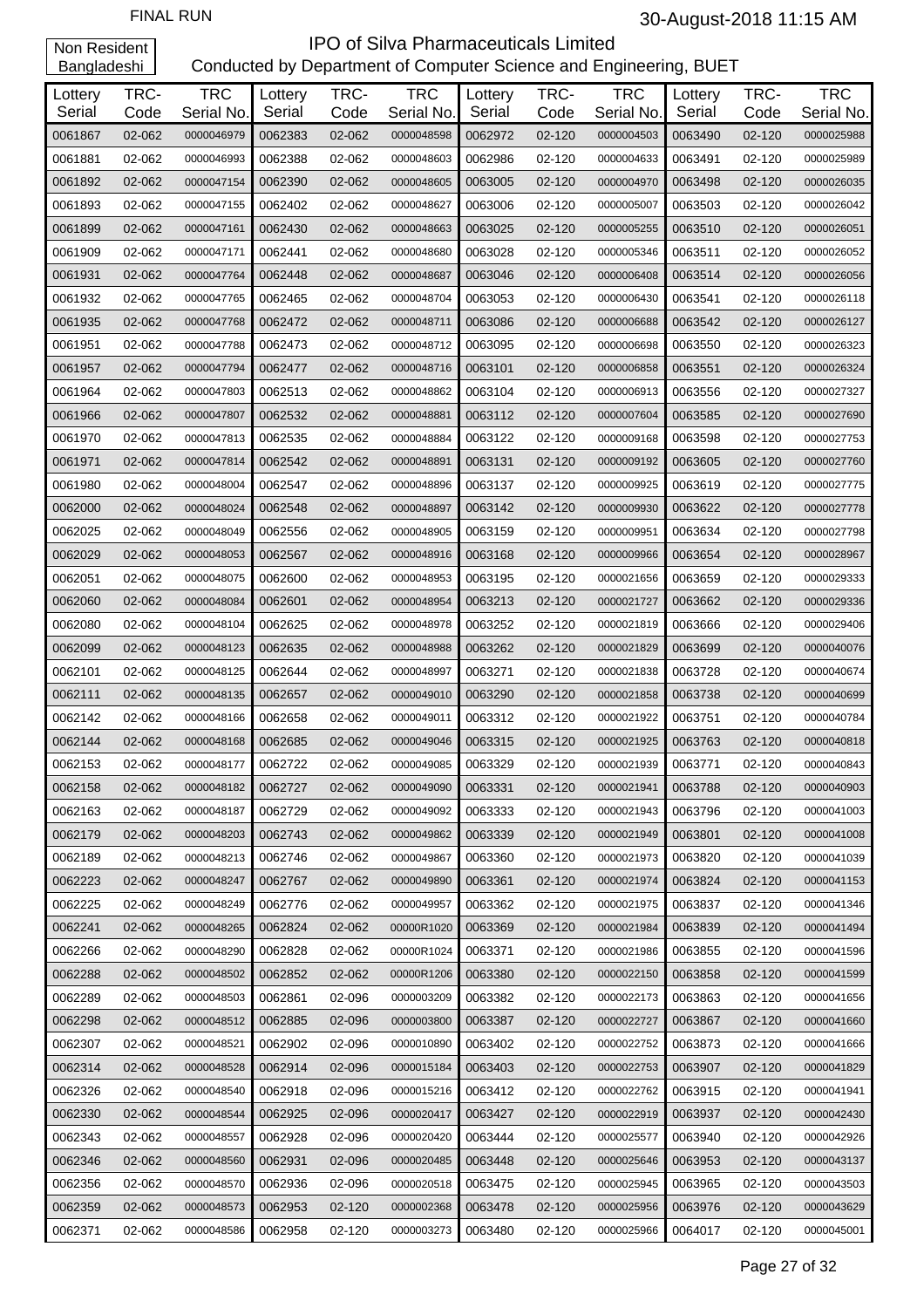| Lottery<br>Serial | TRC-<br>Code | <b>TRC</b><br>Serial No. | Lottery<br>Serial | TRC-<br>Code | <b>TRC</b><br>Serial No. | Lottery<br>Serial | TRC-<br>Code | <b>TRC</b><br>Serial No. | Lottery<br>Serial | TRC-<br>Code | <b>TRC</b><br>Serial No. |
|-------------------|--------------|--------------------------|-------------------|--------------|--------------------------|-------------------|--------------|--------------------------|-------------------|--------------|--------------------------|
| 0064019           | 02-120       | 0000045003               | 0064563           | 02-120       | 0000056144               | 0065328           | 02-120       | 0000063172               | 0065942           | 02-120       | 0000203305               |
| 0064021           | 02-120       | 0000045005               | 0064564           | 02-120       | 0000056145               | 0065355           | 02-120       | 0000063200               | 0065943           | 02-120       | 0000203306               |
| 0064022           | 02-120       | 0000045006               | 0064573           | 02-120       | 0000056154               | 0065376           | 02-120       | 0000064659               | 0065950           | 02-120       | 0000203313               |
| 0064034           | 02-120       | 0000045022               | 0064594           | 02-120       | 0000056209               | 0065427           | 02-120       | 0000064714               | 0065952           | 02-120       | 0000203315               |
| 0064048           | 02-120       | 0000045037               | 0064606           | 02-120       | 0000056442               | 0065432           | 02-120       | 0000064719               | 0065960           | 02-120       | 0000203325               |
| 0064054           | 02-120       | 0000045044               | 0064622           | 02-120       | 0000057346               | 0065435           | 02-120       | 0000064747               | 0065990           | 02-120       | 0000203355               |
| 0064056           | 02-120       | 0000045046               | 0064626           | 02-120       | 0000057352               | 0065444           | 02-120       | 0000065510               | 0065992           | 02-120       | 0000203361               |
| 0064061           | 02-120       | 0000045051               | 0064631           | 02-120       | 0000057357               | 0065451           | 02-120       | 0000065662               | 0066016           | 02-120       | 0000300024               |
| 0064075           | 02-120       | 0000045065               | 0064637           | 02-120       | 0000057363               | 0065467           | 02-120       | 0000065948               | 0066018           | 02-120       | 0000300026               |
| 0064076           | 02-120       | 0000045066               | 0064663           | 02-120       | 0000058275               | 0065486           | 02-120       | 0000068375               | 0066022           | 02-120       | 0000300030               |
| 0064077           | 02-120       | 0000045067               | 0064690           | 02-120       | 0000058645               | 0065498           | 02-120       | 0000068753               | 0066024           | 02-120       | 0000300032               |
| 0064079           | 02-120       | 0000045069               | 0064710           | 02-120       | 0000059139               | 0065503           | 02-120       | 0000068764               | 0066034           | 02-120       | 0000300355               |
| 0064083           | 02-120       | 0000045073               | 0064742           | 02-120       | 0000059173               | 0065519           | 02-120       | 0000068806               | 0066043           | 02-120       | 0000300490               |
| 0064088           | 02-120       | 0000045079               | 0064743           | 02-120       | 0000059174               | 0065522           | 02-120       | 0000069438               | 0066061           | 02-120       | 0000300576               |
| 0064089           | 02-120       | 0000045080               | 0064786           | 02-120       | 0000059218               | 0065530           | 02-120       | 0000081363               | 0066067           | 02-120       | 0000300582               |
| 0064095           | 02-120       | 0000045086               | 0064836           | 02-120       | 0000059269               | 0065571           | 02-120       | 0000201754               | 0066135           | 02-120       | 0000301572               |
| 0064096           | 02-120       | 0000045087               | 0064843           | 02-120       | 0000059297               | 0065587           | 02-120       | 0000201770               | 0066143           | 02-120       | 0000301687               |
| 0064113           | 02-120       | 0000045109               | 0064885           | 02-120       | 0000059374               | 0065614           | 02-120       | 0000201797               | 0066147           | 02-120       | 0000301727               |
| 0064115           | 02-120       | 0000045111               | 0064886           | 02-120       | 0000059375               | 0065626           | 02-120       | 0000201809               | 0066159           | 02-120       | 0000301743               |
| 0064123           | 02-120       | 0000045124               | 0064902           | 02-120       | 0000059428               | 0065640           | 02-120       | 0000201824               | 0066163           | 02-120       | 0000301833               |
| 0064130           | 02-120       | 0000045133               | 0064947           | 02-120       | 0000060763               | 0065646           | 02-120       | 0000201830               | 0066170           | 02-120       | 0000301840               |
| 0064180           | 02-120       | 0000045443               | 0064951           | 02-120       | 0000060873               | 0065664           | 02-120       | 0000202157               | 0066174           | 02-120       | 0000301846               |
| 0064185           | 02-120       | 0000045448               | 0064985           | 02-120       | 0000061052               | 0065691           | 02-120       | 0000202184               | 0066180           | 02-120       | 0000301854               |
| 0064227           | 02-120       | 0000046100               | 0064996           | 02-120       | 0000061185               | 0065707           | 02-120       | 0000202200               | 0066183           | 02-120       | 0000301858               |
| 0064239           | 02-120       | 0000046124               | 0064999           | 02-120       | 0000061198               | 0065743           | 02-120       | 0000202236               | 0066185           | 02-120       | 0000301892               |
| 0064255           | 02-120       | 0000046356               | 0065001           | 02-120       | 0000061255               | 0065763           | 02-120       | 0000202256               | 0066202           | 02-120       | 0000302034               |
| 0064278           | 02-120       | 0000046739               | 0065015           | 02-120       | 0000061702               | 0065773           | 02-120       | 0000202266               | 0066221           | 02-120       | 0000302069               |
| 0064279           | 02-120       | 0000046746               | 0065026           | 02-120       | 0000061713               | 0065785           | 02-120       | 0000202380               | 0066250           | 02-120       | 0000302098               |
| 0064300           | 02-120       | 0000047011               | 0065044           | 02-120       | 0000061741               | 0065789           | 02-120       | 0000202384               | 0066344           | 02-120       | 0000302632               |
| 0064301           | 02-120       | 0000047012               | 0065049           | 02-120       | 0000061747               | 0065790           | 02-120       | 0000202385               | 0066351           | 02-120       | 0000302681               |
| 0064311           | 02-120       | 0000047194               | 0065112           | 02-120       | 0000061827               | 0065798           | 02-120       | 0000202393               | 0066369           | 02-120       | 0000302701               |
| 0064321           | 02-120       | 0000047214               | 0065124           | 02-120       | 0000061843               | 0065799           | 02-120       | 0000202394               | 0066370           | 02-120       | 0000302702               |
| 0064350           | 02-120       | 0000047264               | 0065125           | 02-120       | 0000061844               | 0065804           | 02-120       | 0000202401               | 0066385           | 02-120       | 0000302732               |
| 0064361           | 02-120       | 0000047582               | 0065129           | 02-120       | 0000061950               | 0065805           | 02-120       | 0000202402               | 0066388           | 02-120       | 0000302735               |
| 0064364           | 02-120       | 0000047585               | 0065155           | 02-120       | 0000061983               | 0065815           | 02-120       | 0000202412               | 0066398           | 02-120       | 0000302754               |
| 0064375           | 02-120       | 0000048792               | 0065194           | 02-120       | 0000062035               | 0065829           | 02-120       | 0000202430               | 0066456           | 02-120       | 0000303069               |
| 0064390           | 02-120       | 0000049124               | 0065196           | 02-120       | 0000062037               | 0065835           | 02-120       | 0000202438               | 0066460           | 02-120       | 0000303073               |
| 0064396           | 02-120       | 0000049130               | 0065207           | 02-120       | 0000062051               | 0065846           | 02-120       | 0000202451               | 0066500           | 02-120       | 0000303986               |
| 0064400           | 02-120       | 0000049476               | 0065208           | 02-120       | 0000062052               | 0065850           | 02-120       | 0000202469               | 0066502           | 02-120       | 0000303993               |
| 0064420           | 02-120       | 0000049884               | 0065215           | 02-120       | 0000062059               | 0065864           | 02-120       | 0000202565               | 0066524           | 02-120       | 0000304045               |
| 0064434           | 02-120       | 0000054703               | 0065220           | 02-120       | 0000062066               | 0065865           | 02-120       | 0000202566               | 0066527           | 02-120       | 0000304048               |
| 0064435           | 02-120       | 0000054704               | 0065231           | 02-120       | 0000062078               | 0065869           | 02-120       | 0000202570               | 0066540           | 02-120       | 0000304071               |
| 0064438           | 02-120       | 0000054707               | 0065246           | 02-120       | 0000062096               | 0065871           | 02-120       | 0000202572               | 0066543           | 02-120       | 0000304074               |
| 0064453           | 02-120       | 0000054722               | 0065250           | 02-120       | 0000062100               | 0065899           | 02-120       | 0000202704               | 0066548           | 02-120       | 0000304079               |
| 0064458           | 02-120       | 0000054727               | 0065262           | 02-120       | 0000062566               | 0065918           | 02-120       | 0000202950               | 0066561           | 02-120       | 0000304283               |
| 0064467           | 02-120       | 0000054755               | 0065309           | 02-120       | 0000063143               | 0065926           | 02-120       | 0000203211               | 0066579           | 02-120       | 0000304472               |
| 0064468           | 02-120       | 0000055040               | 0065320           | 02-120       | 0000063162               | 0065935           | 02-120       | 0000203220               | 0066582           | 02-120       | 0000304517               |
| 0064493           | 02-120       | 0000056072               | 0065324           | 02-120       | 0000063168               | 0065940           | 02-120       | 0000203303               | 0066590           | 02-120       | 0000304758               |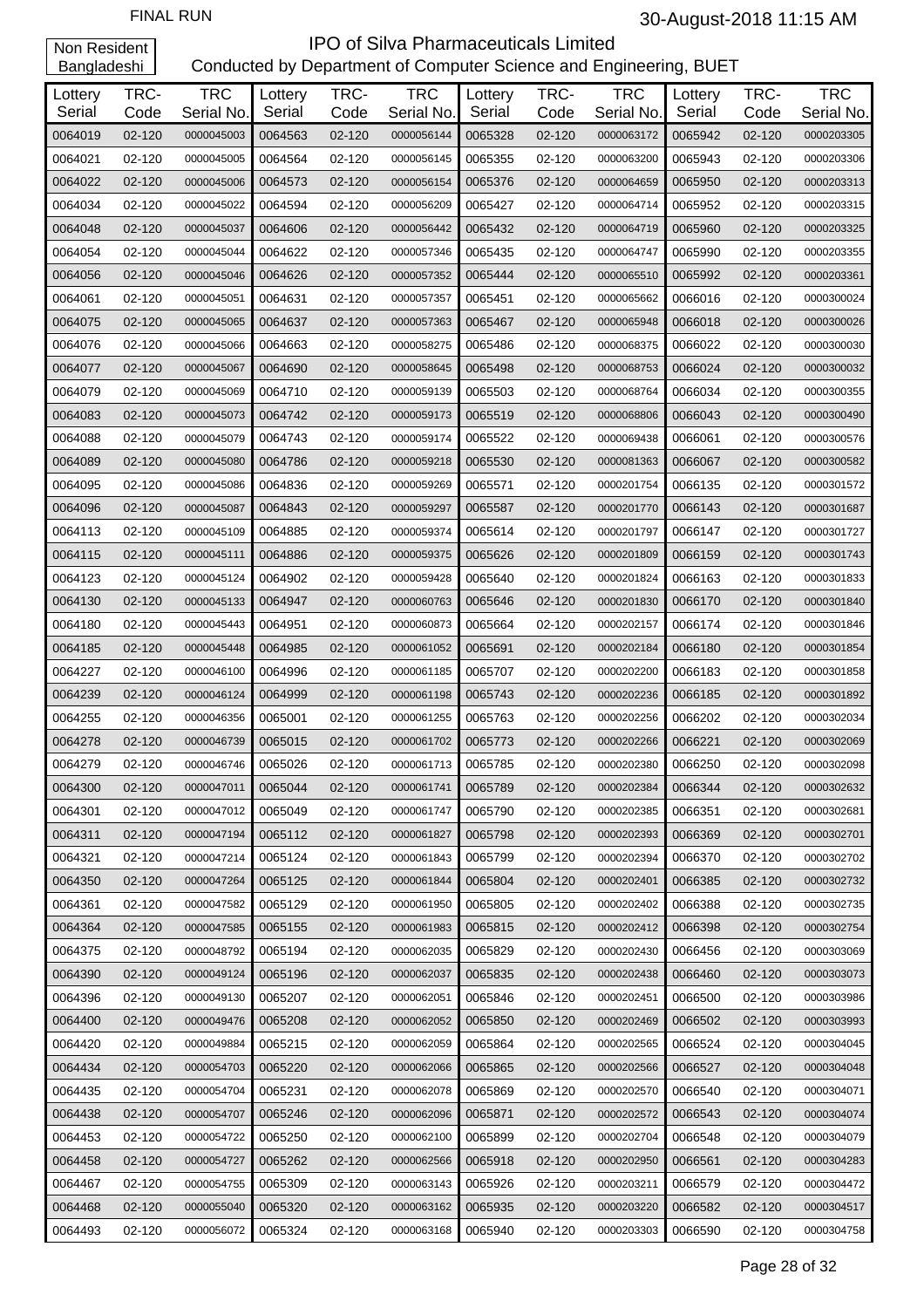| Lottery<br>Serial | TRC-<br>Code | <b>TRC</b><br>Serial No. | Lottery<br>Serial | TRC-<br>Code | <b>TRC</b><br>Serial No. | Lottery<br>Serial | TRC-<br>Code | <b>TRC</b><br>Serial No. | Lottery<br>Serial | TRC-<br>Code | <b>TRC</b><br>Serial No. |
|-------------------|--------------|--------------------------|-------------------|--------------|--------------------------|-------------------|--------------|--------------------------|-------------------|--------------|--------------------------|
| 0066600           | 02-120       | 0000304834               | 0067129           | 02-120       | 0000350510               | 0067737           | 02-120       | 0000403597               | 0068320           | 02-120       | 0000405130               |
| 0066602           | 02-120       | 0000304836               | 0067145           | 02-120       | 0000350528               | 0067740           | 02-120       | 0000403601               | 0068324           | 02-120       | 0000405134               |
| 0066608           | 02-120       | 0000304842               | 0067146           | 02-120       | 0000350529               | 0067753           | 02-120       | 0000403614               | 0068360           | 02-120       | 0000405171               |
| 0066619           | 02-120       | 0000304853               | 0067152           | 02-120       | 0000350535               | 0067768           | 02-120       | 0000403629               | 0068367           | 02-120       | 0000405178               |
| 0066620           | 02-120       | 0000304854               | 0067157           | 02-120       | 0000350540               | 0067773           | 02-120       | 0000403634               | 0068381           | 02-120       | 0000405192               |
| 0066624           | 02-120       | 0000304860               | 0067176           | 02-120       | 0000350560               | 0067780           | 02-120       | 0000404069               | 0068383           | 02-120       | 0000405194               |
| 0066649           | 02-120       | 0000304958               | 0067190           | 02-120       | 0000350574               | 0067802           | 02-120       | 0000404091               | 0068411           | 02-120       | 0000405246               |
| 0066657           | 02-120       | 0000305054               | 0067208           | 02-120       | 0000350592               | 0067805           | 02-120       | 0000404094               | 0068414           | 02-120       | 0000405249               |
| 0066664           | 02-120       | 0000305109               | 0067211           | 02-120       | 0000350597               | 0067808           | 02-120       | 0000404097               | 0068442           | 02-120       | 0000405277               |
| 0066695           | 02-120       | 0000305466               | 0067222           | 02-120       | 0000350608               | 0067816           | 02-120       | 0000404105               | 0068446           | 02-120       | 0000405281               |
| 0066711           | 02-120       | 0000305486               | 0067311           | 02-120       | 0000401174               | 0067825           | 02-120       | 0000404114               | 0068450           | 02-120       | 0000405285               |
| 0066735           | 02-120       | 0000305784               | 0067352           | 02-120       | 0000401317               | 0067838           | 02-120       | 0000404127               | 0068451           | 02-120       | 0000405286               |
| 0066743           | 02-120       | 0000305794               | 0067355           | 02-120       | 0000401320               | 0067850           | 02-120       | 0000404139               | 0068513           | 02-120       | 0000405383               |
| 0066752           | 02-120       | 0000305803               | 0067359           | 02-120       | 0000401324               | 0067876           | 02-120       | 0000404165               | 0068522           | 02-120       | 0000405632               |
| 0066758           | 02-120       | 0000305851               | 0067375           | 02-120       | 0000401348               | 0067912           | 02-120       | 0000404201               | 0068526           | 02-120       | 0000405636               |
| 0066768           | 02-120       | 0000305887               | 0067405           | 02-120       | 0000402450               | 0067916           | 02-120       | 0000404205               | 0068569           | 02-120       | 0000405679               |
| 0066777           | 02-120       | 0000305991               | 0067425           | 02-120       | 0000402717               | 0067927           | 02-120       | 0000404216               | 0068583           | 02-120       | 0000405693               |
| 0066791           | 02-120       | 0000306029               | 0067443           | 02-120       | 0000403284               | 0067928           | 02-120       | 0000404217               | 0068602           | 02-120       | 0000405713               |
| 0066837           | 02-120       | 0000306075               | 0067444           | 02-120       | 0000403285               | 0067929           | 02-120       | 0000404218               | 0068612           | 02-120       | 0000405723               |
| 0066860           | 02-120       | 0000306098               | 0067475           | 02-120       | 0000403316               | 0067934           | 02-120       | 0000404224               | 0068620           | 02-120       | 0000405916               |
| 0066884           | 02-120       | 0000306425               | 0067487           | 02-120       | 0000403330               | 0067962           | 02-120       | 0000404252               | 0068624           | 02-120       | 0000405920               |
| 0066889           | 02-120       | 0000306430               | 0067491           | 02-120       | 0000403334               | 0067971           | 02-120       | 0000404261               | 0068628           | 02-120       | 0000405924               |
| 0066893           | 02-120       | 0000306434               | 0067503           | 02-120       | 0000403346               | 0067975           | 02-120       | 0000404265               | 0068639           | 02-120       | 0000405935               |
| 0066901           | 02-120       | 0000306474               | 0067507           | 02-120       | 0000403350               | 0067976           | 02-120       | 0000404266               | 0068655           | 02-120       | 0000405951               |
| 0066905           | 02-120       | 0000306478               | 0067509           | 02-120       | 0000403352               | 0067984           | 02-120       | 0000404303               | 0068660           | 02-120       | 0000405956               |
| 0066915           | 02-120       | 0000306572               | 0067523           | 02-120       | 0000403366               | 0067993           | 02-120       | 0000404312               | 0068672           | 02-120       | 0000405968               |
| 0066935           | 02-120       | 0000306640               | 0067528           | 02-120       | 0000403371               | 0068002           | 02-120       | 0000404321               | 0068683           | 02-120       | 0000405979               |
| 0066947           | 02-120       | 0000306676               | 0067532           | 02-120       | 0000403375               | 0068008           | 02-120       | 0000404329               | 0068706           | 02-120       | 0000406003               |
| 0066957           | 02-120       | 0000306700               | 0067540           | 02-120       | 0000403383               | 0068038           | 02-120       | 0000404360               | 0068718           | 02-120       | 0000406064               |
| 0066965           | 02-120       | 0000306714               | 0067553           | 02-120       | 0000403397               | 0068044           | 02-120       | 0000404366               | 0068727           | 02-120       | 0000406073               |
| 0066969           | 02-120       | 0000306718               | 0067565           | 02-120       | 0000403409               | 0068082           | 02-120       | 0000404405               | 0068736           | 02-120       | 0000406082               |
| 0067008           | 02-120       | 0000306791               | 0067566           | 02-120       | 0000403410               | 0068086           | 02-120       | 0000404409               | 0068746           | 02-120       | 0000406092               |
| 0067015           | 02-120       | 0000306798               | 0067570           | 02-120       | 0000403414               | 0068097           | 02-120       | 0000404420               | 0068750           | 02-120       | 0000406096               |
| 0067028           | 02-120       | 0000306811               | 0067576           | 02-120       | 0000403420               | 0068100           | 02-120       | 0000404423               | 0068755           | 02-120       | 0000406101               |
| 0067035           | 02-120       | 0000306818               | 0067591           | 02-120       | 0000403435               | 0068115           | 02-120       | 0000404438               | 0068787           | 02-120       | 0000406133               |
| 0067037           | 02-120       | 0000306820               | 0067606           | 02-120       | 0000403450               | 0068125           | 02-120       | 0000404584               | 0068803           | 02-120       | 0000406150               |
| 0067038           | 02-120       | 0000350183               | 0067615           | 02-120       | 0000403459               | 0068132           | 02-120       | 0000404806               | 0068812           | 02-120       | 0000406275               |
| 0067051           | 02-120       | 0000350422               | 0067638           | 02-120       | 0000403482               | 0068156           | 02-120       | 0000404830               | 0068813           | 02-120       | 0000406276               |
| 0067065           | 02-120       | 0000350436               | 0067645           | 02-120       | 0000403505               | 0068168           | 02-120       | 0000404919               | 0068817           | 02-120       | 0000406283               |
| 0067066           | 02-120       | 0000350437               | 0067650           | 02-120       | 0000403510               | 0068217           | 02-120       | 0000404975               | 0068819           | 02-120       | 0000406285               |
| 0067069           | 02-120       | 0000350440               | 0067653           | 02-120       | 0000403513               | 0068237           | 02-120       | 0000404995               | 0068828           | 02-120       | 0000406298               |
| 0067100           | 02-120       | 0000350481               | 0067664           | 02-120       | 0000403524               | 0068253           | 02-120       | 0000405011               | 0068829           | 02-120       | 0000406299               |
| 0067106           | 02-120       | 0000350487               | 0067666           | 02-120       | 0000403526               | 0068268           | 02-120       | 0000405026               | 0068842           | 02-120       | 0000406325               |
| 0067112           | 02-120       | 0000350493               | 0067682           | 02-120       | 0000403542               | 0068270           | 02-120       | 0000405028               | 0068852           | 02-120       | 0000406365               |
| 0067114           | 02-120       | 0000350495               | 0067699           | 02-120       | 0000403559               | 0068281           | 02-120       | 0000405039               | 0068875           | 02-120       | 0000406760               |
| 0067118           | 02-120       | 0000350499               | 0067712           | 02-120       | 0000403572               | 0068297           | 02-120       | 0000405055               | 0068885           | 02-120       | 0000406810               |
| 0067122           | 02-120       | 0000350503               | 0067726           | 02-120       | 0000403586               | 0068303           | 02-120       | 0000405061               | 0068889           | 02-120       | 0000406814               |
| 0067128           | 02-120       | 0000350509               | 0067736           | 02-120       | 0000403596               | 0068314           | 02-120       | 0000405124               | 0068898           | 02-120       | 0000406823               |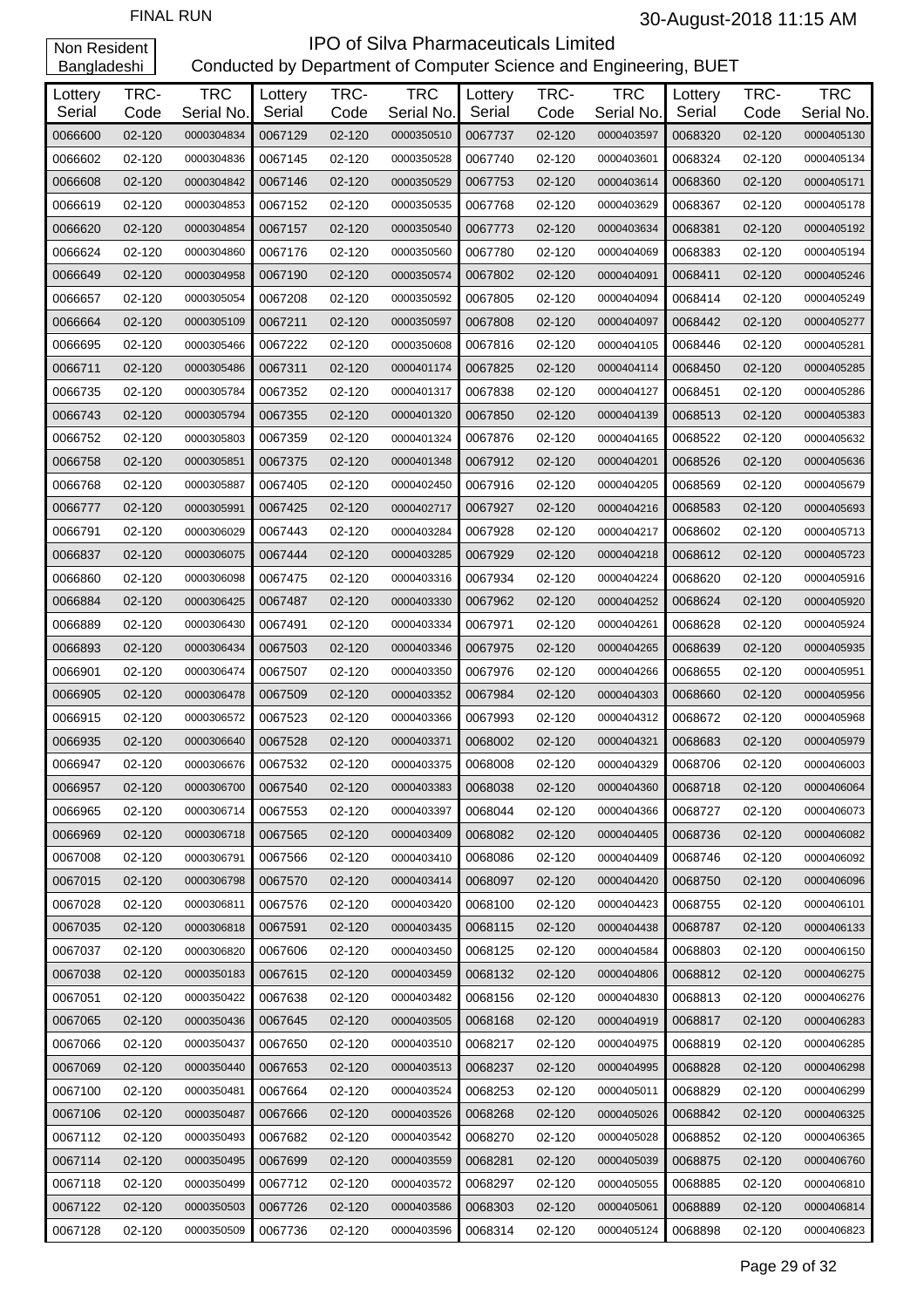| $-$ <u>anglace</u> |                |                          |                   |                |                          |                   |                |                          |                   |                |                          |
|--------------------|----------------|--------------------------|-------------------|----------------|--------------------------|-------------------|----------------|--------------------------|-------------------|----------------|--------------------------|
| Lottery<br>Serial  | TRC-           | <b>TRC</b>               | Lottery<br>Serial | TRC-           | <b>TRC</b>               | Lottery<br>Serial | TRC-           | <b>TRC</b>               | Lottery<br>Serial | TRC-           | <b>TRC</b>               |
| 0068918            | Code<br>02-120 | Serial No.<br>0000406909 | 0069580           | Code<br>02-120 | Serial No.<br>0000501289 | 0070157           | Code<br>02-120 | Serial No.<br>0000838440 | 0070610           | Code<br>02-120 | Serial No.<br>0000839282 |
| 0068930            | 02-120         | 0000406967               | 0069581           | 02-120         | 0000501290               | 0070162           | 02-120         | 0000838445               | 0070619           | 02-120         | 0000839291               |
| 0068942            | 02-120         | 0000406981               | 0069592           | 02-120         | 0000502105               | 0070170           | 02-120         | 0000838453               | 0070630           | 02-120         | 0000839302               |
| 0068944            | 02-120         | 0000407012               | 0069594           | 02-120         | 0000502107               | 0070178           | 02-120         | 0000838735               | 0070666           | 02-120         | 0000839338               |
| 0068945            | 02-120         | 0000407013               | 0069613           | 02-120         | 0000502447               | 0070182           | 02-120         | 0000838739               | 0070682           | 02-120         | 0000839354               |
| 0068963            | 02-120         | 0000407067               | 0069621           | 02-120         | 0000502506               | 0070193           | 02-120         | 0000838750               | 0070696           | 02-120         | 0000839370               |
| 0068970            | 02-120         | 0000407075               | 0069623           | 02-120         | 0000502508               | 0070207           | 02-120         | 0000838765               | 0070740           | 02-120         | 0000839418               |
| 0068972            | 02-120         | 0000407077               | 0069632           | 02-120         | 0000502517               | 0070212           | 02-120         | 0000838770               | 0070742           | 02-120         | 0000839422               |
| 0068973            | 02-120         | 0000407078               | 0069636           | 02-120         | 0000502521               | 0070213           | 02-120         | 0000838771               | 0070764           | 02-120         | 0000839453               |
| 0068981            | 02-120         | 0000407086               | 0069653           | 02-120         | 0000502540               | 0070222           | 02-120         | 0000838780               | 0070788           | 02-120         | 0000839477               |
| 0068984            | 02-120         | 0000407089               | 0069662           | 02-120         | 0000502549               | 0070240           | 02-120         | 0000838798               | 0070799           | 02-120         | 0000839488               |
| 0068993            | 02-120         | 0000407098               | 0069699           | 02-120         | 0000502690               | 0070274           | 02-120         | 0000838854               | 0070811           | 02-120         | 0000839500               |
| 0068999            | 02-120         | 0000407104               | 0069701           | 02-120         | 0000502707               | 0070278           | 02-120         | 0000838858               | 0070837           | 02-120         | 0000839526               |
| 0069010            | 02-120         | 0000407115               | 0069702           | 02-120         | 0000502708               | 0070281           | 02-120         | 0000838861               | 0070848           | 02-120         | 0000839555               |
| 0069034            | 02-120         | 0000407141               | 0069703           | 02-120         | 0000502709               | 0070285           | 02-120         | 0000838865               | 0070854           | 02-120         | 0000839561               |
| 0069069            | 02-120         | 0000407176               | 0069713           | 02-120         | 0000502740               | 0070306           | 02-120         | 0000838886               | 0070857           | 02-120         | 0000839564               |
| 0069105            | 02-120         | 0000407212               | 0069733           | 02-120         | 0000502763               | 0070308           | 02-120         | 0000838888               | 0070863           | 02-120         | 0000839570               |
| 0069111            | 02-120         | 0000407218               | 0069745           | 02-120         | 0000502776               | 0070330           | 02-120         | 0000838910               | 0070869           | 02-120         | 0000839576               |
| 0069115            | 02-120         | 0000407222               | 0069755           | 02-120         | 0000503093               | 0070336           | 02-120         | 0000838916               | 0070873           | 02-120         | 0000839580               |
| 0069124            | 02-120         | 0000407231               | 0069758           | 02-120         | 0000503097               | 0070337           | 02-120         | 0000838917               | 0070875           | 02-120         | 0000839582               |
| 0069142            | 02-120         | 0000407249               | 0069761           | 02-120         | 0000503100               | 0070339           | 02-120         | 0000838919               | 0070881           | 02-120         | 0000839588               |
| 0069172            | 02-120         | 0000407866               | 0069770           | 02-120         | 0000503109               | 0070347           | 02-120         | 0000838927               | 0070883           | 02-120         | 0000839590               |
| 0069188            | 02-120         | 0000500161               | 0069774           | 02-120         | 0000503113               | 0070362           | 02-120         | 0000838942               | 0070902           | 02-120         | 0000839615               |
| 0069198            | 02-120         | 0000500171               | 0069785           | 02-120         | 0000503124               | 0070380           | 02-120         | 0000838996               | 0070912           | 02-120         | 0000839627               |
| 0069202            | 02-120         | 0000500175               | 0069810           | 02-120         | 0000503740               | 0070385           | 02-120         | 0000839001               | 0070913           | 02-120         | 0000839628               |
| 0069207            | 02-120         | 0000500200               | 0069811           | 02-120         | 0000503741               | 0070389           | 02-120         | 0000839005               | 0070914           | 02-120         | 0000839629               |
| 0069261            | 02-120         | 0000500646               | 0069816           | 02-120         | 0000503761               | 0070413           | 02-120         | 0000839029               | 0070917           | 02-120         | 0000839634               |
| 0069263            | 02-120         | 0000500648               | 0069824           | 02-120         | 0000503887               | 0070420           | 02-120         | 0000839036               | 0070946           | 02-120         | 0000839672               |
| 0069290            | $02 - 120$     | 0000500675               | 0069844           | 02-120         | 0000504126               | 0070425           | $02 - 120$     | 0000839041               | 0070971           | 02-120         | 0000839815               |
| 0069350            | 02-120         | 0000500742               | 0069845           | 02-120         | 0000504127               | 0070432           | 02-120         | 0000839048               | 0070973           | 02-120         | 0000839817               |
| 0069360            | 02-120         | 0000500752               | 0069848           | $02 - 120$     | 0000504130               | 0070443           | 02-120         | 0000839059               | 0070978           | 02-120         | 0000839822               |
| 0069366            | 02-120         | 0000500758               | 0069856           | 02-120         | 0000504138               | 0070448           | 02-120         | 0000839064               | 0070983           | 02-120         | 0000839827               |
| 0069385            | 02-120         | 0000500780               | 0069869           | 02-120         | 0000504200               | 0070449           | 02-120         | 0000839065               | 0071010           | $02 - 120$     | 0000839854               |
| 0069392            | 02-120         | 0000500788               | 0069934           | 02-120         | 0000505247               | 0070450           | 02-120         | 0000839066               | 0071018           | 02-120         | 0000839862               |
| 0069414            | 02-120         | 0000500813               | 0069938           | 02-120         | 0000505267               | 0070451           | 02-120         | 0000839067               | 0071027           | 02-120         | 0000839892               |
| 0069427            | 02-120         | 0000500826               | 0069972           | 02-120         | 0000505888               | 0070473           | 02-120         | 0000839089               | 0071037           | 02-120         | 0000839906               |
| 0069429            | 02-120         | 0000500828               | 0070002           | 02-120         | 0000506629               | 0070493           | 02-120         | 0000839122               | 0071039           | 02-120         | 0000839908               |
| 0069446            | 02-120         | 0000500899               | 0070029           | 02-120         | 0000834150               | 0070494           | 02-120         | 0000839123               | 0071095           | 02-120         | 0000839970               |
| 0069447            | 02-120         | 0000500900               | 0070032           | 02-120         | 0000834153               | 0070505           | 02-120         | 0000839136               | 0071110           | 02-120         | 0000930127               |
| 0069470            | 02-120         | 0000500926               | 0070033           | 02-120         | 0000834154               | 0070508           | 02-120         | 0000839139               | 0071115           | 02-120         | 0000930132               |
| 0069481            | 02-120         | 0000500940               | 0070055           | 02-120         | 0000834181               | 0070522           | 02-120         | 0000839154               | 0071135           | 02-120         | 0000930158               |
| 0069485            | 02-120         | 0000500947               | 0070062           | 02-120         | 0000834188               | 0070525           | 02-120         | 0000839157               | 0071147           | 02-120         | 0000930170               |
| 0069510            | 02-120         | 0000500973               | 0070063           | 02-120         | 0000834189               | 0070531           | 02-120         | 0000839163               | 0071153           | 02-120         | 0000930176               |
| 0069517            | 02-120         | 0000500981               | 0070073           | 02-120         | 0000834201               | 0070541           | 02-120         | 0000839173               | 0071172           | 02-120         | 0000930196               |
| 0069531            | 02-120         | 0000500996               | 0070093           | 02-120         | 0000838319               | 0070565           | 02-120         | 0000839205               | 0071204           | 02-120         | 0000930228               |
| 0069546            | 02-120         | 0000501012               | 0070114           | 02-120         | 0000838379               | 0070579           | 02-120         | 0000839223               | 0071205           | 02-120         | 0000930229               |
| 0069547            | 02-120         | 0000501013               | 0070122           | 02-120         | 0000838389               | 0070585           | 02-120         | 0000839229               | 0071241           | 02-120         | 0000930430               |
| 0069570            | 02-120         | 0000501279               | 0070147           | 02-120         | 0000838430               | 0070596           | 02-120         | 0000839244               | 0071259           | 02-120         | 0000930448               |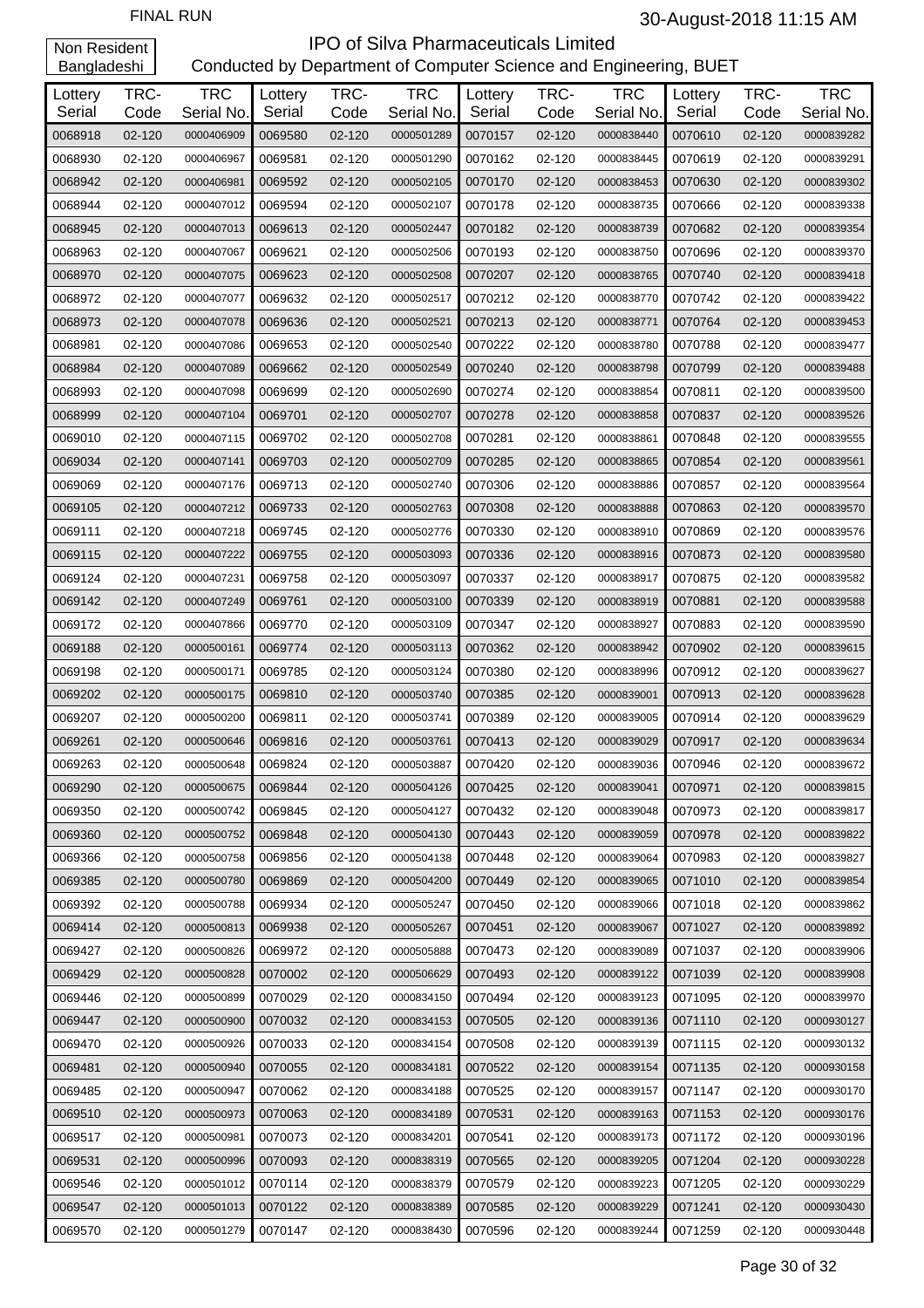| <b>TRC</b><br><b>TRC</b><br><b>TRC</b><br>TRC-<br>TRC-<br>TRC-<br>TRC-<br>Lottery<br>Lottery<br>Lottery<br>Lottery<br>Serial<br>Serial No.<br>Serial<br>Serial<br>Serial<br>Serial No.<br>Serial No.<br>Code<br>Code<br>Code<br>Code | <b>TRC</b><br>Serial No. |
|--------------------------------------------------------------------------------------------------------------------------------------------------------------------------------------------------------------------------------------|--------------------------|
|                                                                                                                                                                                                                                      |                          |
|                                                                                                                                                                                                                                      |                          |
| 0072430<br>0071280<br>0000930469<br>0071845<br>02-131<br>0000001340<br>0073087<br>02-131<br>02-120<br>0000000506<br>02-131                                                                                                           | 0000010593               |
| 0071287<br>02-120<br>0071850<br>02-131<br>0072441<br>0073102<br>02-131<br>0000930476<br>0000000511<br>02-131<br>0000001351                                                                                                           | 0000010608               |
| 0071289<br>02-131<br>0072481<br>0073121<br>02-120<br>0000930478<br>0071852<br>0000000513<br>02-131<br>0000001391<br>02-131                                                                                                           | 0000010627               |
| 0071294<br>0072516<br>02-120<br>0000930483<br>0071854<br>02-131<br>0000000515<br>02-131<br>0000001428<br>0073135<br>02-131                                                                                                           | 0000010641               |
| 0071301<br>0072524<br>0073147<br>02-120<br>0000930490<br>0071912<br>02-131<br>0000000575<br>02-131<br>0000001436<br>02-131                                                                                                           | 0000010653               |
| 0071323<br>0071913<br>0072553<br>0073154<br>02-120<br>0000930577<br>02-131<br>0000000576<br>02-131<br>0000001465<br>02-131                                                                                                           | 0000010660               |
| 0071331<br>02-131<br>0072564<br>02-120<br>0000930587<br>0071937<br>0000000600<br>02-131<br>0000001476<br>0073188<br>02-131                                                                                                           | 0000010698               |
| 0071336<br>02-120<br>0000930592<br>0071939<br>02-131<br>0000000602<br>0072581<br>02-131<br>0000001493<br>0073189<br>02-131                                                                                                           | 0000010699               |
| 0071346<br>0072600<br>02-120<br>0000930602<br>0071946<br>02-131<br>0000000609<br>02-131<br>0000001512<br>0073205<br>02-131                                                                                                           | 0000010715               |
| 0071353<br>0071955<br>02-131<br>0072620<br>02-120<br>0000930611<br>0000000640<br>02-131<br>0000001532<br>0073215<br>02-131                                                                                                           | 0000010725               |
| 0071404<br>02-131<br>0072629<br>02-120<br>0000930925<br>0071965<br>0000000650<br>02-131<br>0000001541<br>0073216<br>02-131                                                                                                           | 0000010726               |
| 0072630<br>0071410<br>02-120<br>0000930931<br>0071967<br>02-131<br>0000000652<br>02-131<br>0000001542<br>0073237<br>02-131                                                                                                           | 0000010747               |
| 0072643<br>0071415<br>02-120<br>0000930936<br>0071968<br>02-131<br>0000000653<br>02-131<br>0000001555<br>0073239<br>02-131                                                                                                           | 0000010749               |
| 0071439<br>0071976<br>02-131<br>0072648<br>0073249<br>02-120<br>0000932776<br>0000000661<br>02-131<br>0000001560<br>02-131                                                                                                           | 0000010759               |
| 0071450<br>02-131<br>0072660<br>02-120<br>0000933234<br>0071992<br>0000000677<br>02-131<br>0000001572<br>0073275<br>02-131                                                                                                           | 0000010785               |
| 0072672<br>0071462<br>02-131<br>0000000105<br>0072003<br>02-131<br>0000000688<br>02-131<br>0000001584<br>0073287<br>02-131                                                                                                           | 0000010797               |
| 0071467<br>02-131<br>0072689<br>02-131<br>0000000110<br>0072004<br>0000000689<br>02-131<br>0000001601<br>0073291<br>02-131                                                                                                           | 0000010814               |
| 0071474<br>0072007<br>02-131<br>0072698<br>0073318<br>02-131<br>0000000117<br>0000000692<br>02-131<br>0000001610<br>02-131                                                                                                           | 0000011117               |
| 02-131<br>0072715<br>0073324<br>0071478<br>02-131<br>0000000121<br>0072024<br>0000000927<br>02-131<br>0000001627<br>02-131                                                                                                           | 0000011123               |
| 0071487<br>02-131<br>0000000130<br>0072063<br>02-131<br>0000000966<br>0072725<br>02-131<br>0000003369<br>0073344<br>02-131                                                                                                           | 0000011261               |
| 0072739<br>0071491<br>02-131<br>0000000134<br>0072072<br>02-131<br>0000000975<br>02-131<br>0000003383<br>0073355<br>02-131                                                                                                           | 0000011272               |
| 0071508<br>0072114<br>02-131<br>0072743<br>0073359<br>02-131<br>0000000151<br>0000001018<br>02-131<br>0000003387<br>02-131                                                                                                           | 0000011276               |
| 0072147<br>0072757<br>0073388<br>0071536<br>02-131<br>0000000183<br>02-131<br>0000001051<br>02-131<br>0000003401<br>02-131                                                                                                           | 0000011309               |
| 0071547<br>02-131<br>0000000194<br>0072167<br>02-131<br>0000001075<br>0072761<br>02-131<br>0000003405<br>0073394<br>02-131                                                                                                           | 0000011315               |
| 0071556<br>02-131<br>0000000207<br>0072170<br>02-131<br>0000001078<br>0072799<br>02-131<br>0000003445<br>0073398<br>02-131                                                                                                           | 0000011319               |
| 0072819<br>0071557<br>02-131<br>0000000208<br>0072207<br>02-131<br>0000001117<br>02-131<br>0000003467<br>0073416<br>02-131                                                                                                           | 0000011337               |
| 0071575<br>02-131<br>0072221<br>02-131<br>0072822<br>02-131<br>0000000232<br>0000001131<br>0000003774<br>0073426<br>02-131                                                                                                           | 0000011347               |
| 0000001132 0072840<br>0071576<br>02-131<br>0000000233<br>0072222<br>02-131<br>02-131<br>0000004410<br>0073432<br>02-131                                                                                                              | 0000011353               |
| 0000004419<br>0071617<br>02-131<br>0000000274<br>0072227<br>02-131<br>0000001137<br>0072849<br>02-131<br>0073457<br>02-131                                                                                                           | 0000011400               |
| 0071656<br>02-131<br>0072230<br>02-131<br>0072855<br>0000000314<br>0000001140<br>02-131<br>0000004425<br>0073465<br>02-131                                                                                                           | 0000011408               |
| 0071657<br>02-131<br>0072238<br>02-131<br>0072866<br>0073486<br>0000000315<br>0000001148<br>02-131<br>0000004436<br>02-131                                                                                                           | 0000011433               |
| 0071661<br>02-131<br>0072242<br>02-131<br>0072868<br>02-131<br>0000000319<br>0000001152<br>0000004438<br>0073494<br>02-131                                                                                                           | 0000011453               |
| 0071664<br>02-131<br>0072249<br>02-131<br>0072872<br>0073498<br>0000000322<br>0000001159<br>02-131<br>0000004442<br>02-131                                                                                                           | 0000011457               |
| 0071680<br>02-131<br>0072290<br>02-131<br>0072883<br>0000000340<br>0000001200<br>02-131<br>0000004453<br>0073501<br>02-131                                                                                                           | 0000011460               |
| 0071683<br>02-131<br>0072318<br>02-131<br>0072885<br>02-131<br>0073512<br>0000000343<br>0000001228<br>0000004455<br>02-131                                                                                                           | 0000011473               |
| 0071690<br>02-131<br>0072319<br>02-131<br>0072900<br>02-131<br>0000000350<br>0000001229<br>0000004470<br>0073529<br>02-131                                                                                                           | 0000011505               |
| 0071713<br>02-131<br>0072331<br>02-131<br>0072904<br>02-131<br>0073531<br>02-131<br>0000000373<br>0000001241<br>0000004474                                                                                                           | 0000011507               |
| 0071714<br>02-131<br>0072339<br>02-131<br>0072906<br>0000000374<br>0000001249<br>02-131<br>0000004476<br>0073577<br>02-131                                                                                                           | 0000011553               |
| 0071745<br>02-131<br>0072344<br>02-131<br>0072917<br>0073581<br>0000000406<br>0000001254<br>02-131<br>0000004487<br>02-131                                                                                                           | 0000011557               |
| 0071748<br>02-131<br>0072348<br>02-131<br>0072943<br>02-131<br>0000000409<br>0000001258<br>0000004513<br>0073616<br>02-131                                                                                                           | 0000011592               |
| 0071763<br>02-131<br>0072353<br>02-131<br>0072961<br>0073631<br>02-131<br>0000000424<br>0000001263<br>02-131<br>0000004531                                                                                                           | 0000011608               |
| 0071787<br>02-131<br>0072358<br>02-131<br>0072974<br>0000000448<br>0000001268<br>02-131<br>0000004544<br>0073640<br>02-131                                                                                                           | 0000011617               |
| 0071802<br>02-131<br>0072359<br>02-131<br>0072975<br>0073643<br>0000000463<br>0000001269<br>02-131<br>0000004545<br>02-131                                                                                                           | 0000011620               |
| 0071816<br>02-131<br>0072365<br>02-131<br>0073012<br>02-131<br>0000000477<br>0000001275<br>0000010518<br>0073655<br>02-131                                                                                                           | 0000011682               |
| 0071823<br>02-131<br>0072375<br>02-131<br>0073016<br>0073658<br>0000000484<br>0000001285<br>02-131<br>0000010522<br>02-131                                                                                                           | 0000011685               |
| 0071832<br>02-131<br>0072384<br>0073035<br>0000000493<br>02-131<br>0000001294<br>02-131<br>0000010541<br>0073668<br>02-131                                                                                                           | 0000011695               |
| 0071838<br>02-131<br>0072386<br>02-131<br>0073077<br>0000000499<br>0000001296<br>02-131<br>0000010583<br>0073674<br>02-131                                                                                                           | 0000011701               |
| 0071839<br>02-131<br>0000000500<br>0072401<br>02-131<br>0000001311<br>0073086<br>02-131<br>0073691<br>02-131<br>0000010592                                                                                                           | 0000011718               |